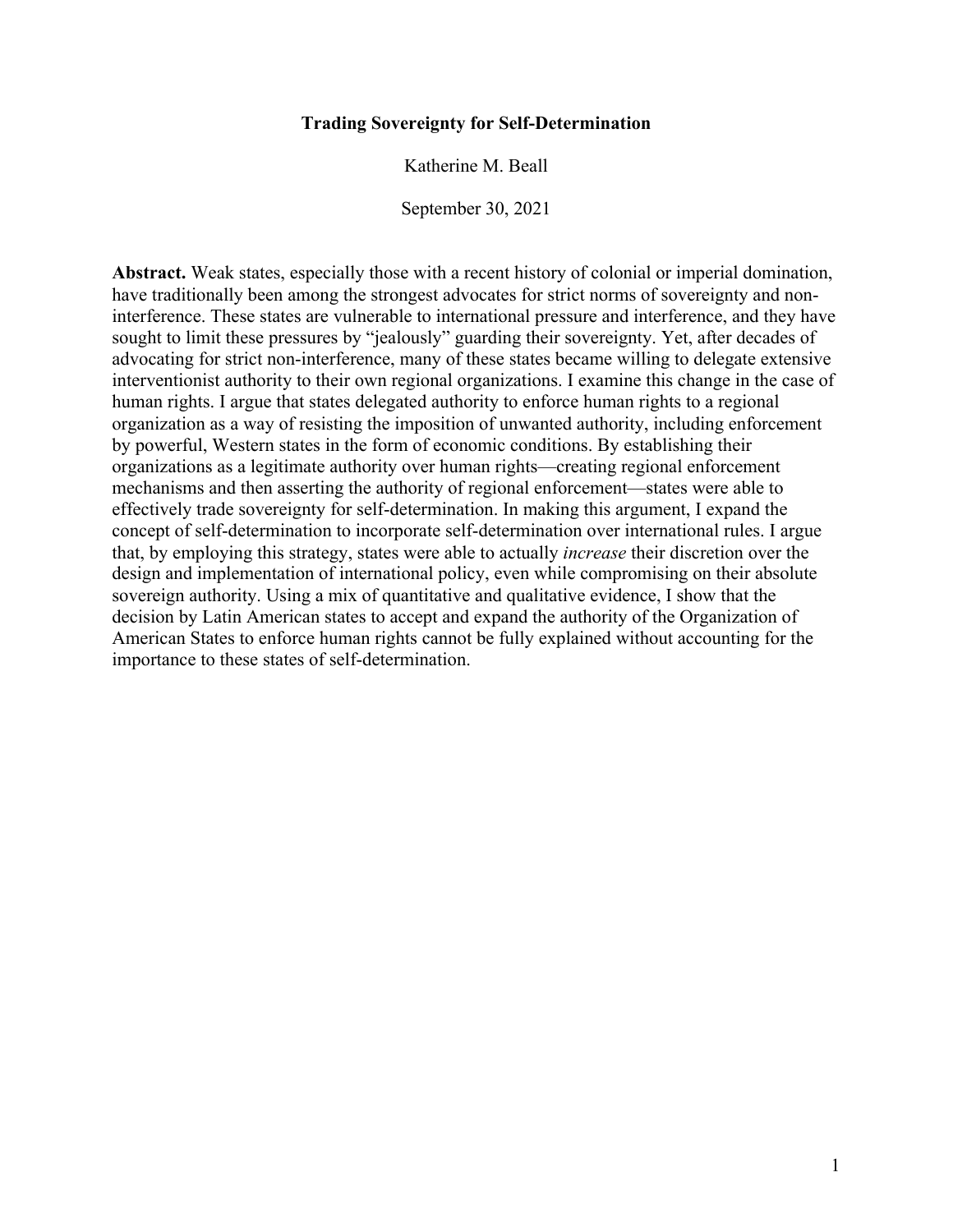## **1. Introduction**

Vulnerability to international pressure and interference is a persistent and consequential part of international relations for weak states, or those with low institutional capacity and high levels of external dependence. Accordingly, countering international pressure has formed an important part of their foreign policies. This has been especially true for states with recent histories of colonial and imperial domination, whose sovereign independence was only recently attained and has since been undermined by meddling, interference, and military intervention by more powerful states. For decades, one of the most common ways these states compensated for their weakness and fended off international pressure was by "jealously" guarding their sovereignty, typically prioritizing non-interference in their internal affairs over competing values like human rights or democratic governance.

This was the case in Latin America, where the importance historically placed on individual rights (Glendon 2003; Sikkink 2014; Simon 2017) long clashed with efforts to institutionalize strict sovereignty norms in international law and to constrain European powers, and later the U.S., from interfering in their internal affairs (Cabranes 1967; Corrales and Feinberg 1999; Finnemore 2003). Yet, beginning in the 1970s, this advocacy for strict norms of sovereignty and non-interference was replaced by a new willingness to consent to interference by the Organization of American States (O.A.S.), a regional organization comprised of all independent states in the Western hemisphere. At this time, Latin American leaders began to expand the authority of the O.A.S. to carry out human rights enforcement, accept its authority, and open themselves up for scrutiny and criticism. What explains this change?

I argue that this change represented a change in strategy to achieve the same overarching goal of limiting the external imposition of authority. Beginning in the 1970s, outside actors,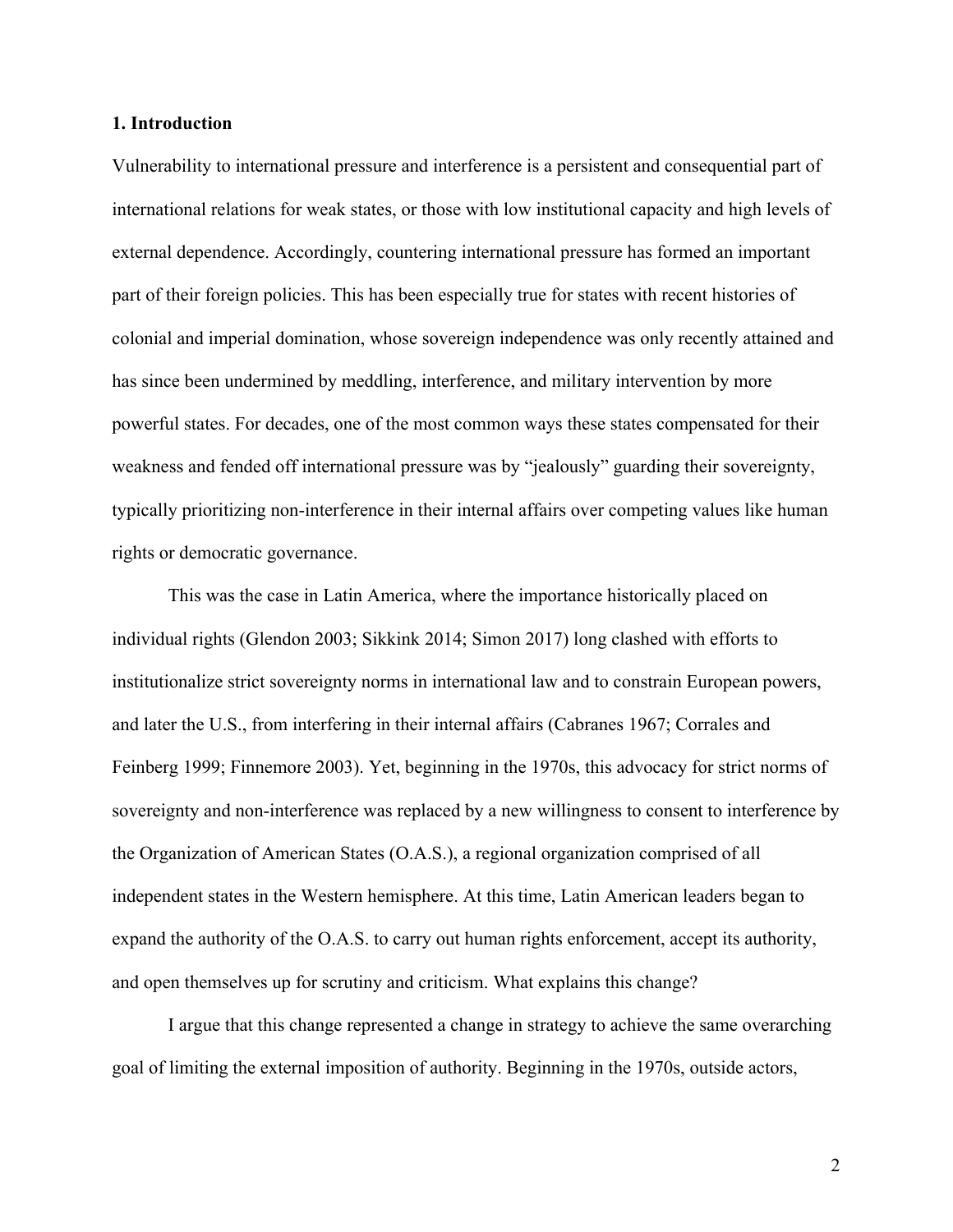especially powerful Western states, began to enforce human rights in Latin America in ways that leaders in the region viewed as one-sided, hypocritical, and inappropriate. At the same time, calls for complete non-interference began to register to the international public as cynical and callous. As a result, the decision-making calculus of Latin American leaders shifted from *whether* human rights ought to be enforced to *who* would enforce human rights and *how*.

In this paper, I argue that motivating this change were concerns about self-determination, or, to paraphrase Robert Dahl (1989: 91), the ability to govern themselves under international laws of their own choosing. By establishing their regional organizations as a legitimate authority over human rights enforcement—delegating enforcement authority to the O.A.S. and then asserting regional authority over human rights—Latin American states were able trade sovereignty for self-determination, reducing the imposition of unwanted authority and ensuring their influence over the design and implementation of human rights policy in the region.

This explanation contrasts with existing theories of delegation and cooperation, which see these actions as inherently constraining and purely voluntary. According to these theories, aligning policies with another state, signing a treaty, joining an international organization, or entering into a hierarchy or sovereignty sharing relationship incurs "sovereignty costs," or the loss of national discretion over policymaking (Abbott and Snidal 2000; Hafner-Burton 2015; Moravcsik 2000; Matanock 2014; Lake 2009; Krasner 2004), and "agency costs," or the cost of ensuring that international agents do what state principals have tasked them with (Hawkins *et al* 2006). Rational choice research finds that states will accept these costs when they are outweighed by the benefits, which include reducing transaction costs, solving commitment problems, and enabling mutually beneficial outcomes (Abbott and Snidal 1998; Axelrod 1984; Hawkins *et al* 2006; Keohane 1984). When it comes to delegating authority to enforce norms,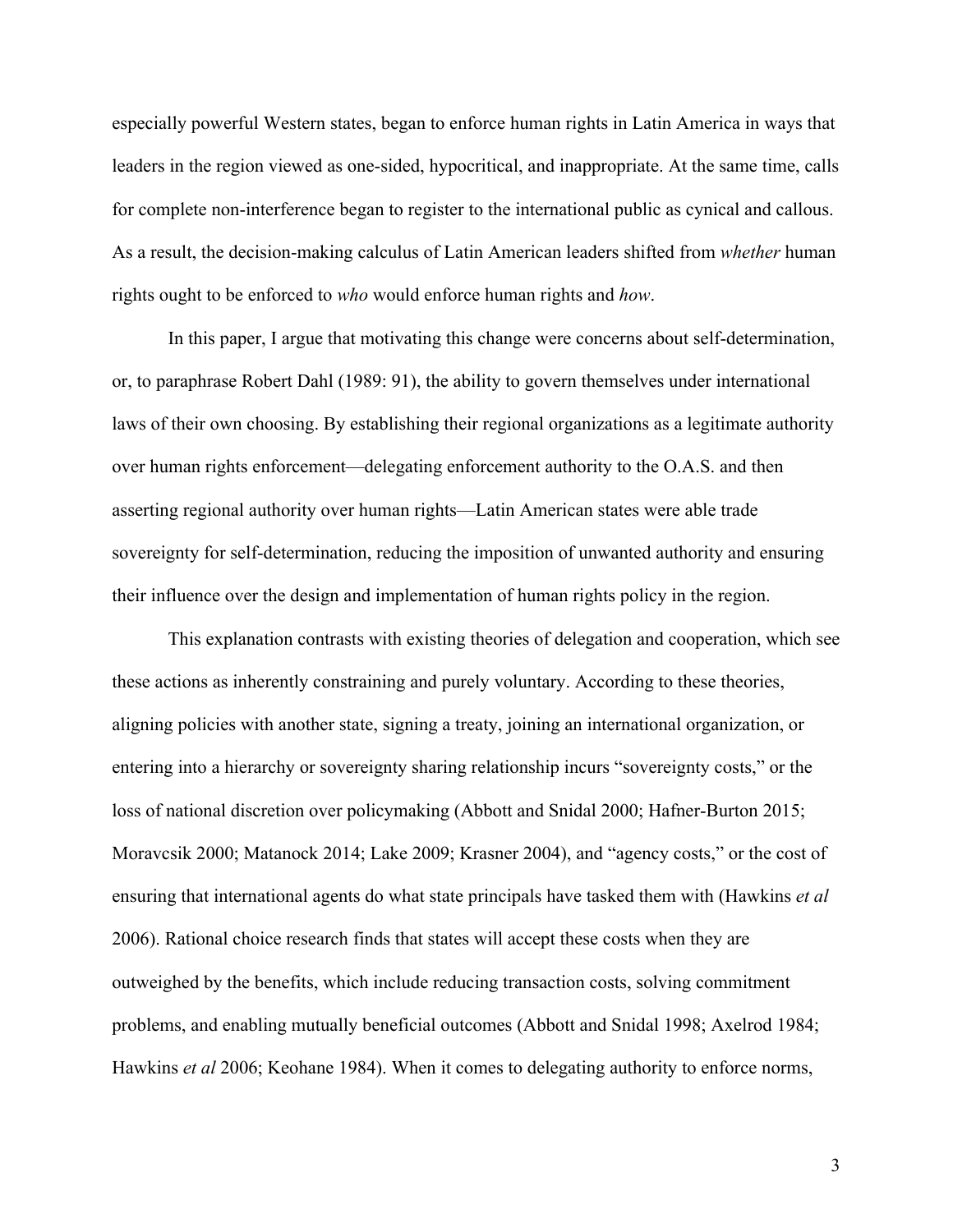these benefits include the ability to lock in reforms and send costly signals about regime type in order to attract material benefits (Hafner-Burton 2005, 2008; Hafner-Burton *et al* 2015; Hyde 2011; Lebovic and Voeten 2009; Moravcsik 2000; Pevehouse 2002, 2005). Sociological approaches emphasize delegation as the result of isometric convergence (Meyer and Rowan 1977; Börzel and van Hüllen 2015), pre-existing fit between domestic or regional norms and the norm being enforced (Acharya 2004; Aggarwal 1985; Coe 2020), responses to pressure or persuasion (Finnemore and Sikkink 1998; Keck and Sikkink 1998; Kelley 2004, 2008), tactical concessions (Risse-Kappen *et al* 1999), a way of signaling commitment to community values and acting in ways that are considered appropriate for actors of their identity category (Lutz and Sikkink 2001; Meyer *et al* 1997).

These theories, which emphasize voluntariness and mutual gains, on the one hand, and persuasion and logics of appropriateness, on the other, do not distinguish between voluntarily delegating authority and having international authority imposed. As a result, they do not fully capture the fact that sovereign authority is often usurped rather than delegated (Markell 2008). In fact, leaders of weak states may cede authority—e.g. by accepting international oversight, austerity measures, aid conditionality, or free market policies—because they have no other viable choice. They may rationally anticipate that openly rejecting or contesting a particular authority relationship or set of rules will be costly, lead to retaliation, or simply fail (Gruber 2000; Moe 2005; Pierson 2015), and delegate in anticipate of this. As a result, when substantial power inequalities exist, it can be difficult to distinguish between voluntary delegation (Lake 2009) and relations of involuntary domination, where the overwhelming power differentials effectively preclude overt resistance to or rejection of external authority by the weaker state (Pierson 2015). In the latter case, political institutions, rather than mutually beneficial solutions to collective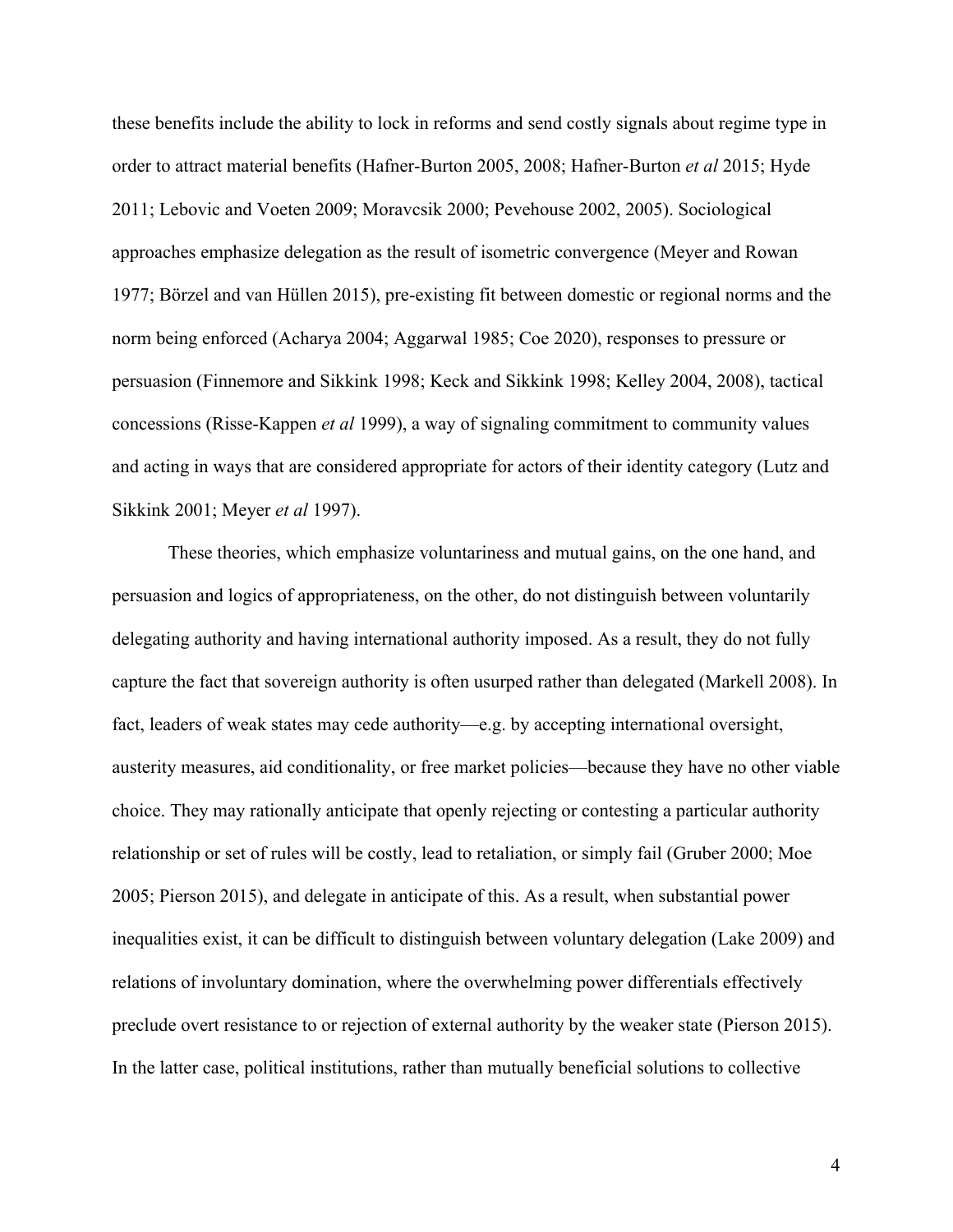action problems, may involve powerful actors imposing their own beneficial solutions onto weaker actors (Gruber 2000; Moe 2005).

While existing theories recognize that power disparities are important, with powerful states creating international authority structures primarily to benefit themselves, maintaining greater influence over them, and facing weaker sanctions for violating rules (Abbott and Snidal 2000; Donno 2010; Hawkins *et al* 2006; Keohane 1984; Krasner 1976; Stone 2008; Thompson 2006), these theories regard the decision for weak states to accept and not openly contest authority as *prima facie* evidence that they view cooperation as both beneficial and legitimate (Koremenos *et al* 2001; Lake 2009; Nye 2004; Stone 2008). Accordingly, as this way of thinking goes, if an international authority or institution is sufficiently undesirable or far from a state's preferences, the state will choose not to delegate, rescind the delegated authority, or engage in open contestation (Carothers 2006; Lake 2009; Hirschman 1970; Morse and Keohane 2014; Tallberg and Zurn 2019; Terman 2019).

However, open resistance and contestation is costly (Pierson 2015). Materially weak states may instead engage in less visible forms of resistance, such as reluctant compliance (Scott 1985: 26), mimicking compliant behavior (Hyde 2011), or telling more powerful actors what they want to hear (Bayert 2000; Scott 1990; Tieku 2013). Additionally, as I argue in this paper, states may delegate to one authority in order to resist the imposition of other, unwanted authority or to manage external interference that they cannot avoid outright.

In this paper, I highlight this distinction between delegating sovereign authority and having authority imposed. To do so, I expand the concept of self-determination to include selfdetermination over international rules, which I argue is an important goal for political actors, including states, independent of the outcomes of cooperation (Getachew 2019; Jagmohan 2020;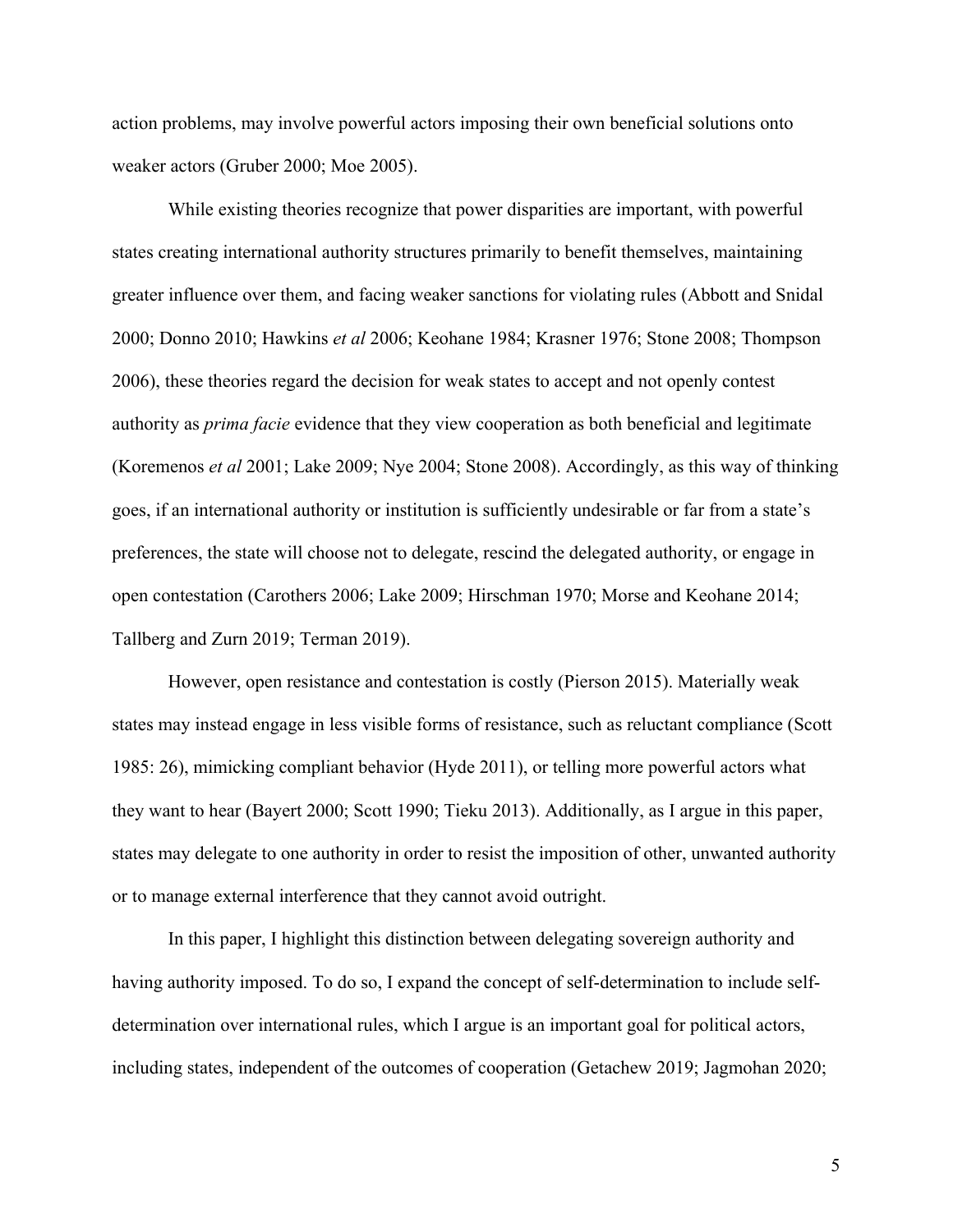Wilder 2015). Weak states may subtly resist the imposition of authority and attempt to maintain their self-determination by delegating genuinely challenging or sensitive authority to a regional organization, in which rules and norms favor state equality, compromise, and consensus. In doing so, they may actually *increase* their discretion over policymaking relative to alternative forms of international authority.

I argue that the decision of Latin American states to compromise on non-interference, and the form that the subsequent delegation and cooperation took, cannot be fully explained without accounting for the importance of self-determination as a political goal. To assess my argument, I derive a series of observable implications that distinguish between behavior motivated by selfdetermination and behavior motivated by other considerations. In contrast to expectations of existing explanations, I find that states that were among the biggest advocates for international protection of human rights at this time were also among the most vocal critics of enforcement that challenged state self-determination. For democracies, the imposition of external authority represented a direct challenge to domestic democratic processes. For states that were directly challenged by human rights enforcement, they became willing to open themselves up to scrutiny and criticism within the O.A.S. in order to reduce the imposition of what they viewed as unfair, politicized, and hypocritical treatment outside of it.

Both the legitimacy of international organizations and discontent with a U.S.-led world order have become increasingly salient to international politics (Adler-Nisson and Zarakol 2021; Hooghe *et al* 2019; Tallberg and Zurn 2019). Uncovering the subtle ways that weak states have expressed discontent and resisted external authority can help explain the appearance of more overt forms of resistance, drawing into question how much of cooperation is actually subtle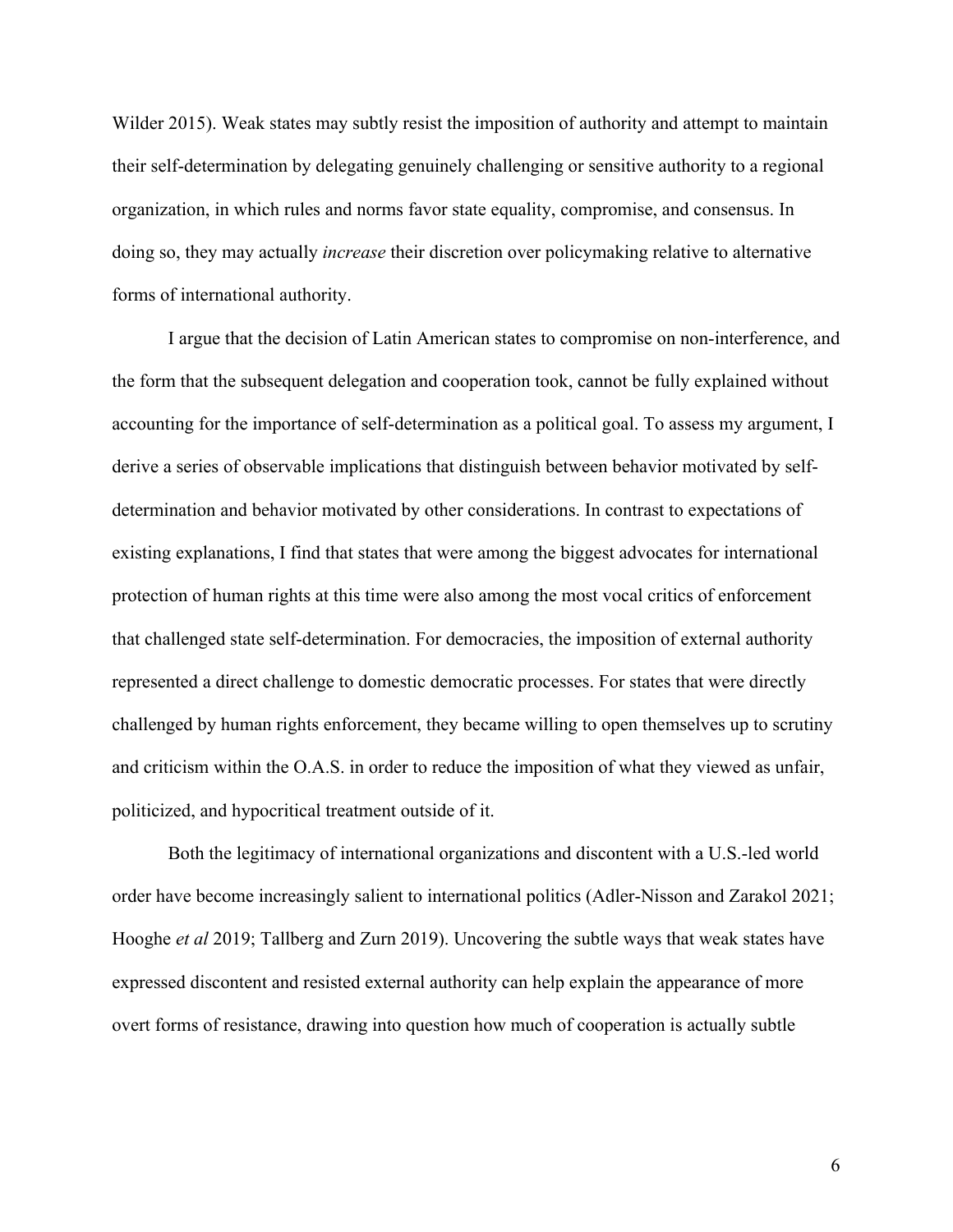coercion, and highlighting the limits and unintended consequences of using carrots and sticks to induce compliance.

## **2. Self-determination and establishing regional authority**

In this section, I develop a conceptualization of self-determination over international rules and distinguish this concept from sovereignty. I argue that weak states, those with low institutional capacity and high levels of external dependence, are particularly vulnerable to having international rules imposed on them. However, they can compensate for this vulnerability with collective action, establishing regional authority over the design and enforcement of rules within their region.

## *2.1. Self-determination, international rules, and weak states*

Self-determination is defined as self-rule, or "governing oneself under laws of one's own choosing" (Dahl 1989). It has both a domestic and international face, and the international side of self-determination, being governed by *international* laws of one's own choosing, overlaps in important ways with the concept of sovereign independence, especially where sovereignty is achieved through decolonization, separatist movements, or the exclusion of outsiders from a state's internal affairs (Krasner 1999: 20). However, self-determination is distinct from sovereignty (Getachew 2019; Jagmohan 2020; Stilz 2015; Umozurike 1972; Wilder 2015), and an important way these concepts differ is that a state can maintain self-determination over international rules *even if those rules diminish their sovereign authority or result in interference in their domestic affairs*. In other words, states can cede sovereign authority while preserving or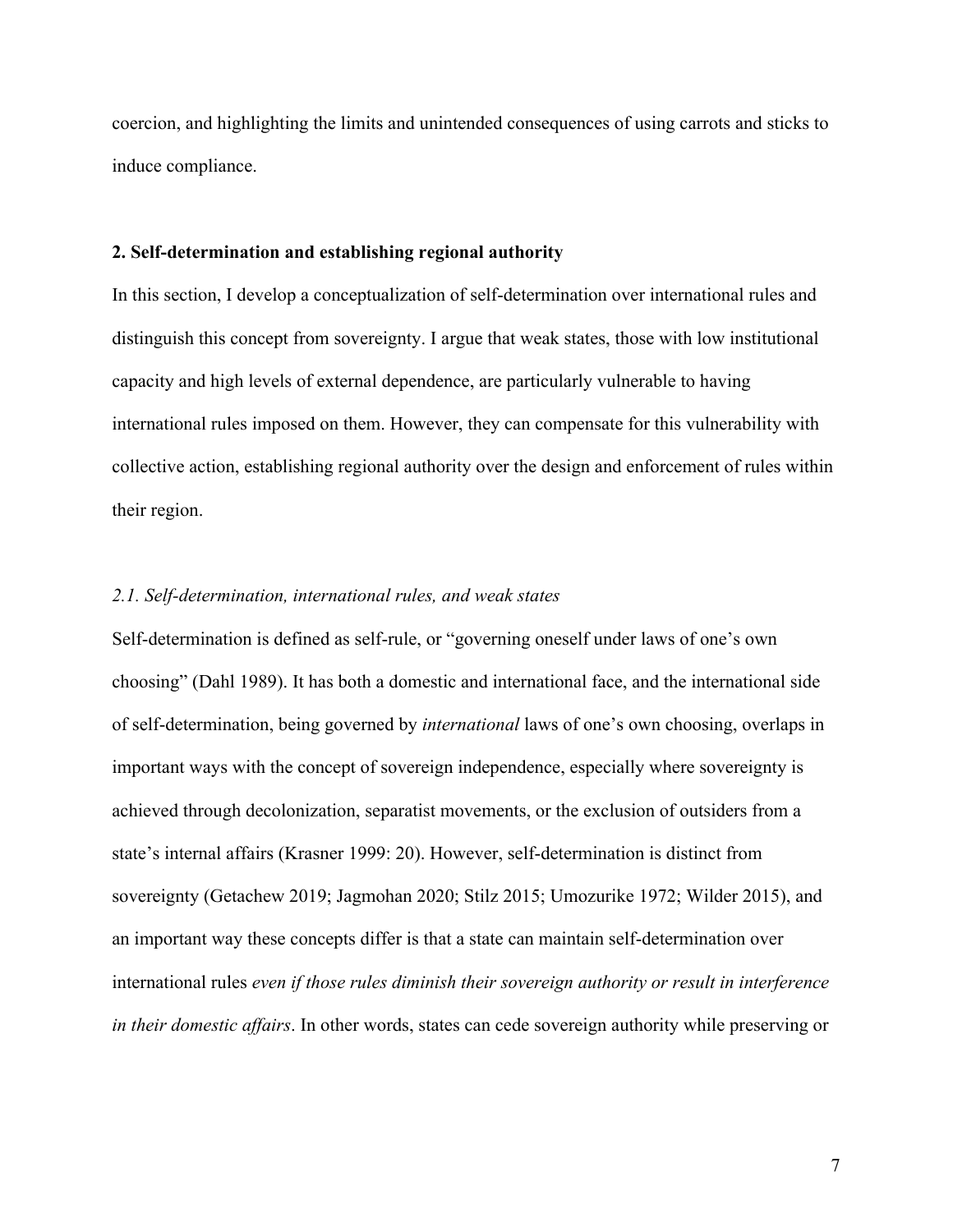even enhancing their self-determination, and they may actively choose to trade sovereign authority for greater self-determination.

What does it mean for a sovereign state to exercise self-determination over international rules? By definition, rules that are created through cooperation with other states or by an international authority, like an international organization, are going to differ from the rules that a state would design independently through its own domestic processes of contestation and aggregation (Keohane 1984; Moravcsik 2000). However, this does not mean that the rules are not self-determined. Instead, there are two conditions that determine the level of selfdetermination a state has over a particular international rule.

The first condition is the degree to which the state is able to effectively participate in the design and implementation of international rules to which it is subject, relative to other states.<sup>1</sup> This does not mean that the state is able to exert direct, immediate control or get exactly what it wants, but rather that they expect to able to exert a similar amount of influence relative to other states. This should be the case even if the level of influence over implementation is fairly low for all states, as with an international court. The second condition is the degree to which the decision to be bound by the rule comes from domestic decision-making processes. How much does the ongoing decision to accept an international rule reflect some aggregation of domestic interests and beliefs (Moravcsik 1997), versus responding primarily or even exclusively to external pressures or influences?2

The more these two conditions are present, the more people in a state that are bound by international rules can still be said to be governed by laws of their own choosing, because their interests and beliefs are accounted for in the rules, and they are able to meaningfully and

<sup>&</sup>lt;sup>1</sup> See Markell (2008) on participation and Milewicz and Goodin (2018) on deliberation.

<sup>2</sup> For an analog, see Moss *et al* (2005) on aid dependency.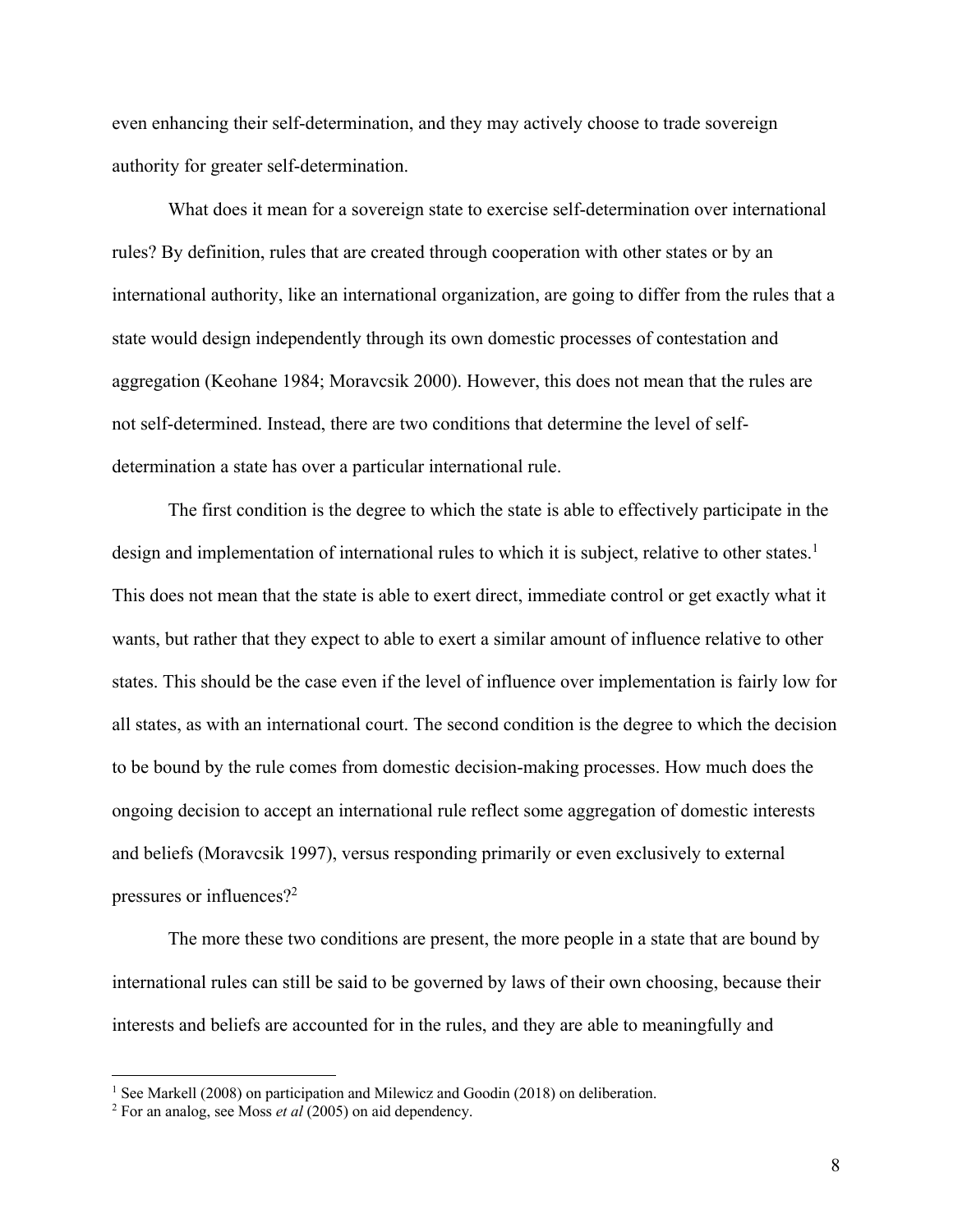collectively choose for themselves whether to accept them. Absent these conditions, the state in question may be powerless to shape or alter the rules or the implementation of rules to which they are subject.3 This is especially likely for weak states, which have less bargaining power and are unable to accomplish many tasks on their own. They may accept international rules almost exclusively in response to external pressures or influences, such as threat or even possibility of external punishment or reward, or out of rational anticipation that positive relations with vital donor states, allies, or trading partners may be negatively affected by failing to accept or by openly contesting a rule. Finally, they may simply expect that attempts to contest or reject a rule will be unsuccessful or will result in retaliation, and accept the rule based on that expectation (Pierson 2015). At times, this leaves them with little choice but to accept the imposition of international rules when vital resources or relationships are, implicitly or explicitly, tied to accepting them.

## *2.2. Increasing self-determination by establishing regional authority*

In spite of the disadvantages weaker states face in exerting influence in the international system, they do not simply accept that rules will be imposed on them. Instead, they engage in collective action to increase their self-determination over international rules. In this section, I argue that one of the ways weak states can increase their self-determination is by establishing their regional organization as a legitimate authority over rules and policies that affect their region.

Establishing regional authority can increase states' self-determination in three ways. First, by persuading other interested actors, including interested states, bureaucrats of international organizations, private interests, and civil society, to accept and defer to the

<sup>&</sup>lt;sup>3</sup> See Getachew (2018) on the link between the ruled and international authority.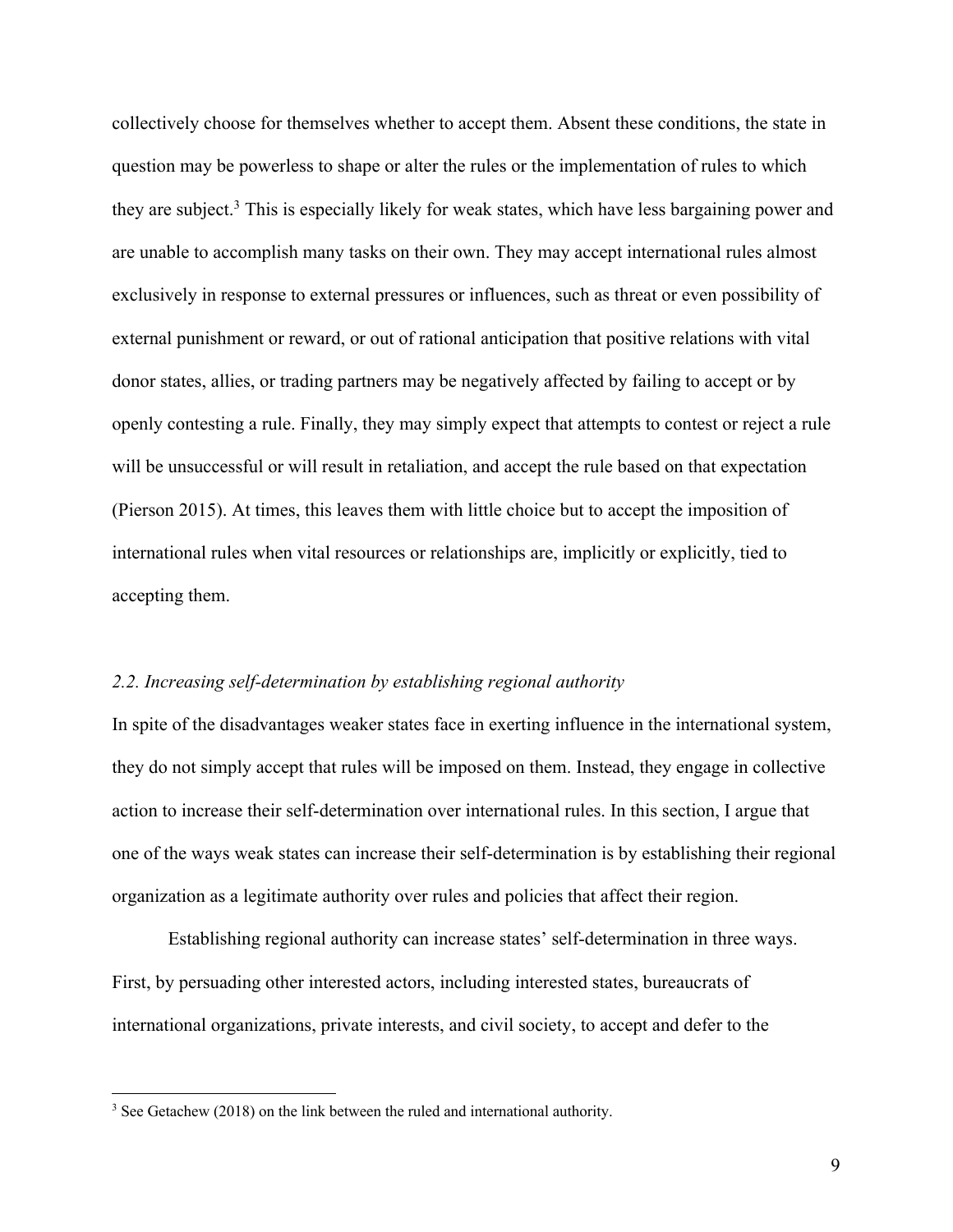authority of the regional organization, they can reduce the imposition of rules by those actors. In particular, states can convince outside actors to limit their engagement to supporting, cooperating with, or following the lead of the regional organization rather than pushing their own initiatives. Second, by establishing the regional organization as a legitimate authority over rules that affect the region, states can create normative expectations that the regional organization ought to be consulted, listened to, and respected by other actors when designing or carrying out policy that affects the region. States thus increase their influence via their collective voice within the regional organization. Finally, states may be able to take over a rule's design and implementation, deterring outside involvement altogether and shifting policymaking out of the global level and into the regional organization, where the pre-existing composition of membership, power disparities, and decision-making rules and norms that favor state equality, consensus, and compromise increase the likelihood that states will be able to influence how policy is designed and implemented.

There are two steps involved in establishing regional authority over an issue area. First, member states must first create a regional authority by creating, accepting, or expanding mechanisms within the regional organization to engage with the issue area. Because they are trying to convince other interested actors to accept the regional organization's authority, regional enforcement must meet minimal expectations held by outside actors regarding what constitutes appropriate action in an issue area. A regional organization may already be authorized through its mandate to engage with the issue area, but states may need to expand the regional organization's authority and increase their cooperation within it in order to meet outside expectations of legitimate authority. In other cases, the issue area may be outside of the regional organization's existing competence, and members of the regional organization must delegate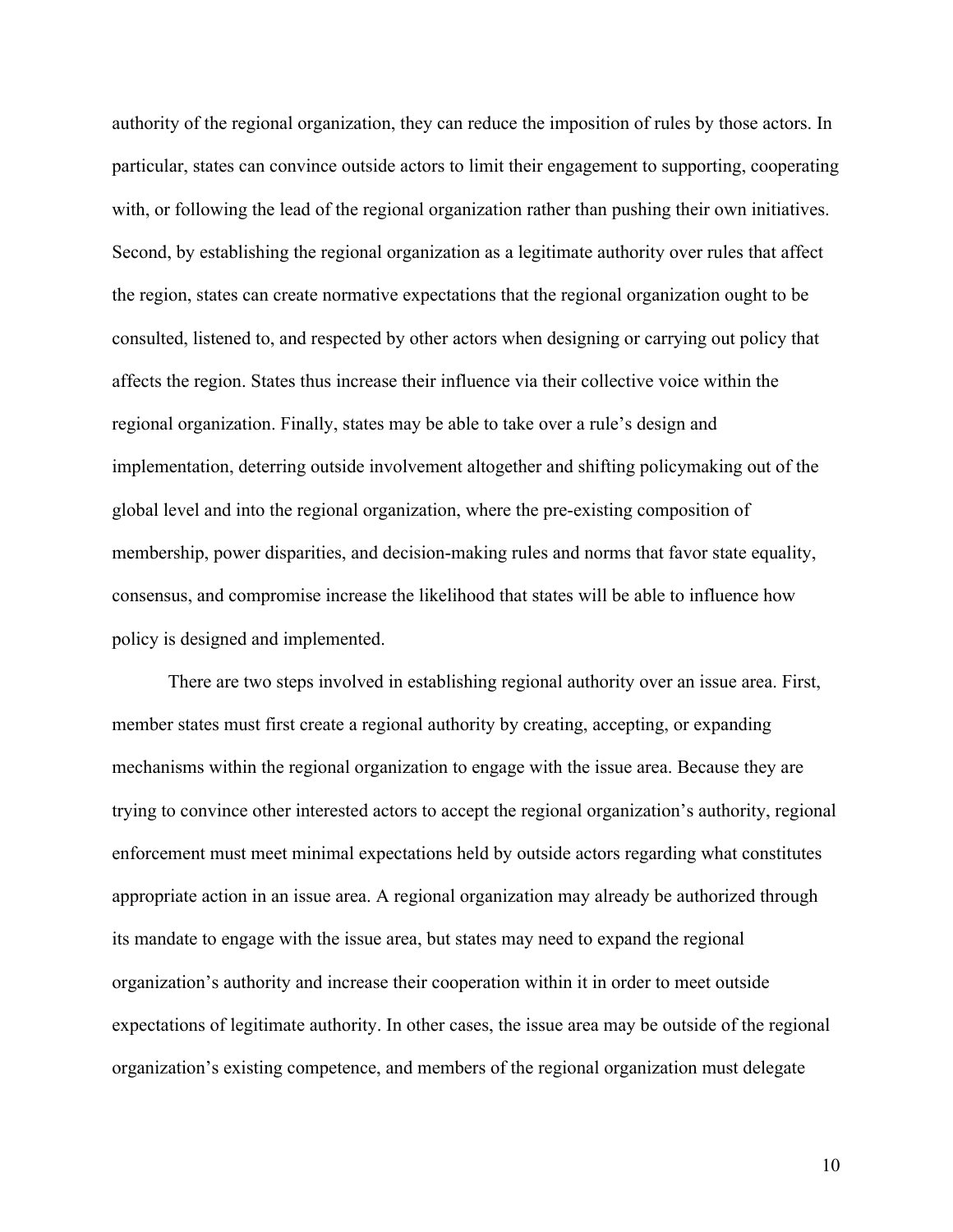new authority to the organization in order to then assert its authority. Though expectations of what constitutes legitimate enforcement may be shared by actors inside the regional organization, the expectations of outside actors are central to this decision because these actors will be much less likely to accept regional authority if they do not believe that the regional mechanism will not be able to effectively and appropriately address the issue.

Second, states must assert regional authority, convincing other actors, including those with competing claims to authority, to accept the regional organization as a legitimate authority. This means that these other actors accept that the regional organization has a right to have its opinions and judgments listened to and taken seriously, and that its judgments should be treated as credible and, in some cases, even deferred to (Barnett and Finnemore 2004: 20; Lake 2007; Tallberg and Zurn 2019).

States attempting to establish regional authority over an issue may argue that regional organizations are uniquely effective and legitimate with respect to the region, and that these features make the regional organization well-suited to dealing with the issue area, even if the organization has no past experience with the issue itself. They may also assert that actors from outside of the region need the consent, approval, or participation of regional organizations for their own actions to be legitimate (Bellamy and Williams 2011). Accepting and expanding regional enforcement while withholding support for or actively criticizing enforcement coming from outside of the region can encourage other actors to utilize regional channels for enforcement or even shift their efforts towards improving regional enforcement.

This is not to understate the importance of the norm of regional solutions for regional problems, but rather to argue that this norm is, in part, actively constructed by states that are motivated by external pressures and their own beliefs regarding which strategies will be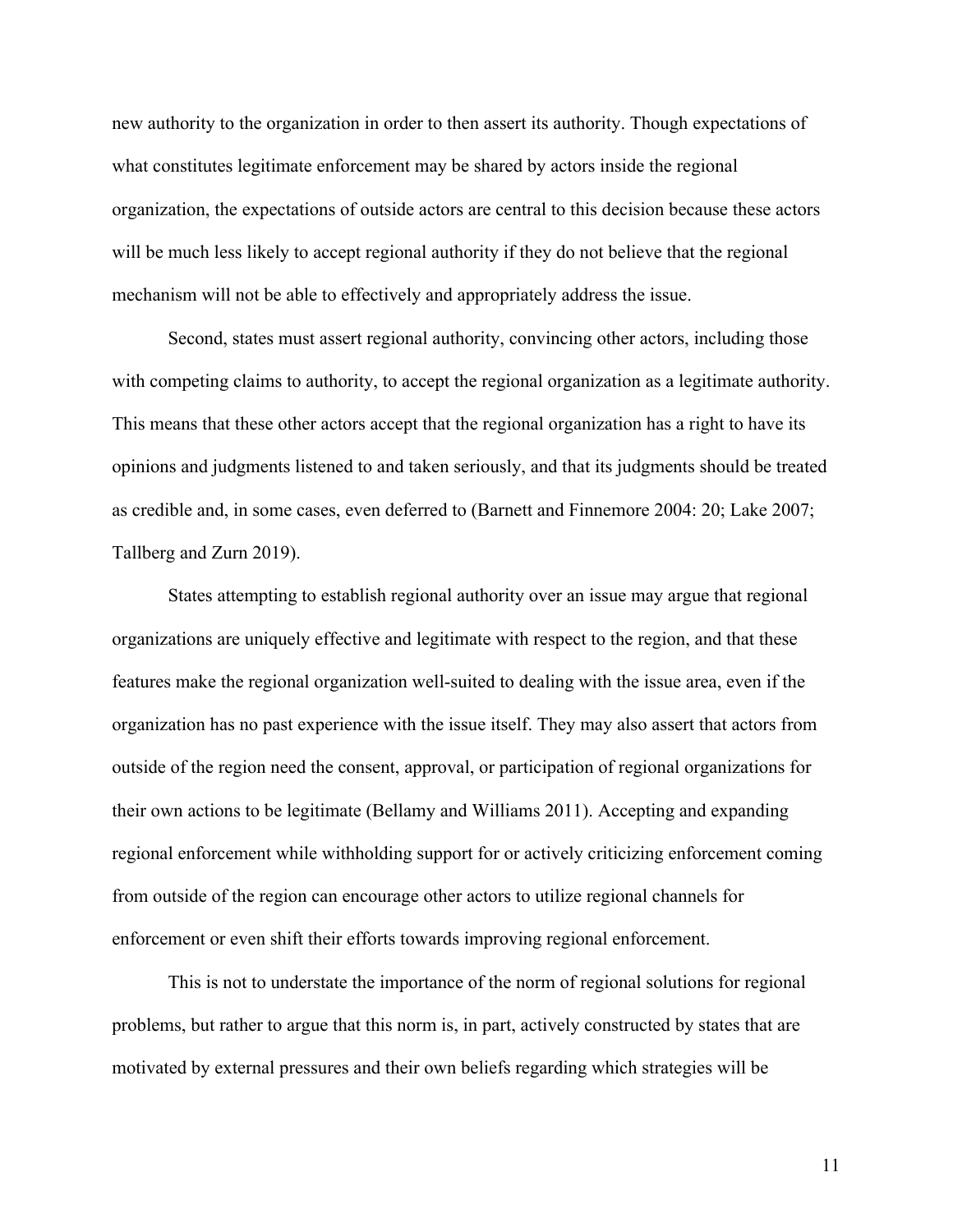successful at responding to these pressures (Mahoney 2010: 17; Duursma 2020). There are as many forces pushing states in a region apart as pulling them together, and shared external pressures can be a powerful source of solidarity. Advocacy for problem-solving at the regional level may, in part, be a response to powerful states, whose foreign policies and bureaucracies tend to be organized by region.

## **3. Trading sovereignty for self-determination over human rights**

In this section, I examine the decision by Latin American states to compromise on noninterference and empower the Organization of American States (O.A.S.) to enforce human rights. While there is nothing about the strategy of establishing regional authority that necessarily requires states to compromise on non-interference, in the case of human rights, external expectations about what constituted legitimate enforcement required they do so in order for the O.A.S. to be accepted as a legitimate authority.

This change in orientation towards the norm of non-interference, which happened in the 1970s, was a significant concession by states whose collective foreign policies since becoming independent in nineteenth century had been heavily influenced by their vulnerability to pressure; their history with colonization and intervention by European powers; and the threat of "Yankee imperialism" from U.S. While in recent years, a number of Latin American states have become much more materially powerful, for most of their history, including the period I focus on, they were relatively quite weak, especially when compared with the great powers. Throughout this time, their foreign policies had been oriented towards using international law, cooperation, and organizations to attempt to constrain other, more powerful actors from intervention, meddling, and pressure (Cabranes 1986; Corrales and Feinberg 1999; Medina Quiroga 1988: 21-23; Simon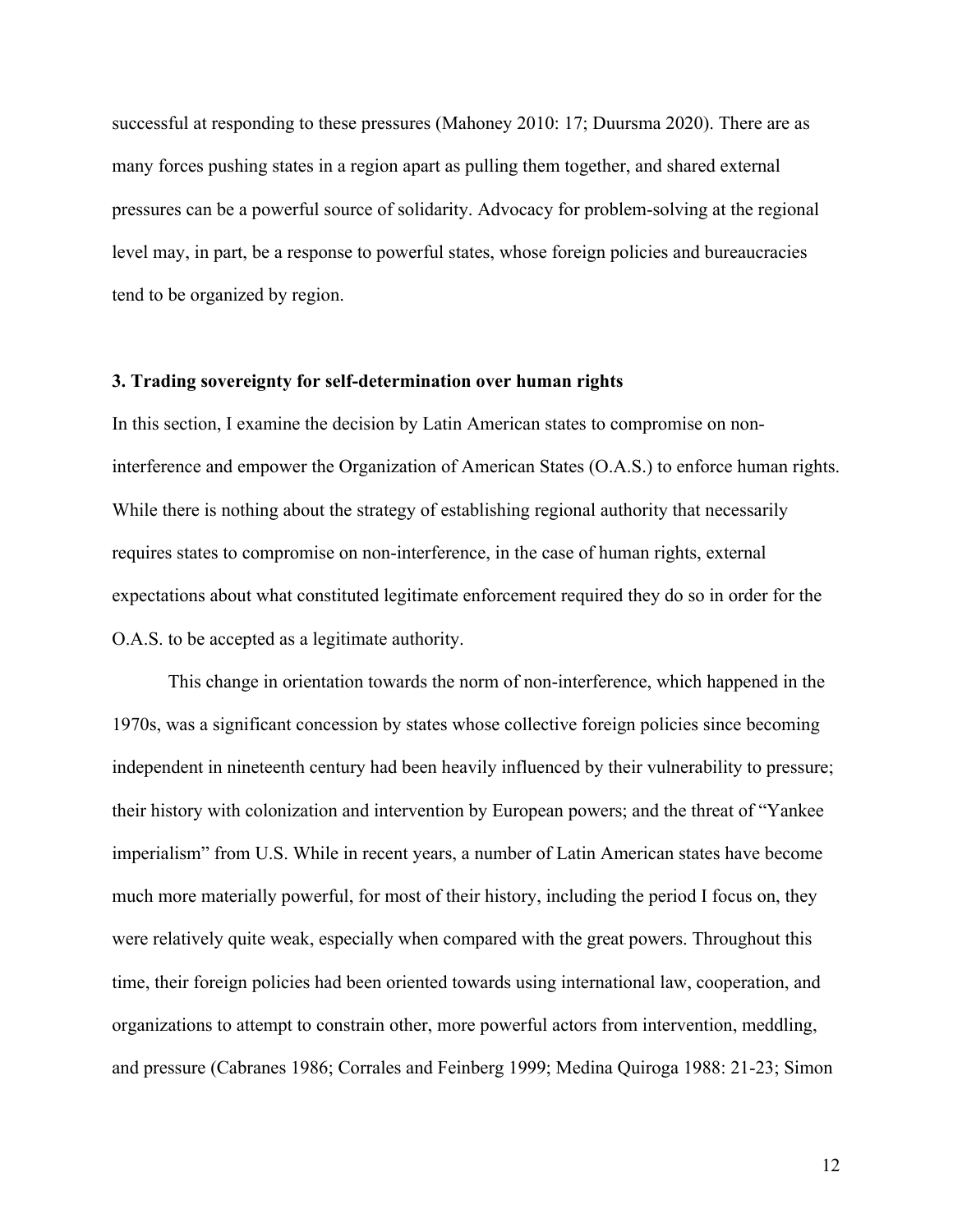2017; Tussie 2009). However, since the 1970s, the Inter-American human rights system has become one of the most challenging and effective systems in the world, especially when considering the extent of human rights violations with which it has had to contend (Dulitzky 2011; Farer 1997: 512; Goldman 2009: 857).

The O.A.S. provides a challenging case for my theory to explain. Latin American states have traditionally been predisposed towards the concept of individual rights (Sandifer 1965; Simon 2017), and many Latin American states have been global protagonists for human rights (Sikkink 2014). Additionally, empowering the O.A.S. risked enabling its misuse by the U.S., the organization's most powerful member state. I provide evidence that, in spite of these factors, the drive to maintain self-determination was a key piece in explaining the decision to compromise on non-interference.

There are a lot of challenges to assessing the importance of self-determination in these changes. It is not possible to directly observe leaders' motivation, and there are incentives for leaders to misrepresent their motivations, as saying that they are expanding regional authority in order to contest outside enforcement could undermine the perceived legitimacy and effectiveness of regional authority. There is also the difficulty of separating out the importance of selfdetermination from the many other changes going on at the same time, with the 1970s having been an especially eventful time for international human rights (Eckel and Moyn 2013; Moyn 2010; Sikkink 1993; Keck and Sikkink 1998). Finally, there is the danger of an ecological fallacy, attributing behaviors and motivations to the region as whole when in fact, different states within the region are behaving differently.

To address these challenges, I derive and assess five observable implications that allow me to tease apart the effects of the different changes taking place. By identifying observable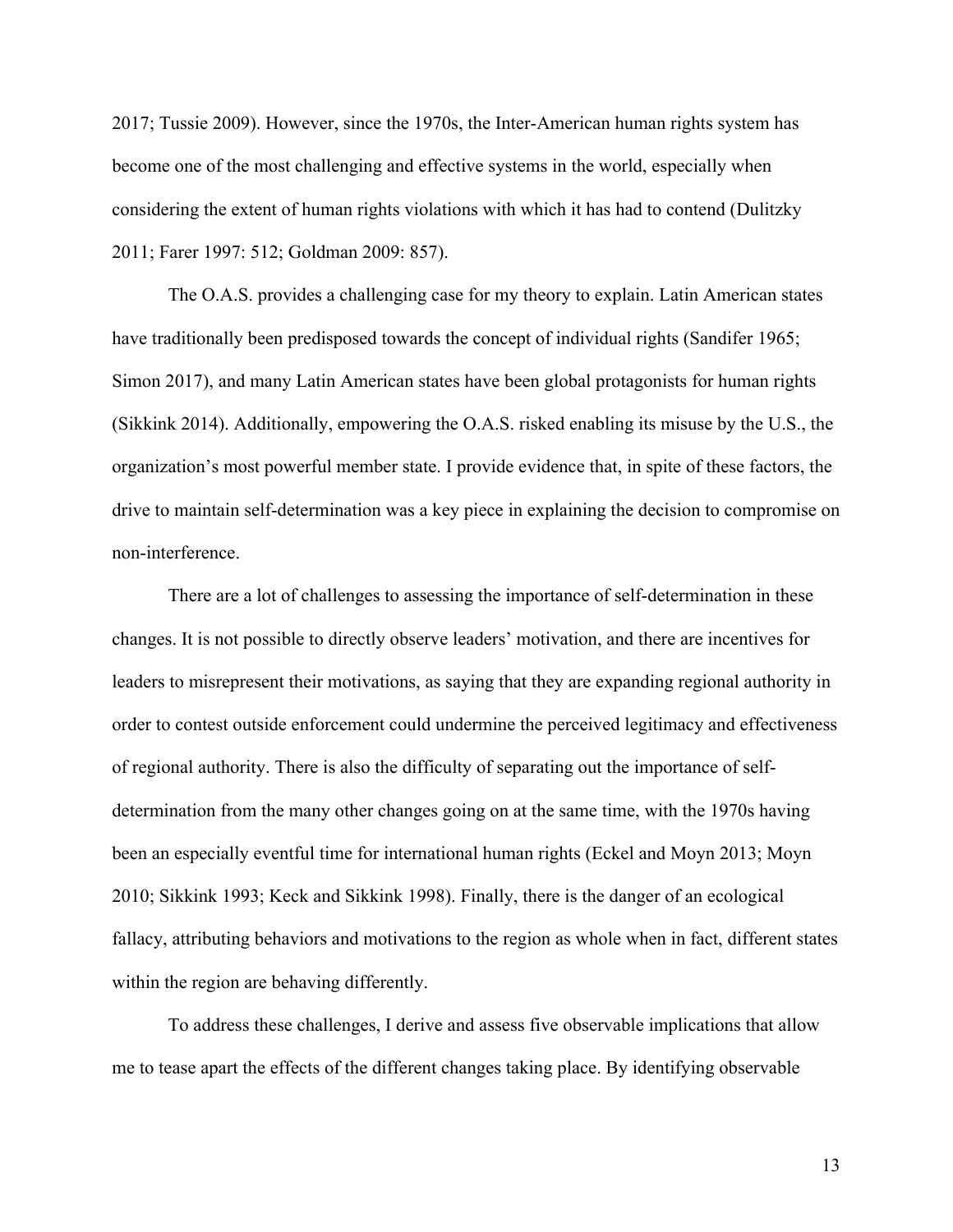behaviors that would be expected if states were motivated by maintaining self-determination, I can analyze the unobservable motivations behind state actions. I broadly distinguish between states that support the norm of human rights and respect it domestically, which I refer to as human rights "proponents" and those that do not, or human rights "opponents." The former consists of new or consolidated democratic governments, states for whom human rights promotion is a foreign policy goal, and states with an overall high level of domestic respect for human rights. These are states that existing research strongly expects will support human rights enforcement. The most important states in this category throughout this period were Costa Rica, Venezuela, and Colombia. Opponents, conversely, are expected to be motivated by attempts to avoid or decrease their exposure to costly enforcement. I conclude by addressing competing explanations, including the possibility that states pursed regional enforcement because of its regional character, rather than because it enhances their self-determination.

#### *3.1. Observable implications*

The first observable implication is that, if states created regional mechanisms as a way to offset challenges to their self-determination, then prior to the onset of these challenges, they will demonstrate relatively consistent prioritization of non-interference over enforcing human rights. For human rights proponents, although they value human rights, I expect them to prioritize noninterference and to offer only limited and inconsistent support for human rights enforcement in this period (*withholding support*).

The next observable implication relates to state reactions to enforcement that challenges their self-determination. I expect Latin American states, including human rights proponents, to criticize, push back against, or withhold support for enforcement that undermines their self-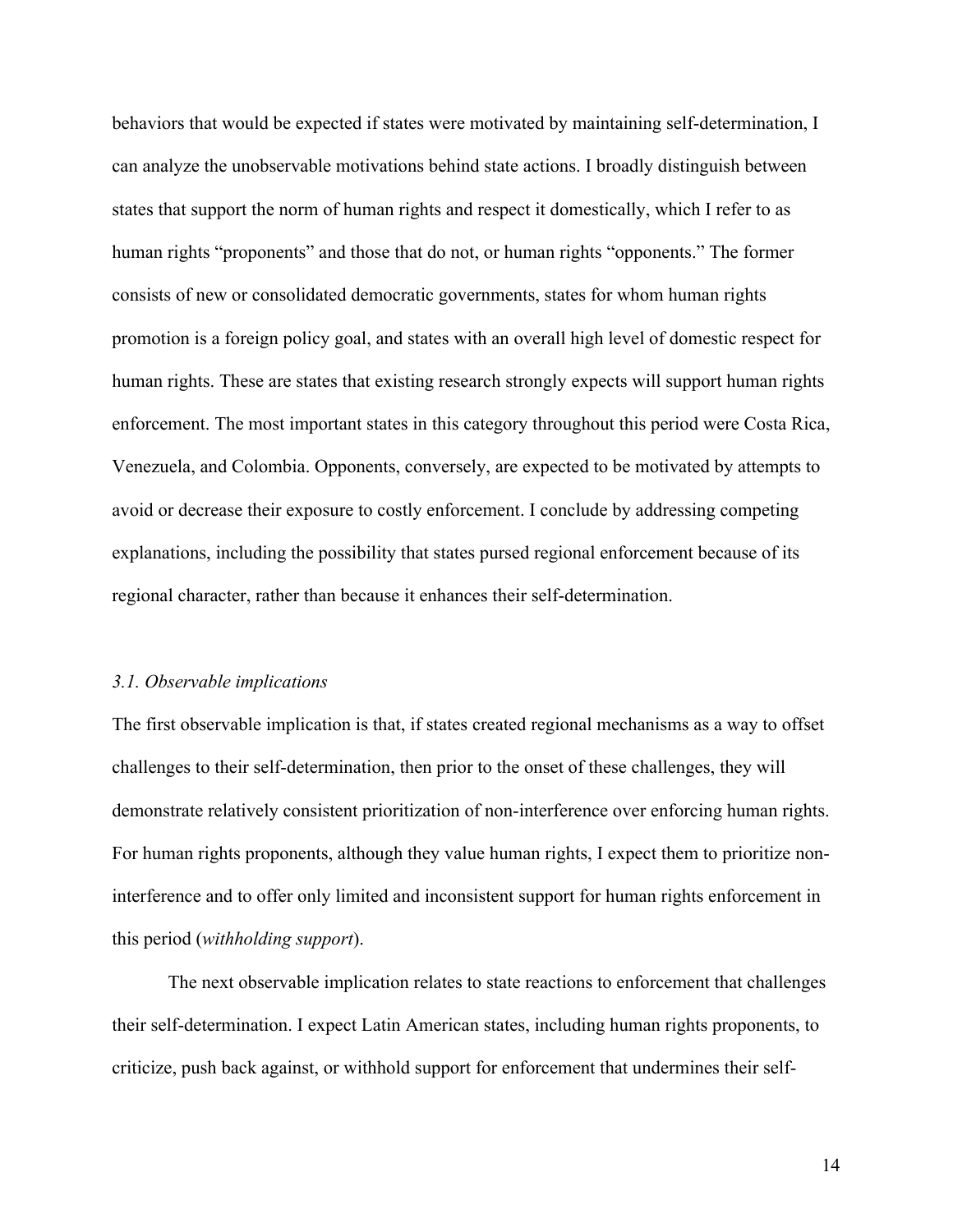determination, even when they are not being targeted or even potentially stand to derive immediate benefits from these enforcement measures (*pushing back against enforcement*).

The third observable implication assesses the timing of the decision to expand and accept regional authority (*expanding and accepting regional authority*). Establishing regional authority requires that regional mechanisms meet external expectations for legitimate enforcement. For human rights, this means that they must compromise on non-interference. I expect Latin American states to collectively move to meet these external expectations by expanding and accepting regional human rights enforcement mechanisms only *after* other actors impose human rights policy on the region. For human rights opponents, including states that are being directly targeted for enforcement, I expect them to be willing to cooperate with and delegate genuinely challenging authority to regional mechanisms after their self-determination is challenged.

The fourth observable implication pertains to divergences in state behavior between regional enforcement and other forms of enforcement. I expect Latin American states to be more willing to accept regional mechanisms compared to similar authority in extra-regional or global forums and more willing cooperate with regional enforcement efforts (*global-regional divergence*). An important part of establishing regional authority over human rights is actually accepting the regional organization's authority. However, states that are challenged by enforcement are likely to want to delegate the minimum authority necessary to establish regional authority. Accepting regional authority while failing to accept other forms of authority can encourage outside actors to support and defer to regional channels for enforcement. I expect states to systematically delegate more enforcement authority at the regional level than the global level, even for similar types of enforcement, and to delegate regional authority earlier than comparable extra-regional authority.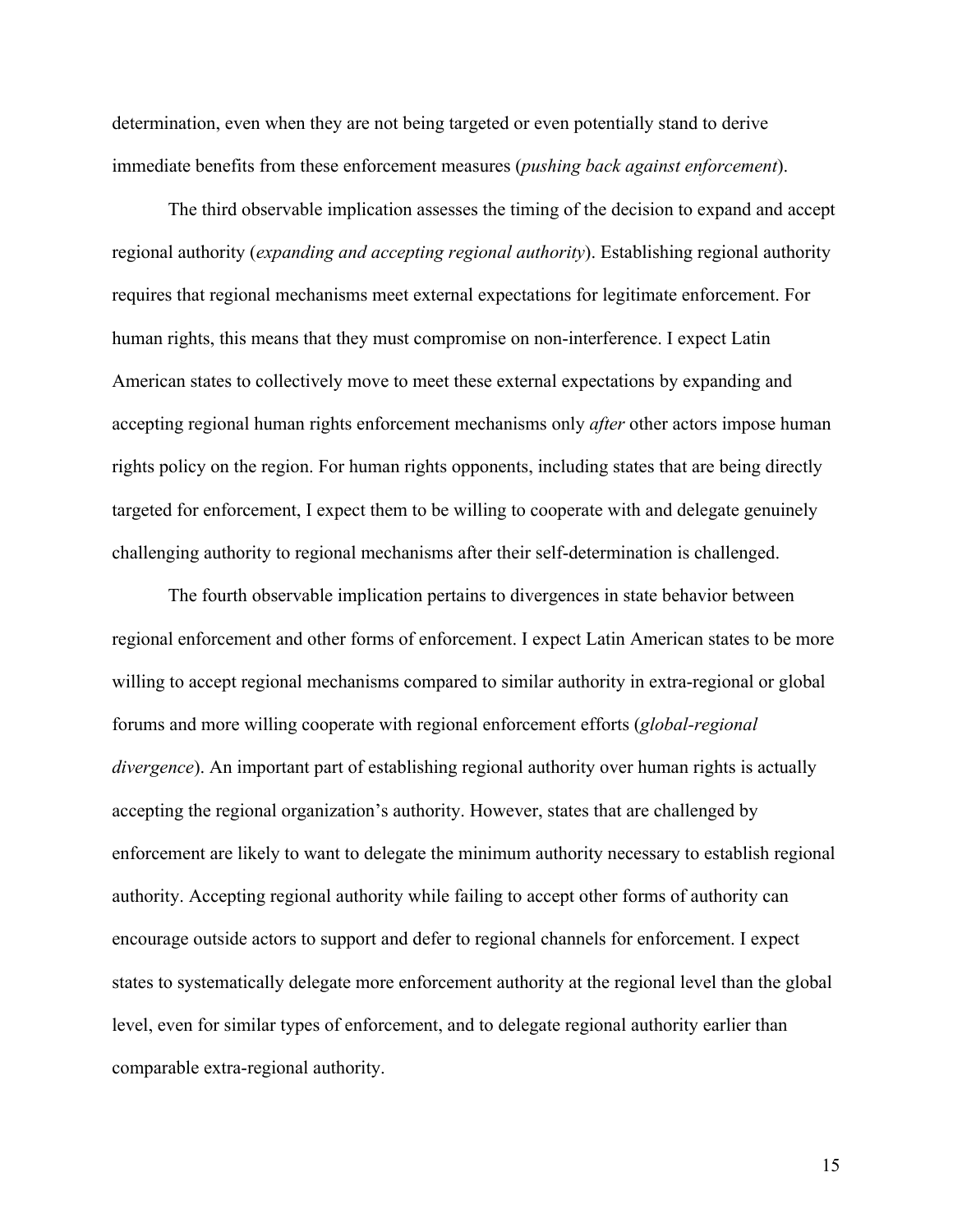The final observable implication involves actively asserting the legitimate authority of regional organizations over human rights (*asserting regional authority*). I expect to see states both human rights opponents and proponents—engage in direct, explicit forms of asserting regional authority, such as actively asserting that regions are more effective or more legitimate actors to enforce human rights, and that that regions should be allowed to solve their own problems. Table 1 provides an overview of the five observable implications.

*Withholding support* States, including human rights proponents, will offer only inconsistent support for regional human rights enforcement prior to the onset of challenges to self-determination. *Pushing back against enforcement* States, including human rights proponents, will push back against, criticize, and withhold support for enforcement that undermines their self-determination. *Accepting and expanding regional authority* States, including human rights opponents, will accept and expand the authority of regional human rights mechanisms after the onset of challenges to their self-determination. *Global-regional divergence* States will delegate more authority to regional mechanisms than to global mechanisms, holding constant the level of enforcement. *Asserting regional authority* States will engage in active attempts to legitimize regional human rights enforcement.

**Table 1**. Observable implications of trading sovereignty for self-determination

## *3.2. Assessing the theory*

To test my observable implications, I use a mix of qualitative and quantitative data. Qualitative data consists of newspaper articles, speeches, debate records, drafts and final versions of resolutions and declarations from international organizations, human rights treaties, declassified foreign policy documents, contemporaneous reporting, and secondary sources. For quantitative data, I use U.N. General Assembly voting records, data on treaty ratification, and data on delegation of enforcement authority.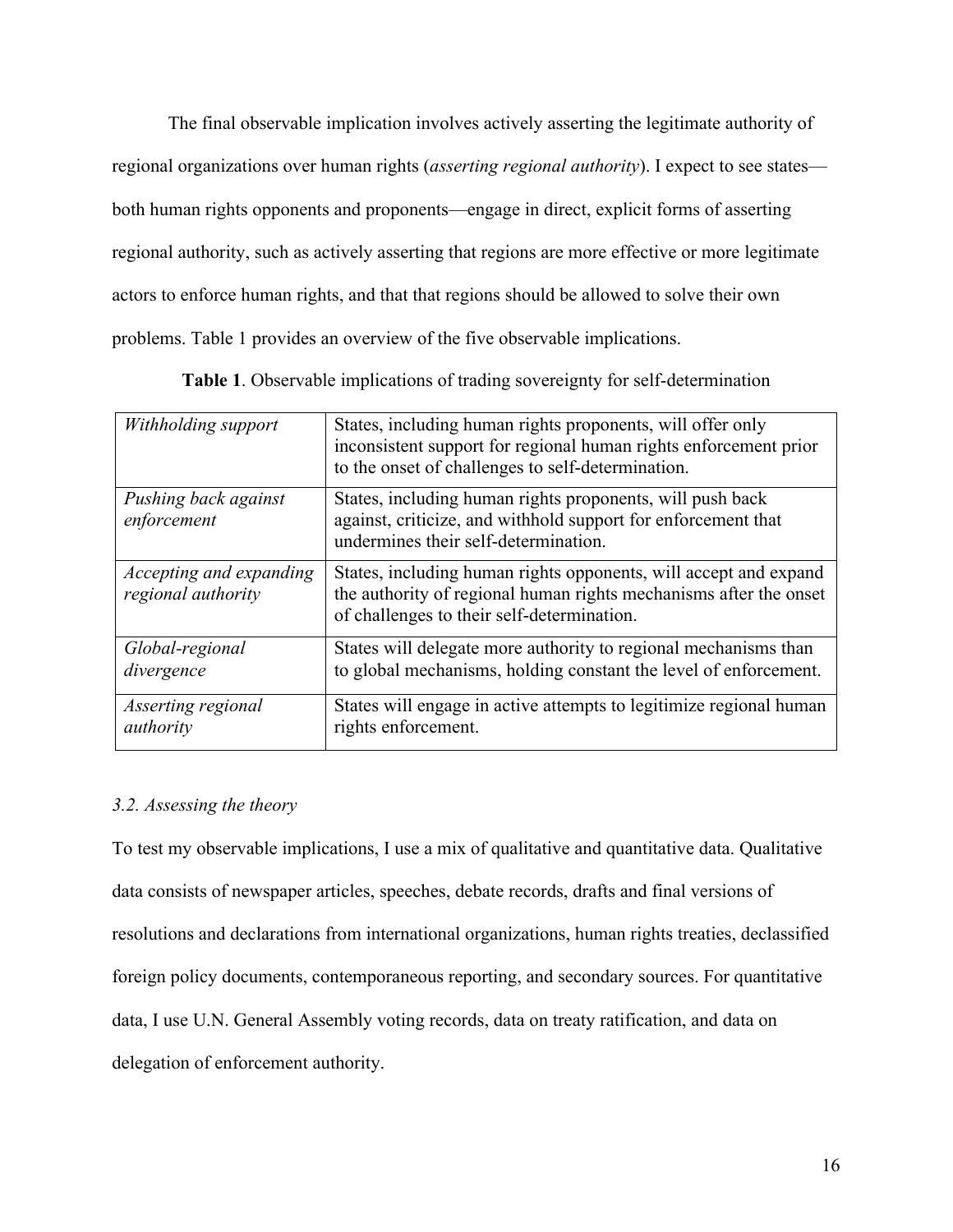## *3.2.1. Withholding support*

In this section, I provide evidence that, in spite of good fit between global human rights norms and conceptions of human rights within the region, through the early 1970s, states consistently prioritized strict non-interference over human rights enforcement, rejecting binding international law and enforcement mechanisms that genuinely challenged their sovereignty. Although some of this can be attributed to the presence of a large number of authoritarian governments, human rights proponents and democracies also showed ambivalence towards creating and accepting interventionist mechanisms for enforcement of human rights. This was, to a large degree, a product of their vulnerability to international pressure and interference, and their history with colonization, imperialism, and intervention.

The O.A.S. was formed in 1948 as a successor to the Pan-American Union, and its charter included extensive obligations regarding non-interference (Cabranes 1967: 1153-1154, footnote 12; Organization of American States 1948: Article 15-17), but only broad statements and principled declarations on human rights (Cabranes 1967; Thomas and Thomas 1972: 323; Organization of American States 1948: Article 5(j), Article 29). Regional institutionalization of human rights throughout this time was largely limited to non-binding declarations (Goldman 2009: 858; Medina Quiroga 1988: 29). A declaration on the International Protection of the Essential Rights of Man, adopted in 1945, was itself aimed at *limiting* intervention by eliminating the use of intervention to protect citizens residing in another state (Medina Quiroga 1988: 29). In 1948, states adopted the American Declaration on the Rights and Duties of Man, with a majority of states voting for its adoption as a non-binding declaration rather than a binding treaty. This included the democratic governments of Argentina, Brazil, Chile, Costa Rica, and Peru (Medina Quiroga 1988: 38). Between 1945 and 1954, there was a number of proposals for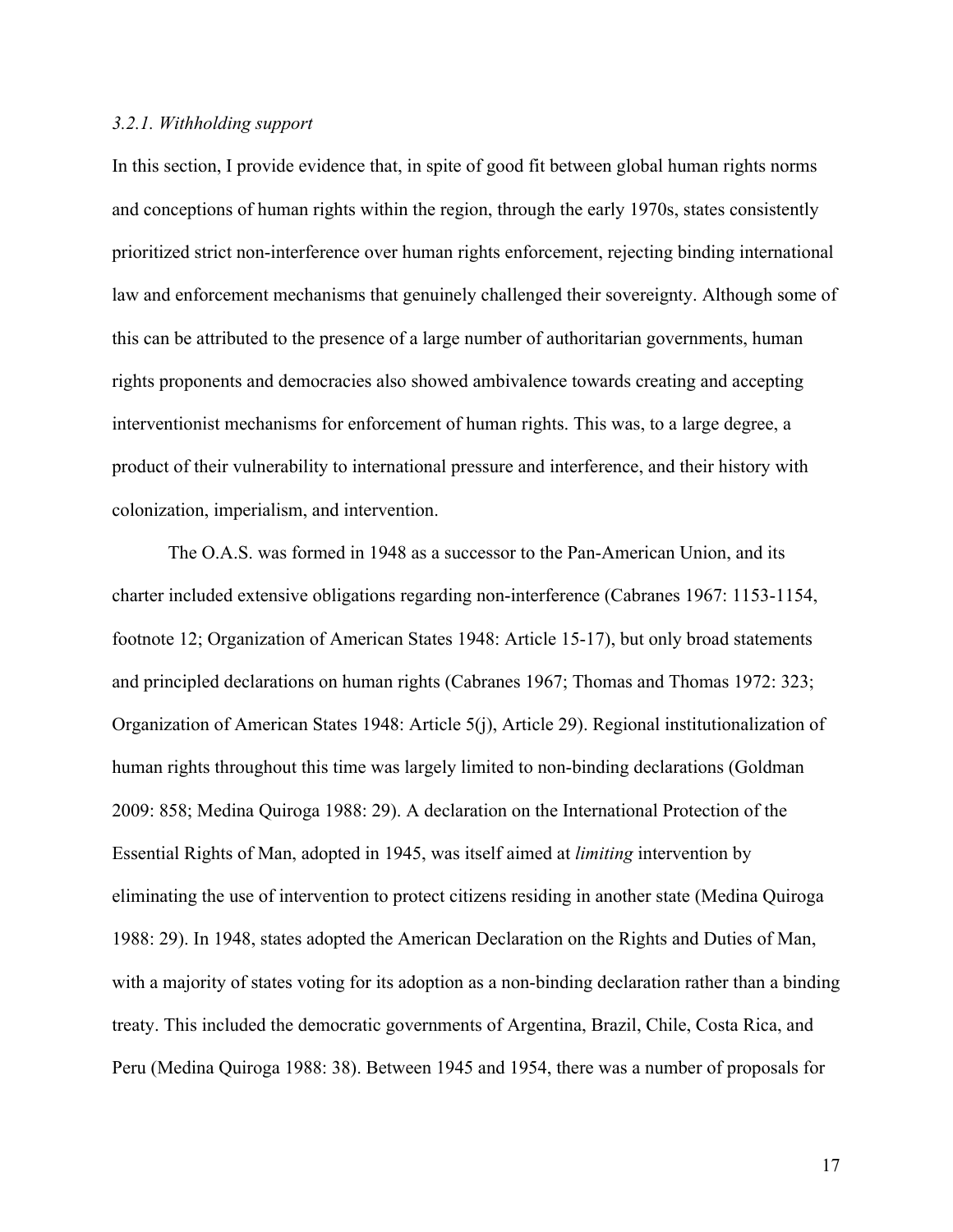enforcement mechanisms were rejected, including collective non-recognition of non-democratic governments (Thomas and Thomas 1972), a mechanism for "informative investigations" of human rights violations, a human rights court (Schreiber 1970; Goldman 2009), a mechanism to study the effective protection of human rights, and an early proposal for a human rights commission (Schreiber 1970).

Regime type can certainly explain some of this reluctance to create challenging mechanisms for human rights enforcement, but the conflict between priorities also divided states with democratic governments. One well-known example was the Larreta Doctrine, a 1945 Uruguayan proposal for a mechanism for "multilateral intervention" in defense of human rights. Though it was supported by the U.S., the proposal was rejected by most other member states, including Costa Rica and Colombia, both democracies with good human rights records (Cabranes 1967: p1160 footnote 25). The government of Colombia provided a lengthy explanation for their position on the proposal, emphasizing their concern at compromising on the norm of non-interference, which had "cost the American peoples a great deal to consecrate" and noting the importance of considering how policies would affect "smaller and defenseless nations" (*FRUS* 1969, IX, 156).

This tension also arose during the creation of the Inter-American Commission on Human Rights (IACHR), an independent commission established in 1960. In its original mandate, the Commission was not given any interventionist power. It could not investigate or comment on states' human rights practices (Norris 1980: 48-49), and it was tasked only with "develop[ing] an awareness" of human rights and making "general" recommendations (Goldman 2009: 862). In fact, states voted on whether to allow the IACHR to receive complaints from individuals alleging human rights violations, often considered the linchpin of an effective enforcement regime, and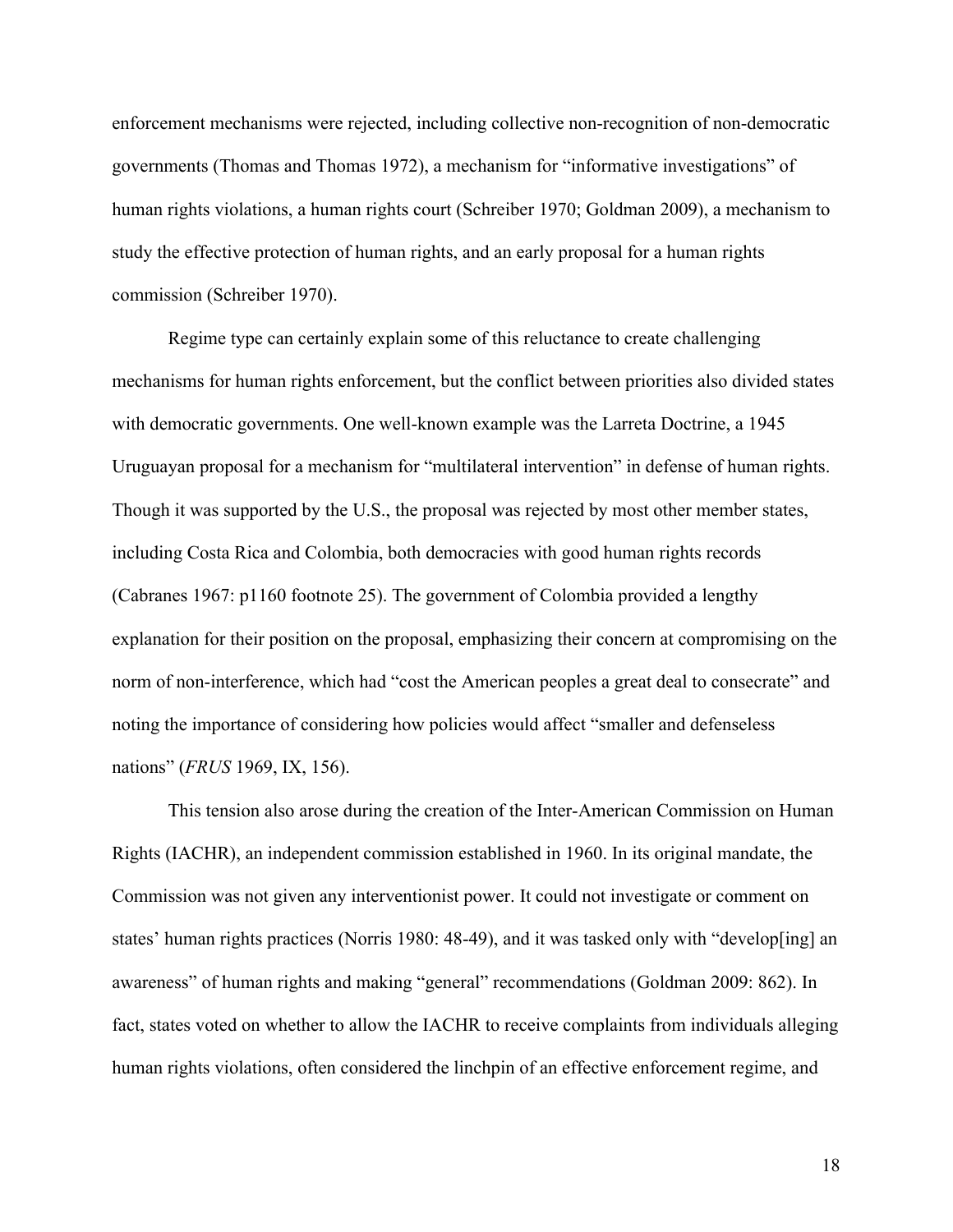the proposal was defeated, with a number of democracies, including Brazil, Costa Rica, and Uruguay, withholding support (Schreiber 1970: 36). Instead, it was the original commissioners of the IACHR who interpreted their mandate as allowing the commission to receive, although not to make decisions on, individual complaints, as well as to conduct in-country visits to investigate human rights and to issue reports on individual countries (Goldman 2009: 868; Sandifer 1965: 517).

Finally, the ambivalence of democratic states towards compromising on non-interference within the O.A.S. manifested in the ratification of the American Convention on Human Rights (ACHR). The ACHR was adopted in 1969, but by 1976, Costa Rica and Colombia were the only states that had ratified it. Venezuela, Jamaica, Barbados, Trinidad and Tobago, Uruguay, Ecuador, and Chile all decided not to ratify the ACHR despite having democratic governments at some point between 1969 and 1976.

#### *3.2.2. Pushing back against enforcement*

In this section, I assess evidence for the second observable implication, that states, including human rights proponents, will criticize, push back against, and withhold support for enforcement that undermines their self-determination. In the early and mid-1970s, Latin American selfdetermination was challenged by the enforcement of human rights by Western states, particularly through economic conditions, and by the singling out of Latin America within the U.N. Both of these forms of enforcement greatly limited the ability of Latin American leaders to influence human rights policy being carried out in their region.

The mid-1970s are generally viewed as marking a turning point in the practice of enforcing human rights, triggered by a dramatic surge in transnational advocacy and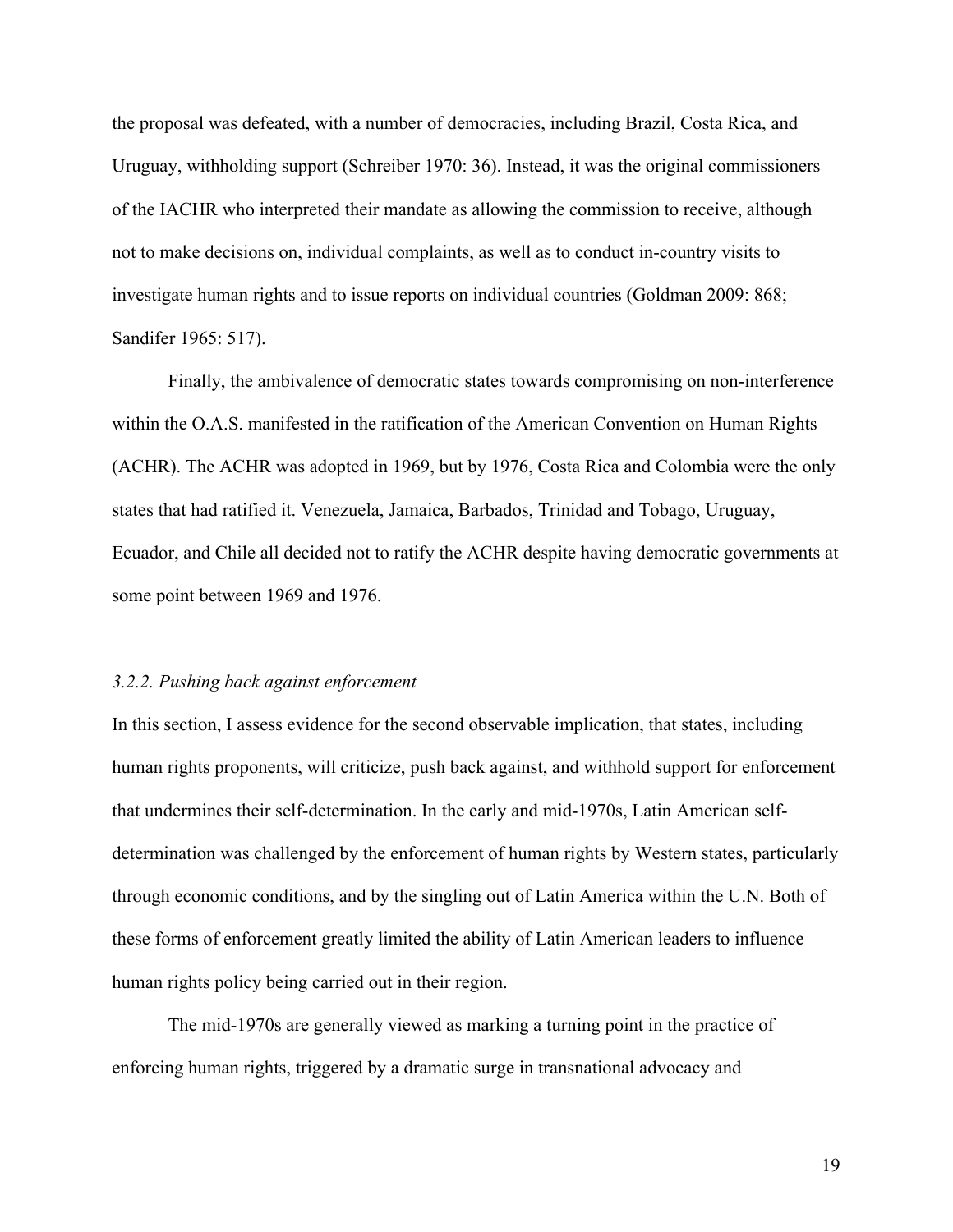international attention to human rights in the aftermath of the 1973 overthrow of the Salvador Allende government in Chile (Eckel and Moyn 2013; Keck and Sikkink 1998; Moyn 2010). One effect of this surge in attention was the increasing incorporation of human rights into the foreign policies of Western governments, most notably through the use of conditions on economic and security assistance. Although there were isolated examples of human rights being incorporated into foreign aid decisions prior to this, the magnitude of the public attention to human rights beginning in the 1970s put Western governments under unprecedented domestic pressure to not be seen as assisting governments that violated human rights.

U.S. pressure on Latin America ratcheted up in 1973, when the U.S. Congress began to pass new legislation restricting security and economic assistance on account of human rights (Cignarelli and Pasquarello 1985). In 1975, Chile became the first country to have its security assistance cut off under the new legislation (Binder 1975). This pressure expanded greatly when Jimmy Carter became president in 1977 and made human rights a centerpiece of his foreign policy ("Carter and Human Rights, 1977-1981" n.d.). In June 1977, at the first O.A.S. General Assembly after Carter took office, U.S. Secretary of State Cyrus Vance announced the U.S.'s intention to link human rights with aid and trade (U.S. House of Representatives 1977: 4), with the U.S. broaching the issue of human rights at an Inter-American Development Bank meeting that same month ("Kidnapping mars IDB meeting" 1977). By 1978, U.S. assistance had been restricted to Argentina, Brazil, Uruguay, Nicaragua, and El Salvador (*FRUS* 2013, II, 62).

Similarly, Western European governments, in spite of having fewer connections with Latin American states, reduced economic assistance, voted against loans in IFIs (Rowen 1977; *FRUS* 2013, II, 4), refused to reschedule existing debts ("Economic measures set" 1975), reduced or severed diplomatic ties ("The British Cabinet's 'New Approach' to Chile" 1979;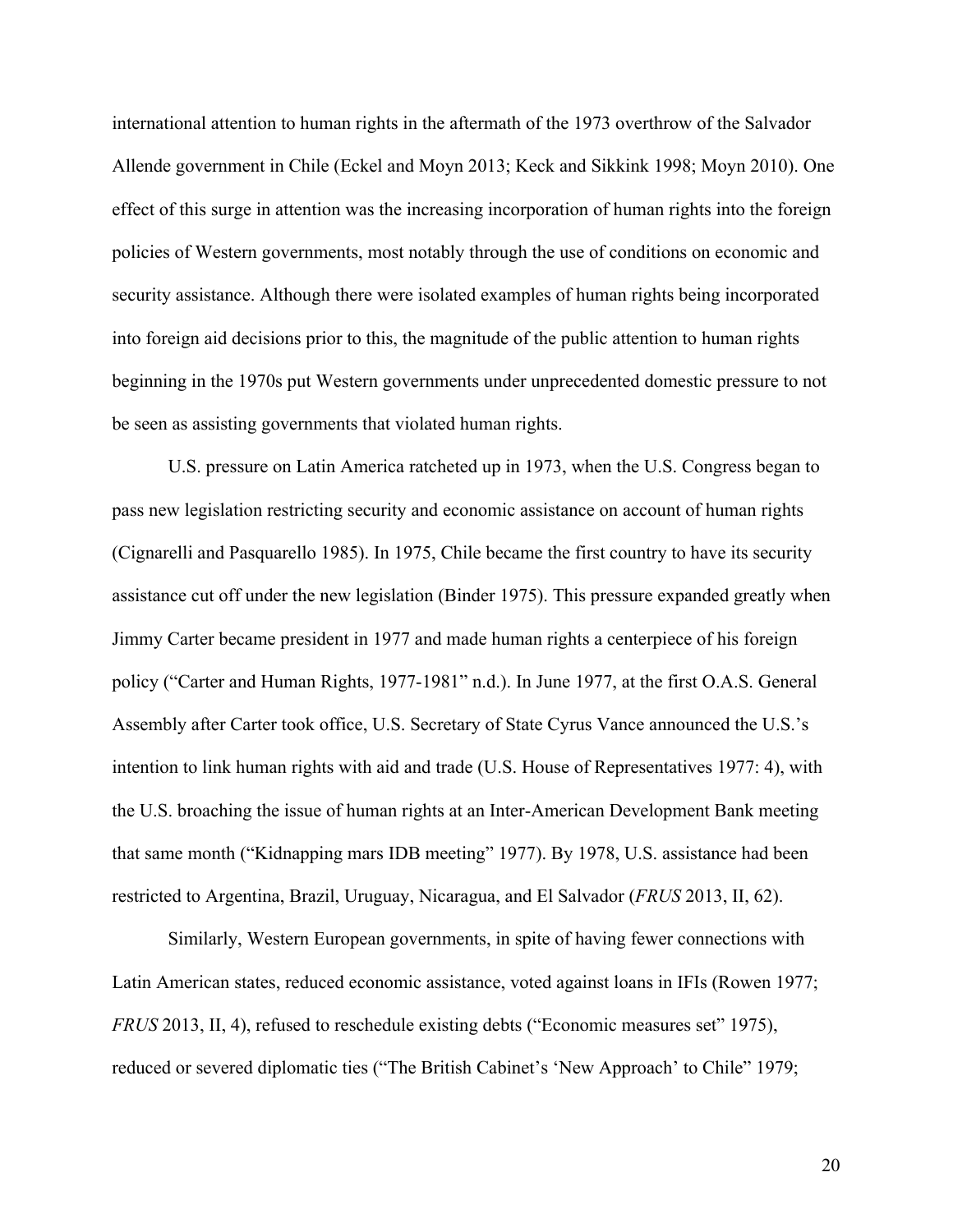"U.S. Cuts Back Ties" 1979; Young-Anawaty 1980: 72), provided support and legitimation to domestic opposition movements of repressive leaders (Kelly 2013: 178; Tomayo 1981), and added human rights considerations to trade (Arts 2000; Young-Anawaty 1980).

Because Latin American states remained reliant upon economic support and preferential access to markets, economic conditions were both impactful and inherently one-sided: they could only be applied to Latin American states by Western states, and they were both created and applied without input from recipient states. In this way, they represented an imposition of authority, and they were regarded as such even by states that supported human rights enforcement in principle.

In fact, Latin American leaders—supporters of human rights or not—collectively objected to these enforcement policies. In 1977, the president of Venezuela, then an important proponent for human rights, asserted that cutting off aid was counter to regional norms of "selfdetermination, nonintervention [sic], and mutual respect." He argued that "no individual country has the right to say at what point a certain norm is being violated, or … what corrections should be made." Instead, these determinations were more appropriately made by "supranational organizations at regional and world levels" (Andres Perez 1977). In another instance, a representative of Colombia, another proponent of human rights, expressed reservations to a U.N. General Assembly resolution condemning the Chilean government, noting their "misgivings regarding the economic sanctions which could be inferred" from the language of the resolution (U.N. General Assembly 1977f: 11). Commonwealth Caribbean states, among the most consistently democratic, were also adamantly opposed to the addition of human rights considerations to trade and economic assistance, with one Jamaican representative asserting that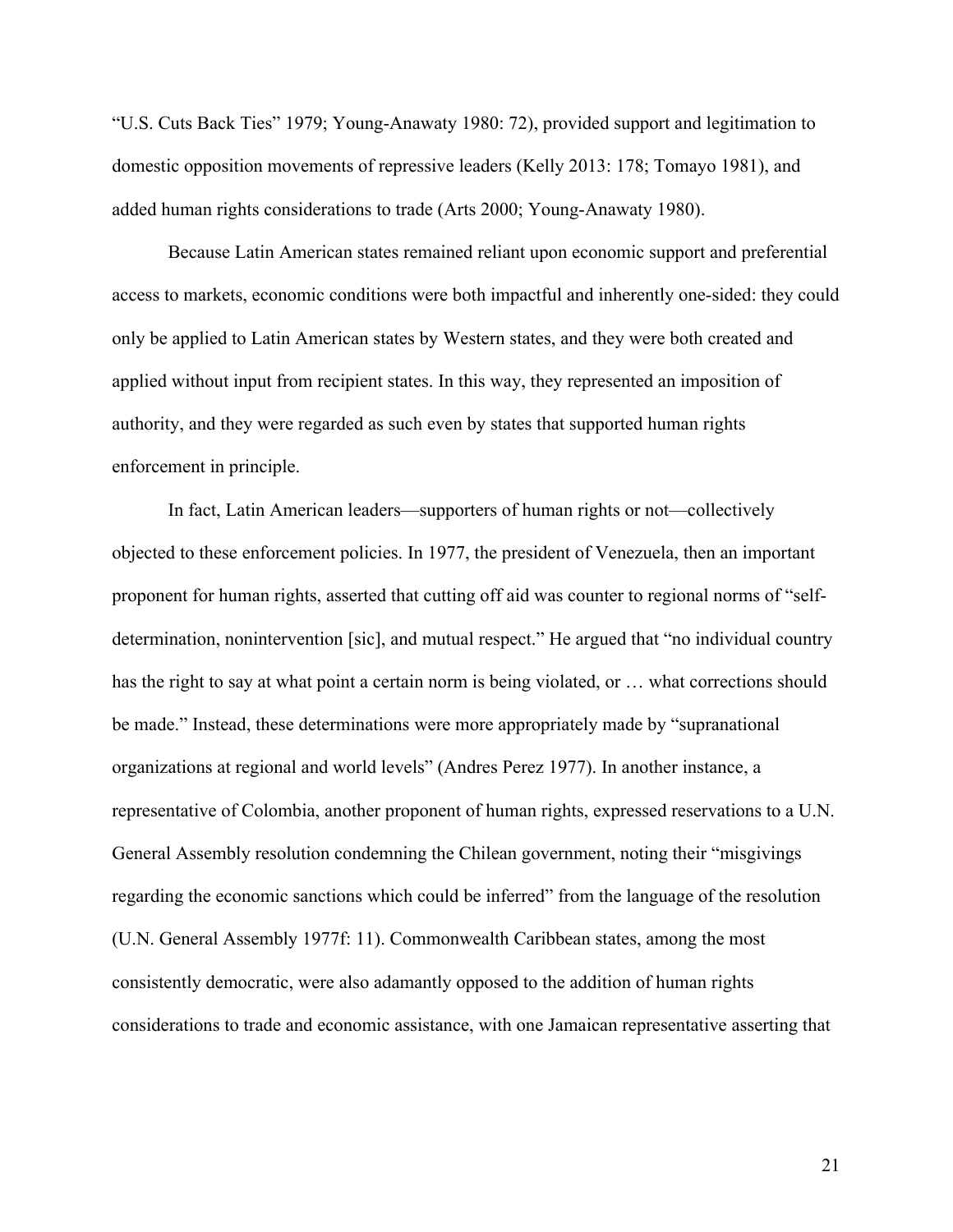human rights "has no place in an agreement dealing with trade and cooperation" (Young-Anawaty 1980: 87, footnote 106).

As the West expanded its use of economic conditions on human rights, resolutions opposing these conditions began to appear in the U.N., and Latin American states offered nearly unanimous support. These included a 1979 resolution in the U.N. Commission on Human Rights expressing "concern" that "human rights conditions are being imposed in bilateral and multilateral trade policies" (U.N. Commission on Human Rights 1979: 108)<sup>4</sup> and a 1981 General Assembly declaration asserting that states have a "duty to refrain from the exploitation and the distortion of human rights issues as a means of interference in the internal affairs of states" (U.N. General Assembly 1981b).<sup>5</sup>

The second avenue through which Latin America's self-determination was challenged was through disproportionate targeting within the U.N., including the use of expanded, *ad hoc* procedures. In 1975, the *ad hoc* working group on Chile was formed by the U.N. Commission on Human Rights (UNCHR), an intergovernmental human rights body, to study human rights in the aftermath of the 1973 coup. As indicated by its name, working groups as a mechanism for investigating and enforcing human rights were not formally established within the U.N., stretching the limits of the organization's formal authority (Bossuyt 1978). Additionally, while the group was established to investigate the use of torture and other cruel, inhuman, or degrading treatment, its scope quickly grew, with the working group also investigating the right to assembly and free expression, labor rights, the right to health, rights of indigenous populations, and the right to education (U.N. Secretariat 1975).

<sup>&</sup>lt;sup>4</sup> Developed states voted against the resolution and developing states voted in favor (Alston 1982: 167 fn 58). <sup>5</sup> Venezuela voted no, El Salvador and Guatemala abstained, and Dominica and Antigua and Barbuda were absen Information on voting on U.N. General Assembly resolutions taken from the U.N. repository of voting records (accessed at: https://www.un.org/en/ga/documents/voting.asp).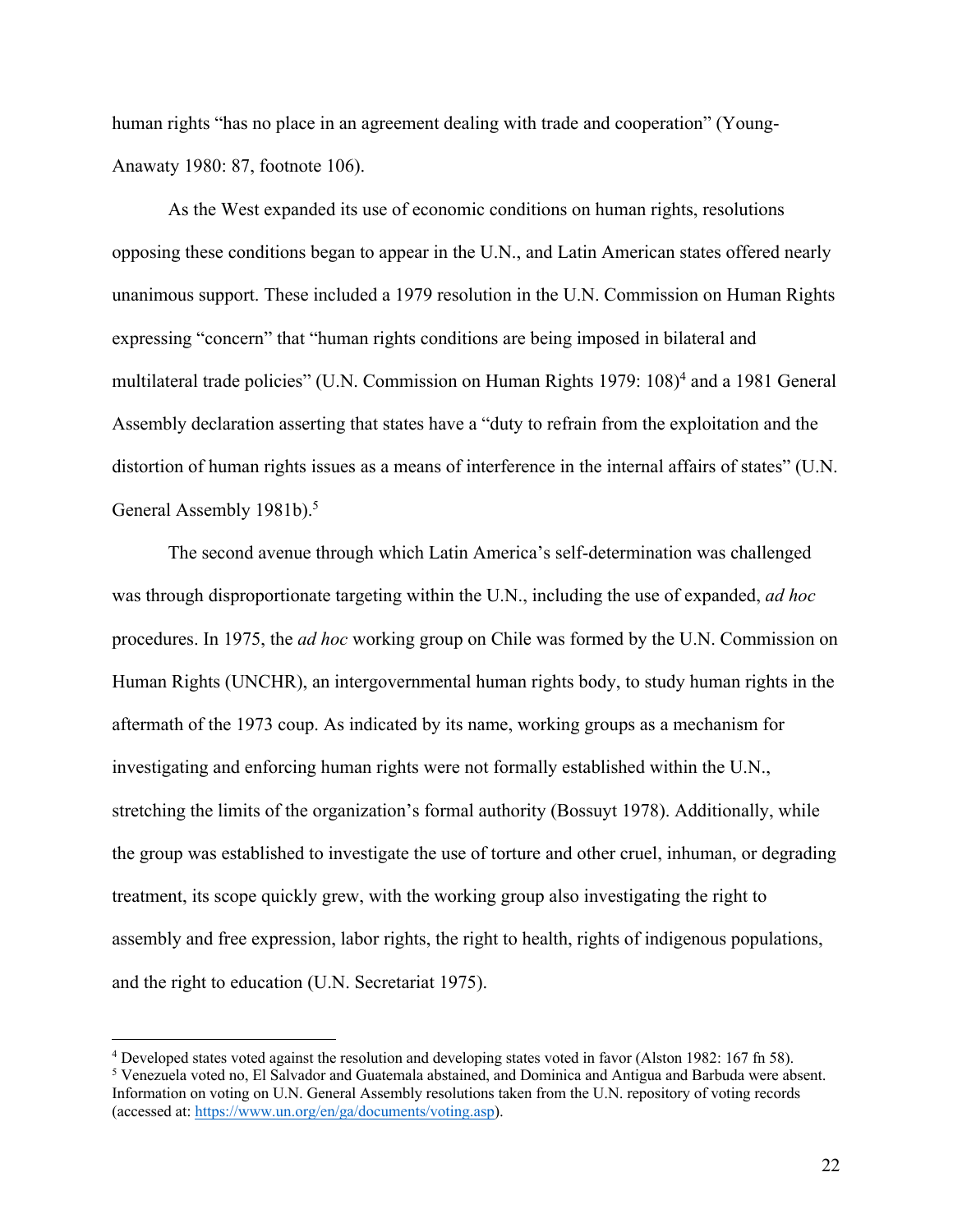Latin American countries also faced disproportionate scrutiny in the U.N. General Assembly. Through 1984, Latin American countries were the only countries apart from Israel and South Africa to be singled out by General Assembly resolutions,<sup>6</sup> while, for the most part, discussion of states in other regions were either silenced or done in confidential sessions of the UNCHR, with the non-aligned states cooperating to limit condemnation of themselves (van Boven 1977; Weinstein 1976).

Latin American leaders, regardless of whether they were themselves being targeted, opposed the singling out of Latin America in the U.N. One U.S. State Department memorandum described a tense scene at the 1979 meeting of the UNCHR, during which Latin American representatives reacted strongly to the unfair targeting of the region. According to the memo, the ambassador of Colombia "openly expressed his disgust" with other countries "for protecting their own regions…all while pretending to take an objective stand" against Latin American countries (*FRUS* 2013, II, 184).

They also harshly condemned, to no effect, the work and the unusual, expanded procedures of the *ad hoc* working group. Costa Rica, one of the most important and consistent supporters of human rights at both the regional and global level (Brysk 2005) and a state which has robust safeguards for civil and political rights (Booth 2008), was particularly critical. During U.N. General Assembly open debates, a Costa Rican representative criticized the *ad hoc* working group by pointedly noting the "tendency" within the U.N. "to create ad hoc committees to investigate selectively cases of alleged violations of human rights with a predominantly political criterion" (U.N. General Assembly 1977c: 179). During debates over the resolution against Chile, the Costa Rican delegate referred to the extension of the working group's mandate as an

<sup>6</sup> El Salvador, Guatemala, and Bolivia were also targeted by resolutions.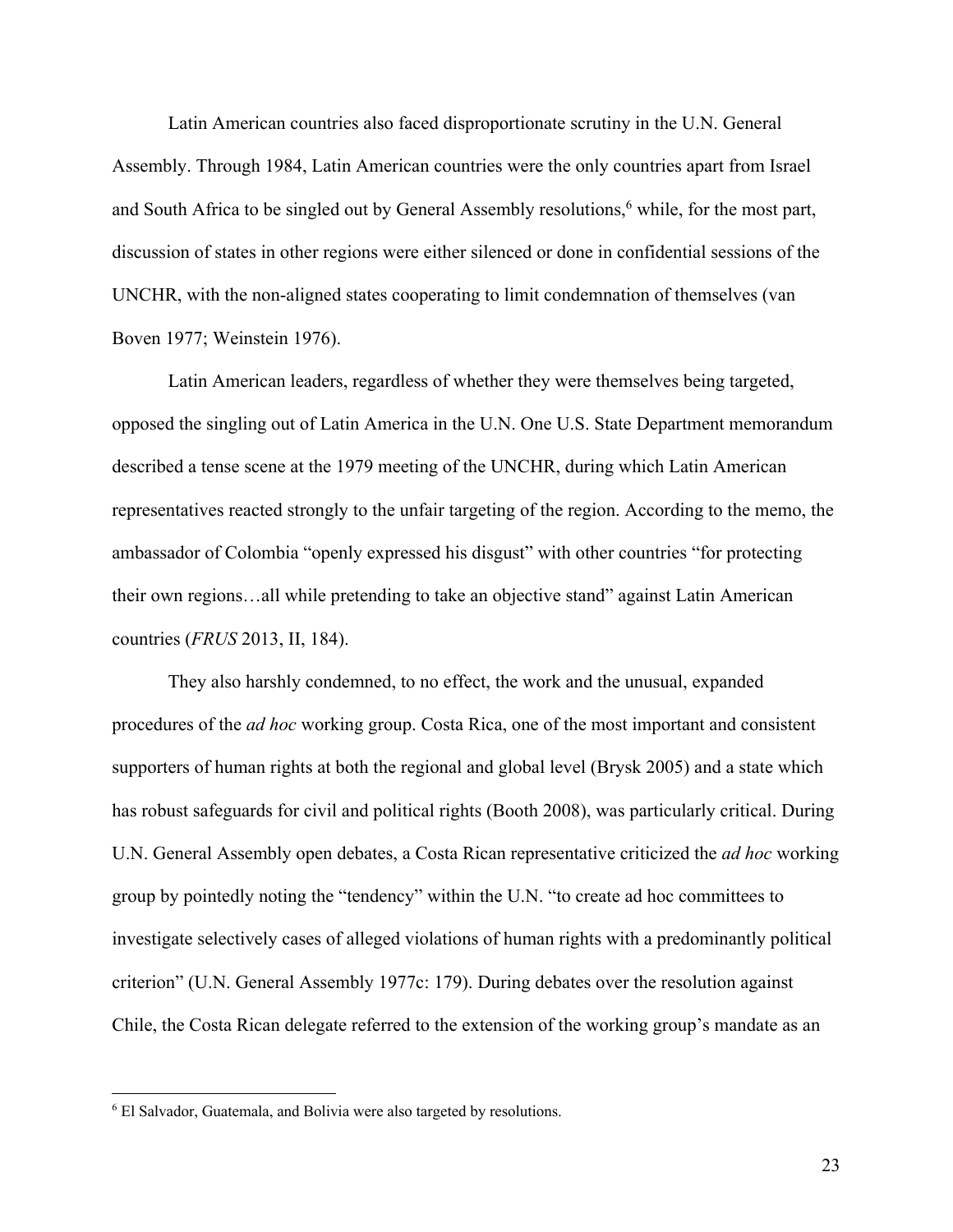"unending nightmare," emphasizing that the other member states had not been subjected to the same kind of scrutiny (U.N. General Assembly 1977f: 6).

Costa Rica's attitude reflected a broader pattern on the part of Latin American democracies which, throughout this time, remained surprisingly unwilling to support U.N. resolutions condemning Chile. This pattern is shown in Figure 1. A Costa Rican representative noted one year by way of explanation for their vote that they "did not wish to deprive the [U.N.] of any instrument which some delegations might, however wrongly, consider effective," but they were voting against the resolution, "even though [Chile] might be guilty of the charges leveled against it," because they viewed both the working group on Chile and the resolution as "politically biased and selective," (U.N. General Assembly 1977f: 5-7).



Figure 1. Support by O.A.S. democracies for U.N. General Assembly Resolutions condemning Chile, 1974-1989

U.N. General Assembly Resolutions condemning human rights violations in Chile were passed annually. A large proportion of democratic member states of the O.A.S. withheld support for these resolutions.

Even states that supported the resolutions against Chile noted did so in spite of their criticisms. In 1977, Venezuela voted for the resolution (although it voted no many years), but a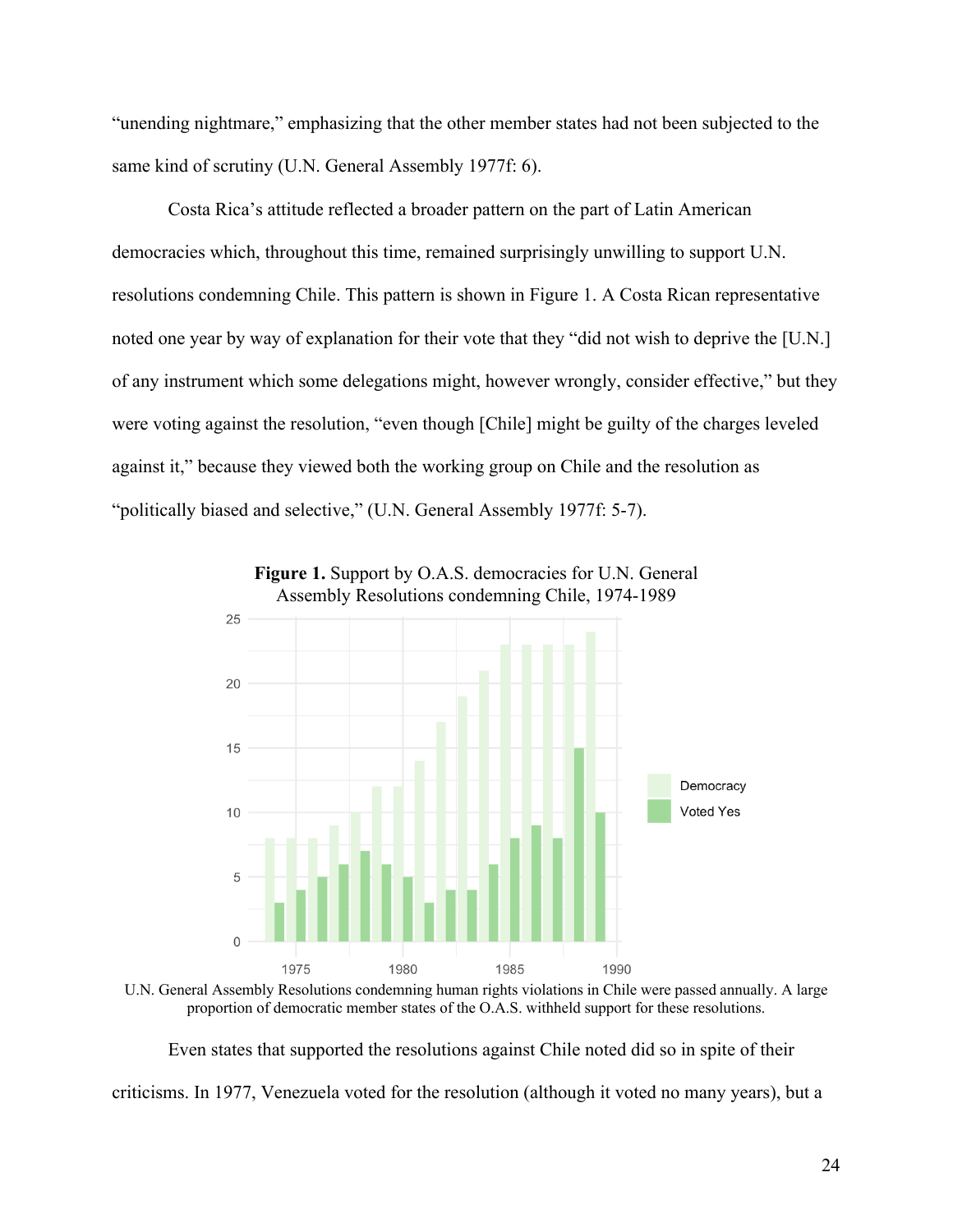representative stated that they "hoped that…it would be possible…to remove [Chile] from [the] agenda and devote [their] attention to other matters" (U.N. General Assembly 1977f: 50). The representative of Colombia voted for the resolution in spite of its disapproval of the U.N. working group's selectivity and their report's "unnecessarily exaggerated language" (U.N. General Assembly 1977f: 10-12).

## *3.2.3. Accepting and expanding regional mechanisms*

In this section, I evaluate evidence for the third observable implication, that it was only after their self-determination was challenged that states in the region were willing to compromise on the norm of non-interference. I provide evidence that it was at that time that states began to both accept, as well as to expand, the authority of the O.A.S. to enforce human rights. States that were vulnerable to criticism were suddenly willing to cooperate with and delegate challenging authority to the O.A.S., and states that were democratizing accepted regional authority to enforce human rights earlier and under more challenging circumstances.

Research on transnational advocacy networks have shown that the IACHR, an independent organ of the O.A.S., became an important part of the human rights transnational advocacy network during the 1970s (Keck and Sikkink 1998; Kelly 2018; Sikkink 1993). However, one important reason (although by no means the only reason) the commission was able to do this, and to do it so effectively, was because state leaders made decisions to cooperate with the commission and expand its authority. These changes were abrupt and dramatic, and they started before widespread democratization swept the region and before Jimmy Carter was elected president.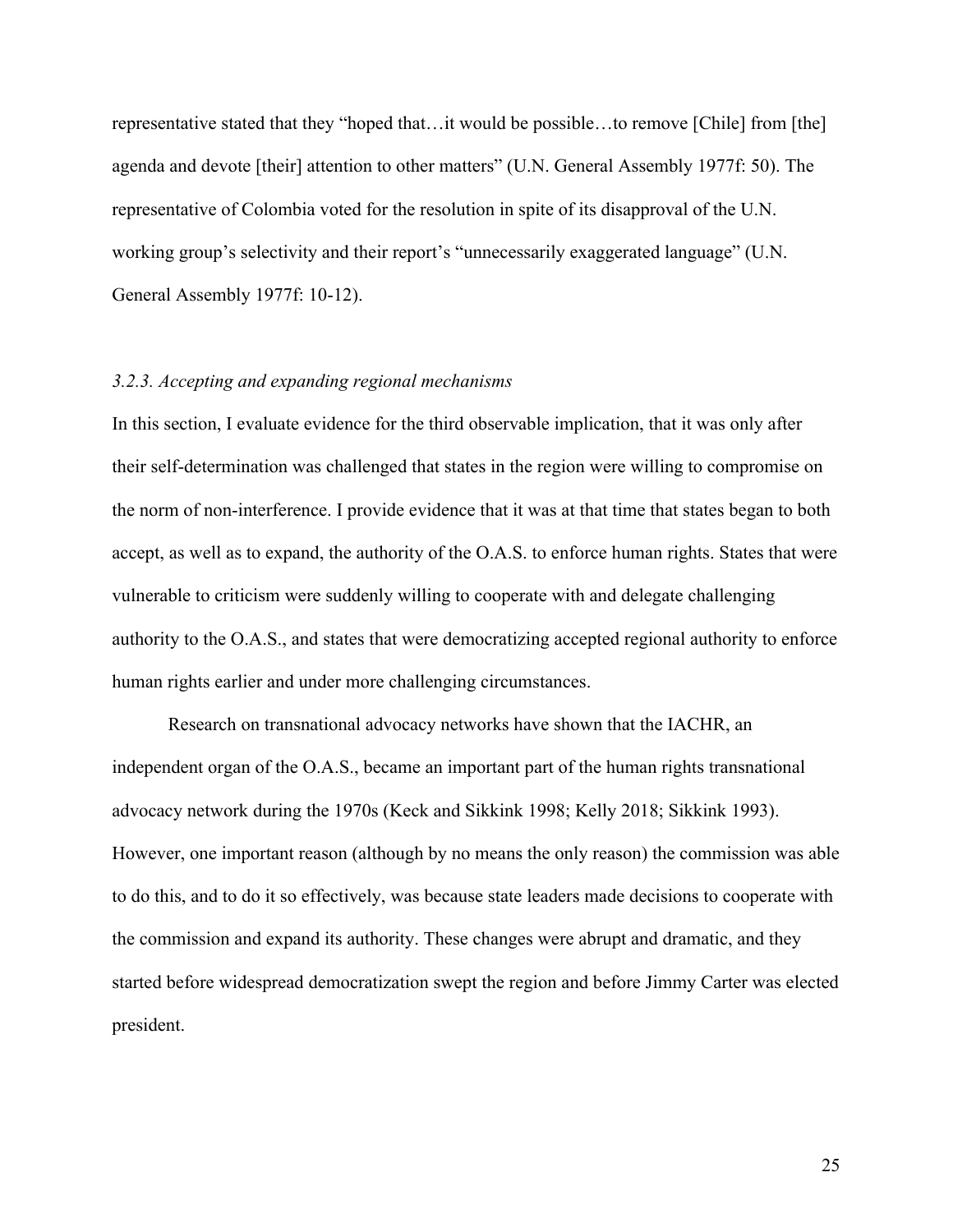The onset of challenges to self-determination described in the previous section did not only affect states that were actively being singled out for these enforcement measures. States that were not immediately being targeted could now rationally anticipate enforcement in the future. They recognized that their relations with important economic and security partners might rely on demonstrating their constructive engagement with human rights. For human rights proponents, they did not necessarily expect to be affected by these enforcement policies, but the loss of selfdetermination over human rights policy was a worrying development that portended the imposition of authority in other issue areas. As shown above, they also objected on principle to enforcement that they saw as hypocritical, one-sided, and inappropriate.

Within a short time after the onset of these challenges to their self-determination, states drastically changed their approach towards human rights and non-interference. As late as 1974, the IACHR had completed a highly critical report on human rights violations in Brazil—without cooperation from the Brazilian government—and presented it to the member states, who silenced the report by tabling it without discussion and refraining from making it public (Diuguid 1974; Kelly 2018). In 1975, the O.A.S. General Assembly similarly silenced a report on the abuses of the Pinochet regime in Chile (Kelly 2018: 147).

By contrast, the 1976 O.A.S. General Assembly meeting was overwhelmingly dedicated to discussing and condemning Chile's human rights violations (de Onis 1976a; de Onis 1976b). For the first time ever, states voted to adopt a resolution targeting a member state's human rights record, with the resolution receiving affirmative votes from every state except for Chile and Brazil (de Onis 1976a; de Onis 1976b). At the 1977 O.A.S. General Assembly, human rights remained a central topic of discussion. States passed resolutions in which they called out human rights violations in a number of member states and calling on Uruguay and Paraguay to allow on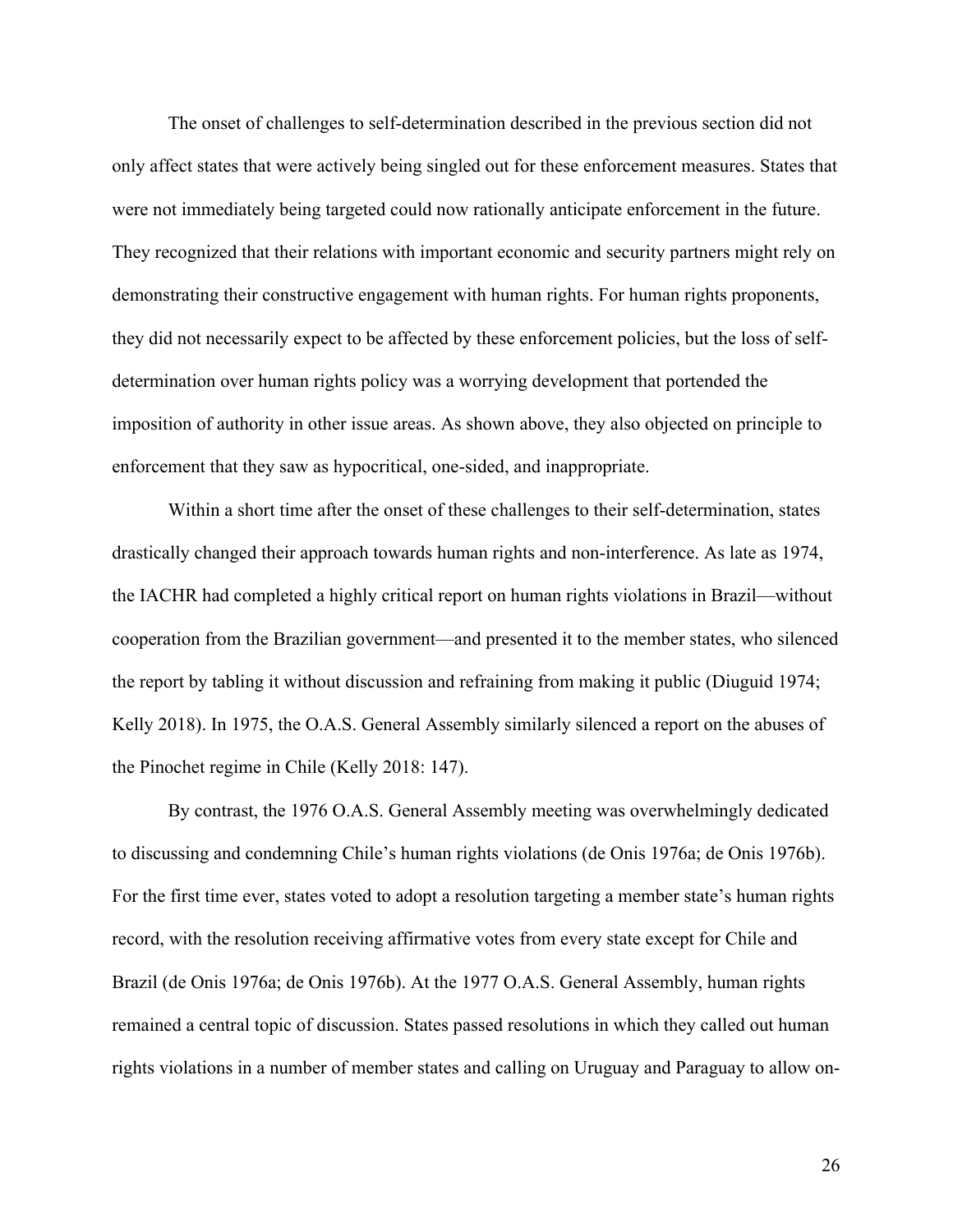site investigations by the IACHR (Norris 1980: 80, fn 115. They also adopted a resolution increasing the IACHR's budget and encouraging states to consent to on-site visits by the IACHR ("Rights issue dominates OAS parley" 1977). In 1980, they amended the rules of the O.A.S. General Assembly to allow IACHR commissioners to address the assembly (Organization of American States 1980).

States also began to individually cooperate with the IACHR. By 1973, only one state, the Dominican Republic, had consented to an on-site investigation of their own domestic human rights record (Organization of American States n.d.). The Commission's requests to carry out incountry visits were turned down by Haiti, ignored outright by Cuba, and received insufficient cooperation from Bolivia, Guatemala, Paraguay, Nicaragua, and Brazil (Thomas and Thomas 1972: 342; Norris 1980). However, as shown in Figure 2, states began to consent to in-country visits by the IACHR in much larger numbers.



**Figure 2.** Regional human rights engagement before and after 1975

Finally, states began to ratify regional human rights treaties. Figure 2 shows the jump after 1975 in ratifications of the ACHR and recognition of the court's jurisdiction to receive complaints from the IACHR. Through 1976, only two states had ratified the American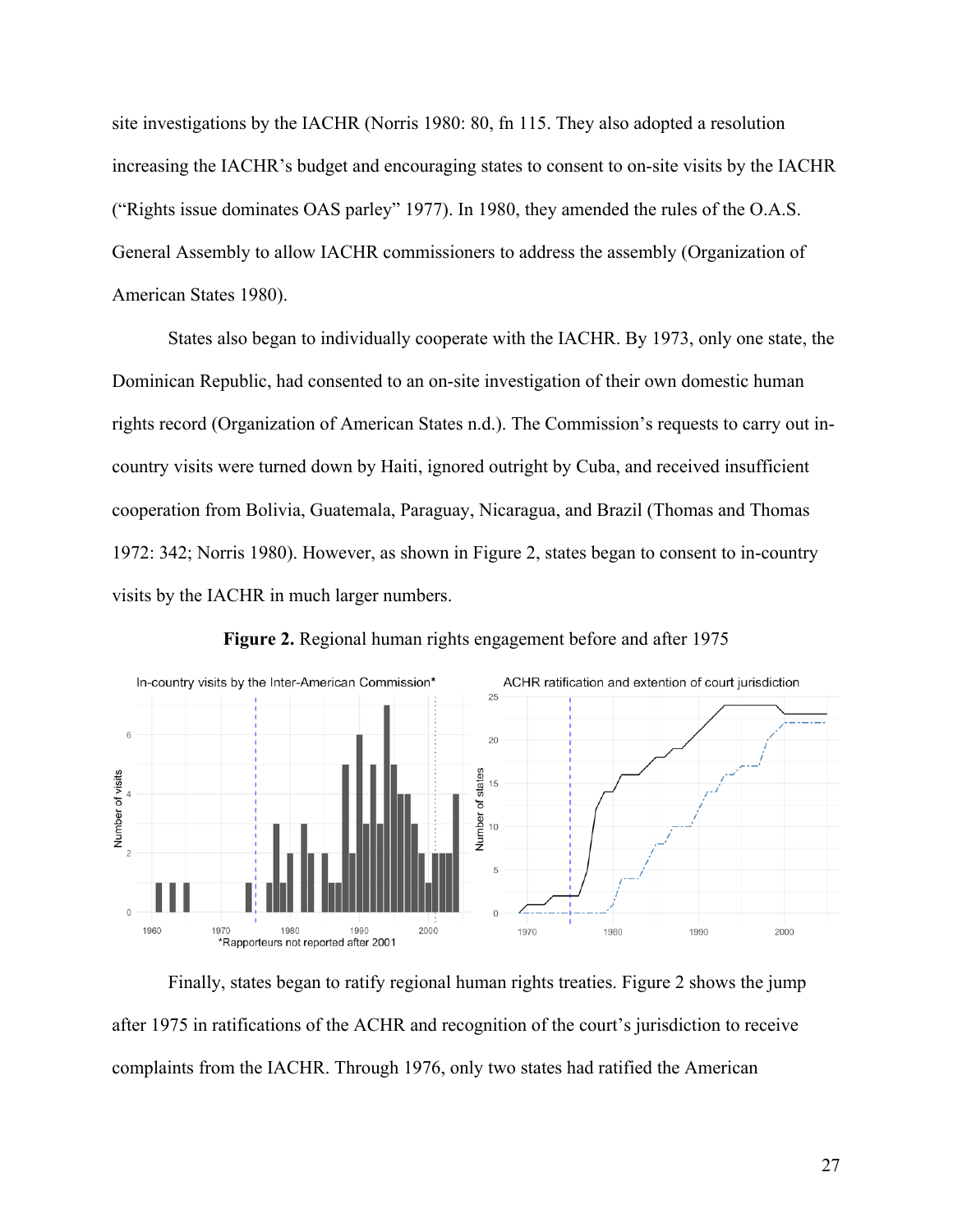Convention on Human Rights. In 1977 and 1978 alone, eleven new states ratified the ACHR, delegating substantial new enforcement power. This included accepting the authority of the Inter-American Court on Human Rights and delegating additional authority to the IACHR, including allowing it to publish reports of human rights violations without state approval, something that had greatly limited its power up to that point (Organization of American States 1969: 51(3)). States also began to accept the extended jurisdiction of the Inter-American Court to have human rights complaints brought before them by the IACHR, providing a pathway for individuals to access the court.

There is substantial evidence that states viewed the regional system to be very challenging. The reports on Brazil and Chile had shown the IACHR to be a critical and highly independent human rights body. For example, the report on Chile included allegations that the right to physical security was "directly and seriously violated by the practice of psychological and physical abuse in the form of cruel and inhuman treatment" and that many of the 5,500 people imprisoned by the new Chilean government had not been charged or brought before a court (Inter-American Commission on Human Rights 1974). Many states used delay tactics to put off visits from the IACHR and questioned the integrity, credentials, and independence of the commission (*FRUS* 2018, XXIV, 83; *FRUS* 2013, II, 52). They remained reluctant to ratify the ACHR (Norris 1980: 47, 69-70). The leader of Nicaragua privately noted their government's hesitation to open themselves up for "attack" in the Inter-American Court by ratifying the ACHR (*FRUS* 2016, XV, 78). In spite of these fears, Latin American states still moved to cooperate with the Inter-American system.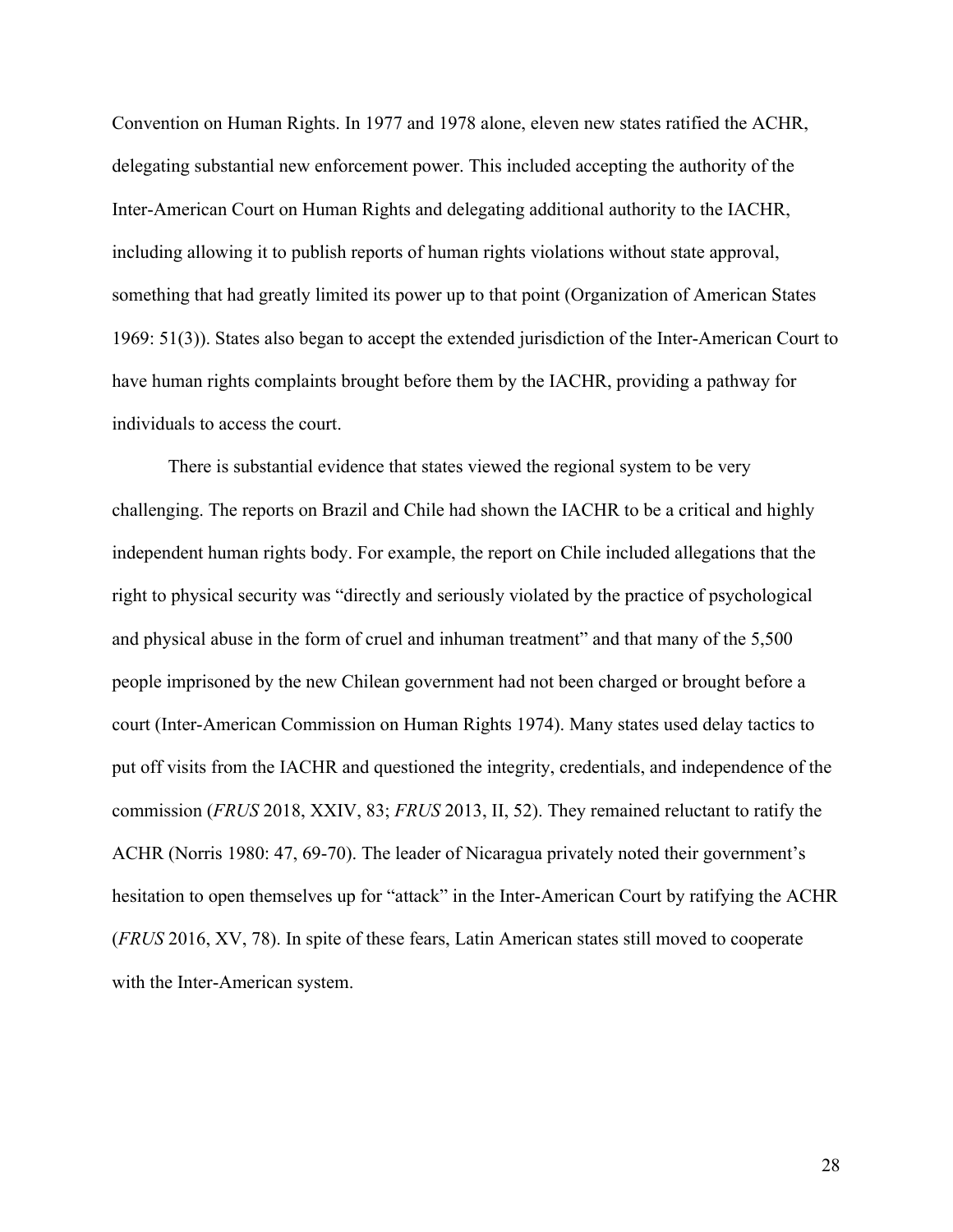## *3.2.4. Global-regional divergence*

In this section, I assess support for the fourth observable implication, that states will delegate more authority to regional mechanisms than to extra-regional or global mechanisms. In fact, there is substantial evidence that the new willingness on the part of Latin American states to ratify regional treaties in which they accepted enforcement contrasted with their reluctance to delegate authority to the U.N.

To compare levels of delegation, I rate all treaty-based global and regional mechanisms on a scale of zero to three, where zero indicates that the state has not ratified a human rights treaty and three indicates they have accepted authority for an enforcement body to make binding decisions on individual human rights allegations. This coding accounts for the fact that a state that has ratified the International Covenant on Civil and Political Rights (ICCPR) consents only to periodic self-reporting to the U.N. Human Rights Committee, whereas by ratifying an optional protocol to the ICCPR, they empower the committee to receive and make non-binding recommendations on individual human rights complaints. The American Convention on Human Rights (ACHR) on its own includes authority to issue non-binding findings on individual petitions. Only at the regional level is there the possibility of binding decisions on human rights violations.7 As shown in Figure 3, by 1978, the average level of regional delegation had surpassed delegation to the U.N.<sup>8</sup>

 $7$  Table A2 in the Appendix breaks down the authority of the regional and global bodies.

<sup>8</sup> The ACHR was available for adoption in 1969 and the ICCPR and First Optional Protocol in 1966.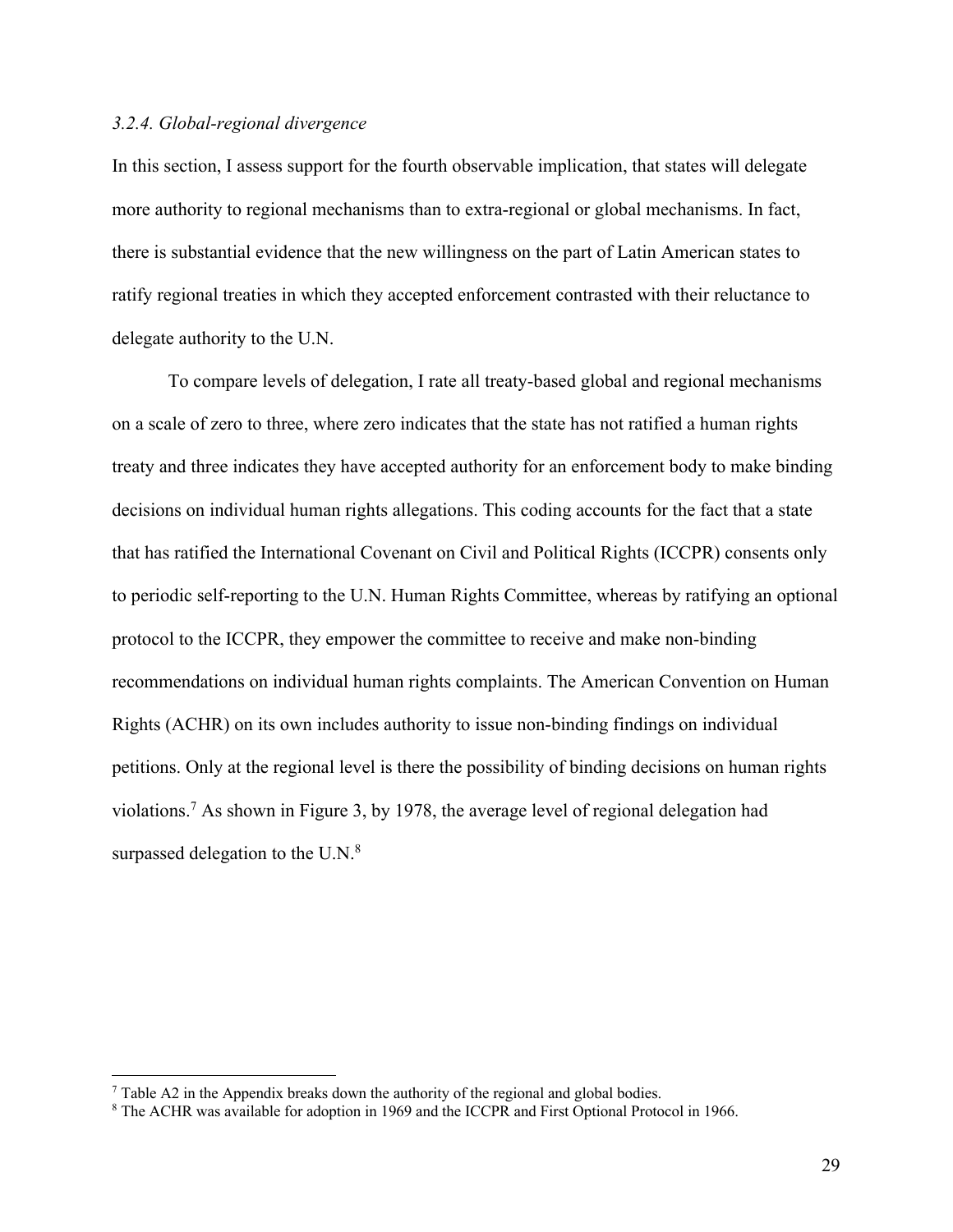

**Figure 3**. Regional vs. global delegation by O.A.S. member states

 $1 =$  comment on self-reporting;  $2 =$  non-binding decisions on individual complaints;  $3 =$  legally-binding decisions on individual complaints. Average regional delegation exceeded average global delegation in 1978.

Individual ratification behavior is particularly notable when focusing on nondemocracies—those most likely to be challenged by human rights enforcement—and new democracies or countries undergoing political liberalization—which existing research expects to ratify human rights treaties as a way of attracting material benefits, binding future regimes to reforms, and signaling commitment to community values (Hafner-Burton *et al* 2015; Lutz and Sikkink 2001; Moravcsik 1997; Pevehouse 2002, 2005; Risse-Kappen *et al* 1999). Figure 4 compares ratification of the ACHR (excluding the extended court jurisdiction) with ratification of the First Optional Protocol to the ICCPR, two treaties which are the most directly comparable in terms of enforcement authority. This figure shows when states that emerged from a period of authoritarianism after 1970 ratified each of these two treaties in relation to when they underwent democratization.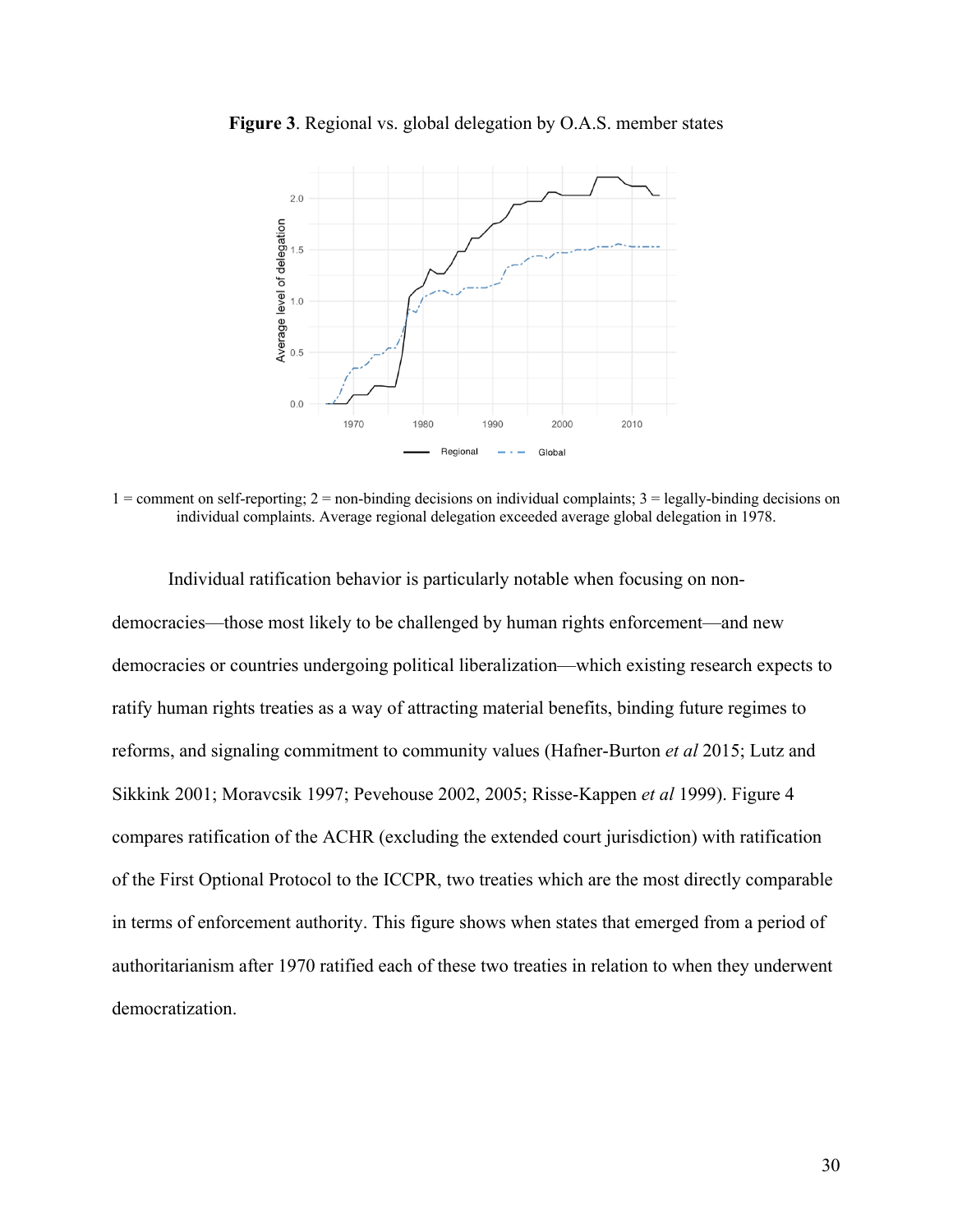

**Figure 4**. Democratic transitions and ratification of human rights treaties

Figure shows ratification of American Convention on Human Rights and the First Optional Protocol to the ICCPR relative to the timing of democratic transition. States by and large ratified the regional treaty earlier in the process of democratization and before the global treaty. Vertical line indicates year of transition, with year set to 0. Gray shading separates countries that ratified the global treaty first.

On average, states ratified the ACHR 5.6 years earlier than they ratified the Optional Protocol, and 0.9 years before the ICCPR. As shown in the figure, eleven of nineteen states ratified the ACHR first, and two ratified only the ACHR. Bolivia, Honduras, Mexico, Paraguay, and Peru ratified the ACHR after announcing plans for political liberalization and then waited to ratify the Optional Protocol until after they completed democratization.<sup>9</sup> These patterns suggest that leaders did use human rights treaties for the purposes expected by existing research, but that they systematically preferred to do so using regional treaties. Again, as addressed in the previous section, this was not empty authority, and states viewed the regional system as both challenging and critical.

<sup>&</sup>lt;sup>9</sup> For details on each state shown in Figure 4, see Table A1 in the Appendix.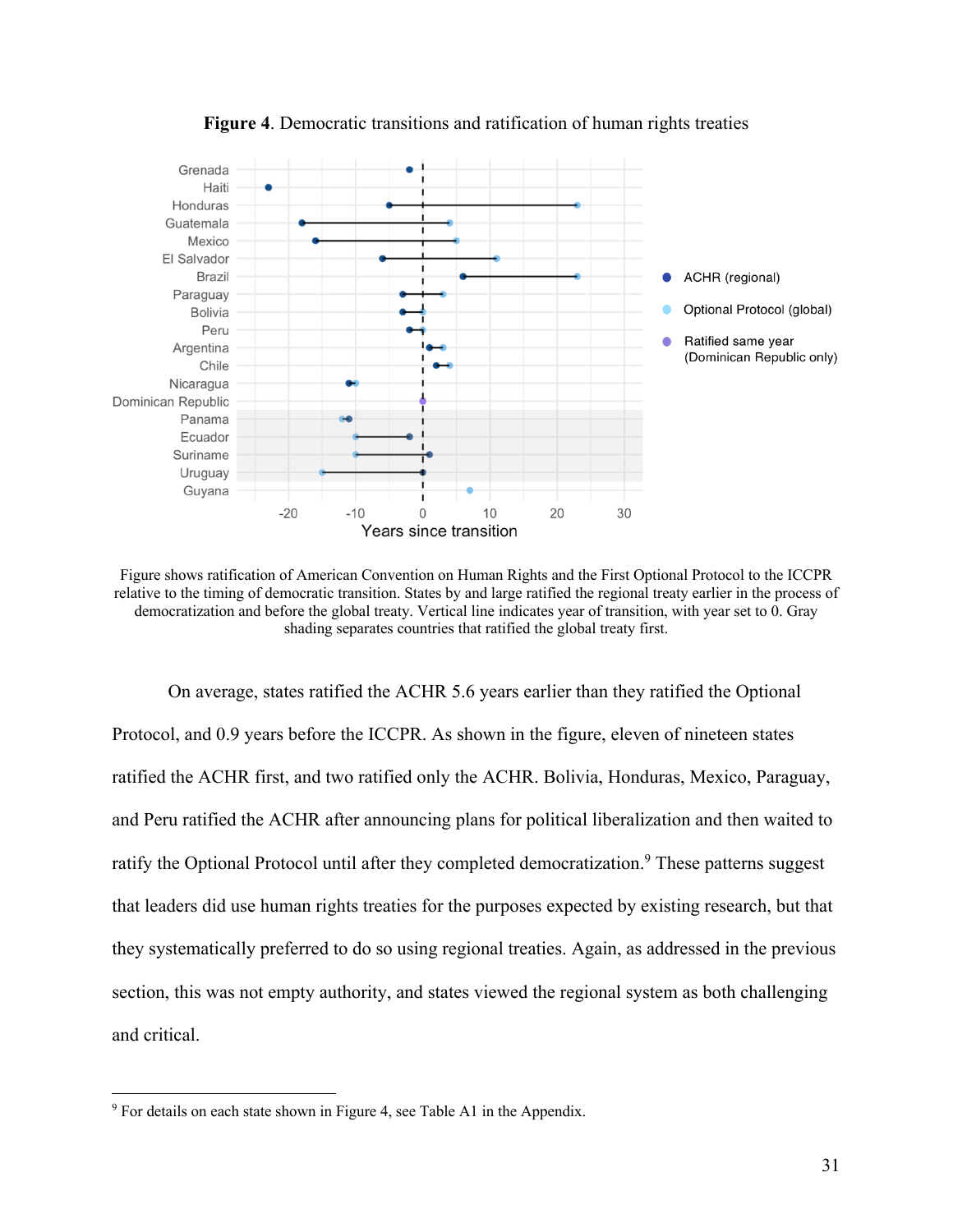## *3.2.5. Asserting regional authority*

The fifth observable implication predicts that, as part of the strategy of establishing regional authority, states will engage in active attempts at legitimizing their regional organization's role as an authority over human rights. I assess evidence that, rather than rejecting human rights enforcement outright, states began to assert the authority of the O.A.S.'s enforcement mechanisms. This included human rights proponents like Venezuela, whose representative stressed during the 1980 U.N. General Assembly debates that "we want the problems of Latin America to be solved only by Latin Americans" (U.N. General Assembly 1980: 235).

Governments in the region that were themselves under pressure for human rights abuses began to argue for deference to regional enforcement. The government of Chile, in spite of having been criticized extensively by the Inter-American Commission and targeted by O.A.S. resolutions, became one of the major proponents of deference to regional enforcement. In 1975, the Chilean delegation submitted a U.N. draft proposal for a new system for investigating allegations of human rights violations which should "allow for appropriate participation of regional organizations" (U.N. General Assembly 1975: 7). By 1977, they had sharpened this language to specify that the system should "recognize the principal and determining participation of regional organizations" and "avoid duplication of competence" (U.N. General Assembly 1977b). In 1977, Chile argued that actions being taken within the U.N. violated their "due process," unlike enforcement within the O.A.S. (U.N. General Assembly 1977d: 133-137).

In a similar example, a Guatemalan delegate condemned criticisms of their human rights practices at the U.N. General Assembly. The delegate noted that the Guatemalan people "rejects *any kind of interference in its domestic affairs*," before proceeding immediately to say that,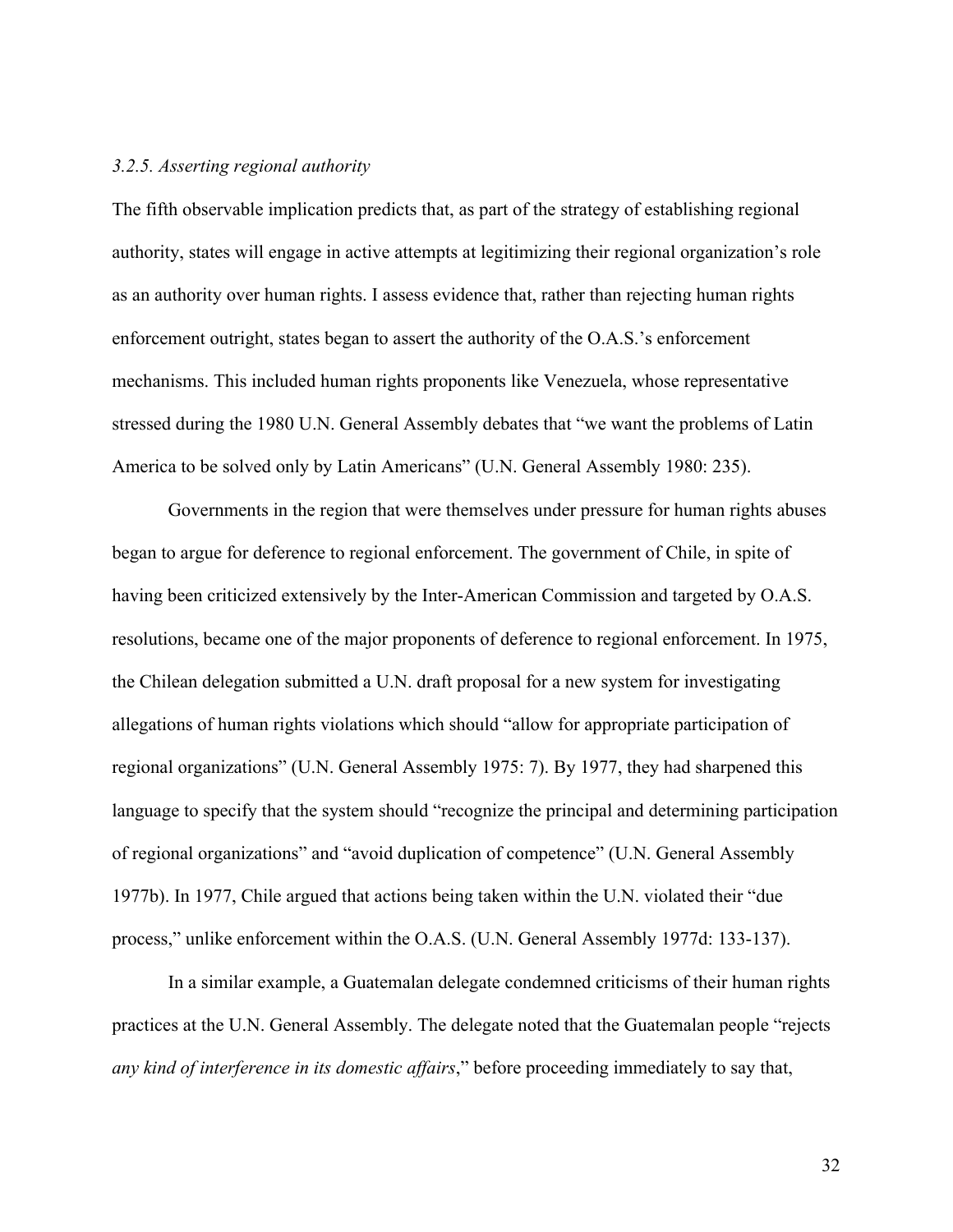"Precisely for that reason, ...we have extended an invitation...to the Inter-American Commission on Human Rights of the Organization of American States to visit Guatemala to observe our full enjoyment of human rights" (U.N. General Assembly 1980: 302-303, emphasis mine).

States also emphasized the legitimacy and effectiveness of regional organizations in solving human rights issues within the region, and criticized U.N. enforcement for not giving proper recognition to the efforts being made within the O.A.S. In 1981, the president of El Salvador, another country being targeted for criticism, asserted that regional organizations, "by their very nature, their proximity and the cultural roots of their members can understand more clearly the interpretation of what happens in their respective regions" (U.N. General Assembly 1981: 24-25). Other delegations offered similar arguments (U.N. General Assembly 1977e: 29- 36, 45). In 1977, the Dominican Republic, Peru, and Paraguay each criticized a U.N. resolution on Chile for "ignor[ing]" or "disregard[ing]" the O.A.S.'s role in resolving the situation in Chile (U.N. General Assembly 1977f: 2, 13-14).

## **4. Competing explanations**

Overall, the evidence provided in the previous section suggests that states in Latin America, both proponents and opponents of human rights, were motivated by challenges to their selfdetermination to empower the O.A.S. to enforce human rights. Although I have addressed some of the major competing explanations to these changes in the process of presenting this evidence, I will briefly deal more directly with the most challenging competing explanations.

One important competing explanation is that states may simply prefer regional enforcement because they view regional organizations as more legitimate, a preference which may have to do with having a shared history, culture, or norms. Regional mechanisms, by design,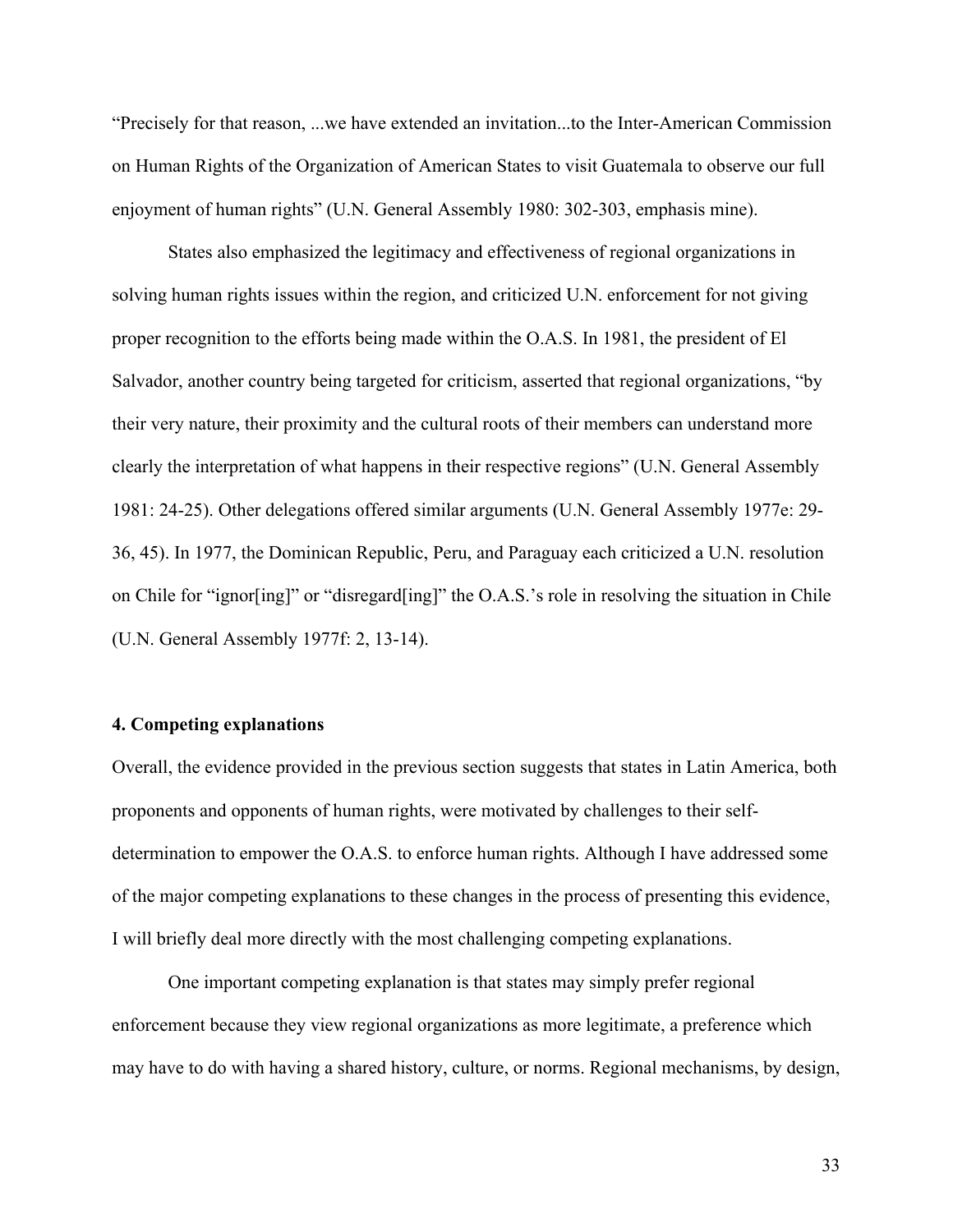may more closely reflect regional norms (Acharya 2004), or states may view extra-regional involvement as a form of domination (Acharya 2011). This explanation offers little guidance as to when or why states would support or even welcome enforcement from outside of the region. In fact, Latin American states have often been quite open to and supportive of global enforcement of human rights. Throughout the U.N.'s history, Latin American states were important protagonists for human rights at the global level, helping to ensure that human rights were incorporated into the U.N. Charter, and playing a central and constructive role in the drafting of the Universal Declaration on Human Rights (Glendon 2003; Sikkink 2014).

When their self-determination began to be challenged in the 1970s, rather than rejecting global enforcement, many Latin American states attempted to reform the global system in order to correct for these challenges to their self-determination. One important example of both Latin America's role as a global protagonist for human rights and its attempts to use global reform to enhance state self-determination was Costa Rica's 1965 proposal for a U.N. High Commissioner for Human Rights. Beginning in the 1970s, Costa Rican representatives began to directly link the "need" for a High Commissioner to the selectivity and politicization of the existing U.N. machinery, especially the *ad hoc* working group, the political nature of which undermined human rights enforcement by "cast[ing] doubt on the equity of [its] conclusions and recommendations" (U.N. General Assembly 1977c: 177-179). The proposal received significant support from other Latin American states, with a General Assembly resolution to establish the post co-sponsored by Bolivia, Colombia, El Salvador, Honduras, Panama, Suriname, and Venezuela (U.N. General Assembly 1977a).

Additionally, Latin American human rights proponents frequently supported U.N. enforcement. Some continued to vote in support of U.N. resolutions that targeted Latin America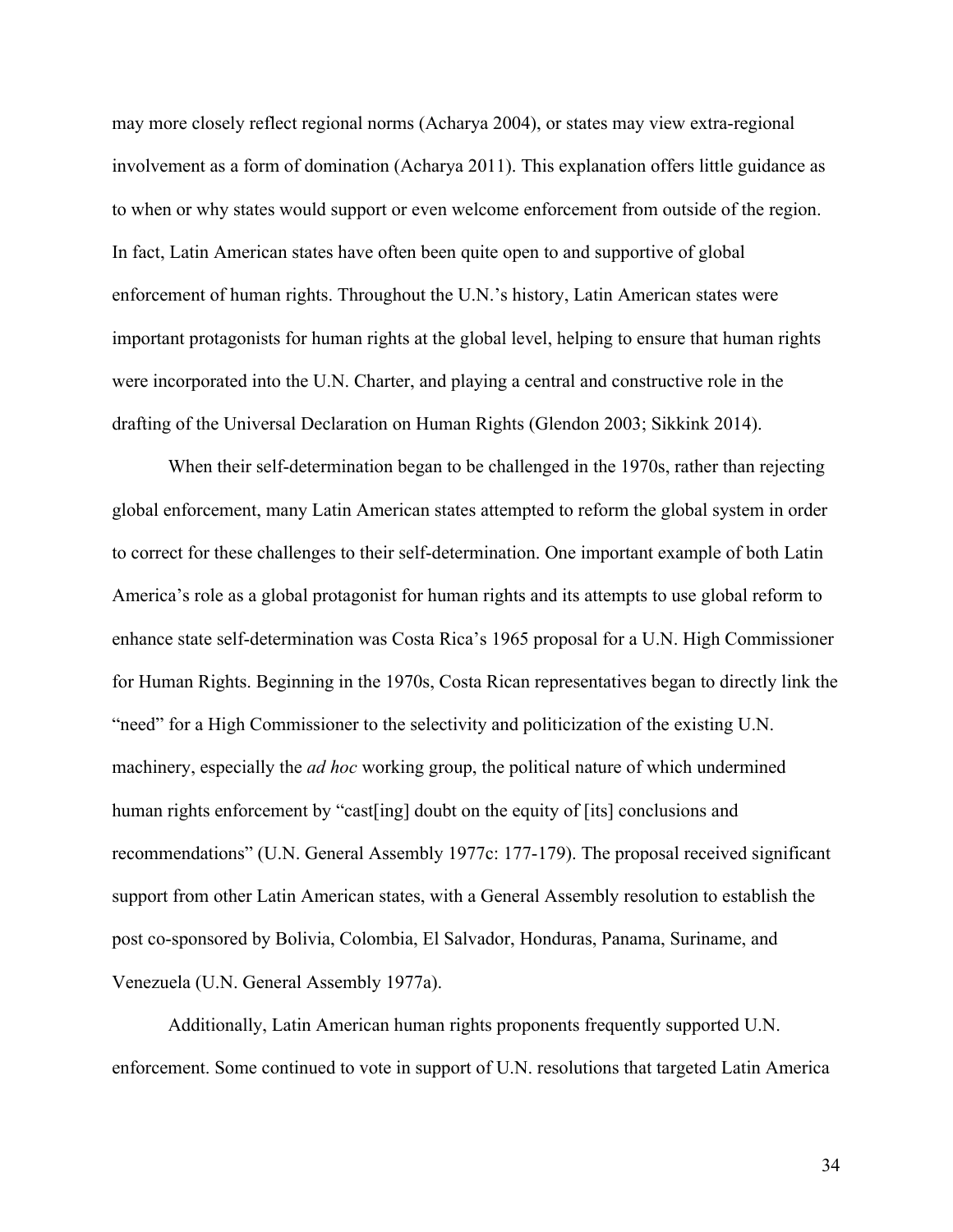even while expressing criticism over how the process was being conducted. Human rights proponents were ambivalent or divided on global enforcement, but, as they clearly articulated, it was due to their frustration with the process, not because they did not want outside enforcement *per se*.

Finally, the regional system did not actually reflect regional norms to a greater degree than global mechanisms. The main difference between human rights in Latin America and human rights as practiced in many global contexts is a relatively greater emphasis on economic, social, and cultural rights by the former (Glendon 2003). However, the ACHR includes only one article calling on states to progressively realize economic, social, and cultura rights (Organization of American States 1969: Article 26), while regional enforcement during this time was not at all centered on this category of rights.

Another competing explanation that I have already touched on briefly is that states were attempting to hide behind weaker mechanisms, with dictators within the region cooperating with one another out of shared attempts at self-preservation. This explanation conflicts with the assessment on the part of many scholars that the Inter-American Commission was an important part of the human rights transnational advocacy network in the 1970s (Keck and Sikkink 1998; Sikkink 1993). The evidence provided in section 3.2.3 also strongly suggests that states in the region did not view it as a less costly alternative.

A slightly different version of this competing explanation is that, even if enforcement within the O.A.S. was similarly challenging to enforcement within the U.N., it could be that what states were actually attempting to avoid were the more challenging economic conditions on aid and trade. According to this explanation, it is the avoidance of economic conditions that motivated states, rather than a desire for self-governance. However, this does not explain why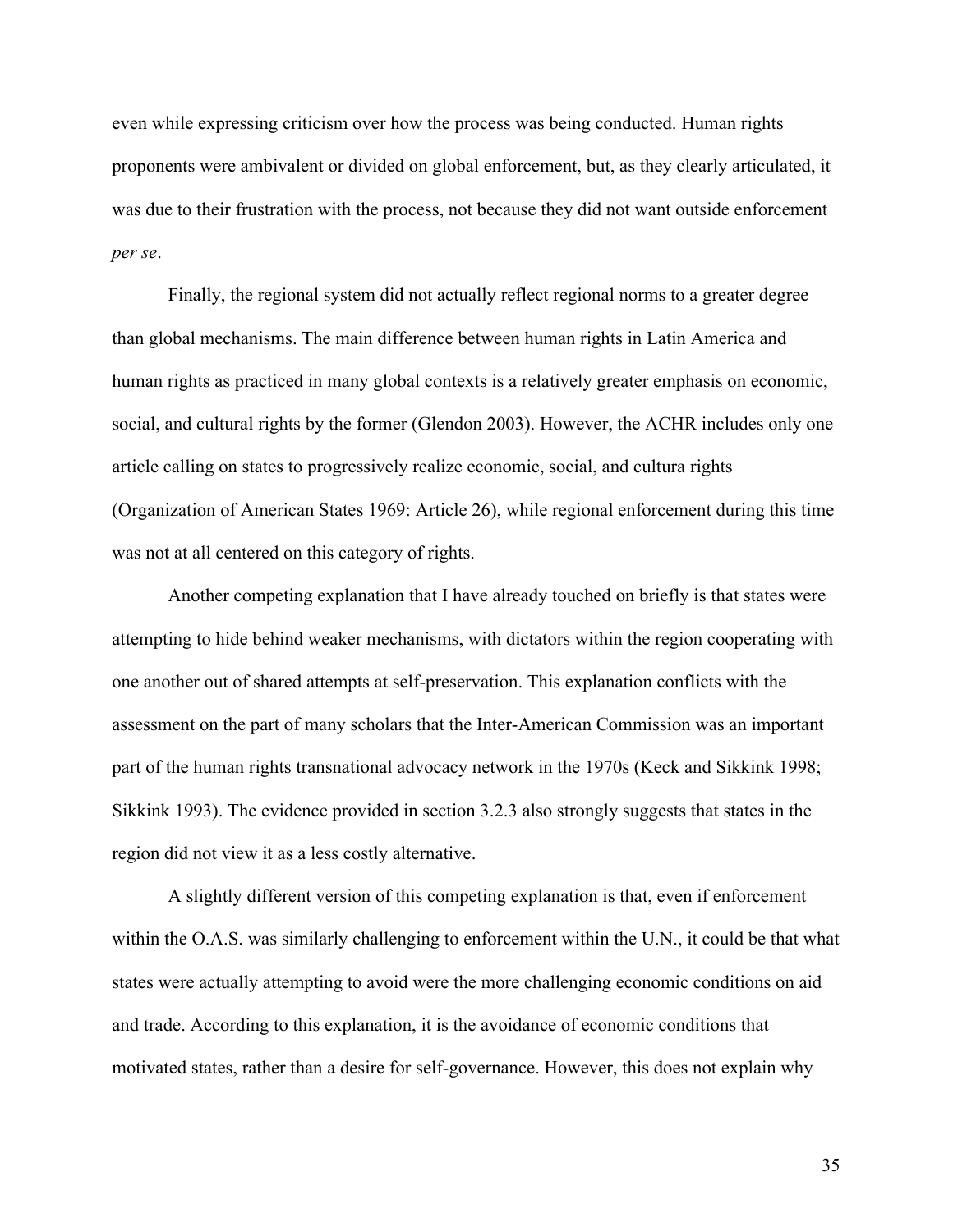human rights proponents would push back against economic conditions, nor does it alone account for why states would prefer regional enforcement to enforcement by the U.N.

Another possibility is that these changes were simply what the U.S., the dominant actor in the O.A.S., wanted. In particular, after Jimmy Carter became president, he exerted substantial pressure on states to ratify the ACHR and to cooperate with the Inter-American Commission. Carter was undoubtedly an important factor during this time; however, evidence suggests that the U.S. government was not independently invested in regional enforcement *per se*, but rather, they were acting on the belief that regional enforcement would be preferred to U.N. enforcement by Latin American states (*FRUS* 2018, XXIV, 16; *FRUS* 2013, II, 205). It is also the case that delegating interventionist authority to the O.A.S. risked empowering the U.S. to interfere in their domestic affairs, and Latin American states remined skeptical of the U.S.'s motives for pursuing human rights throughout this time (*FRUS* 2013, II, 25). Instead, accepting strong and independent regional mechanisms was a way of pushing the U.S. government to defer to regional enforcement, a method of constraining U.S. power that Latin American states had a history of using (Long and Friedman 2020).

The willingness to compromise on non-interference and expand regional mechanisms may have also resulted from changing norms which diffused to the region through socialization, pressure, persuasion, and shaming or, relatedly, they might have been result of widespread shifts within the region towards democracy, political liberalization, and greater respect for human rights, with states moving to lock in and institutionalize these changes at the regional level or increase the prestige or reputation of the region by highlighting their engagement with and respect for human rights. However, these explanations do not account for the existence of a global-regional divergence or for the prevalence of human rights proponents criticizing and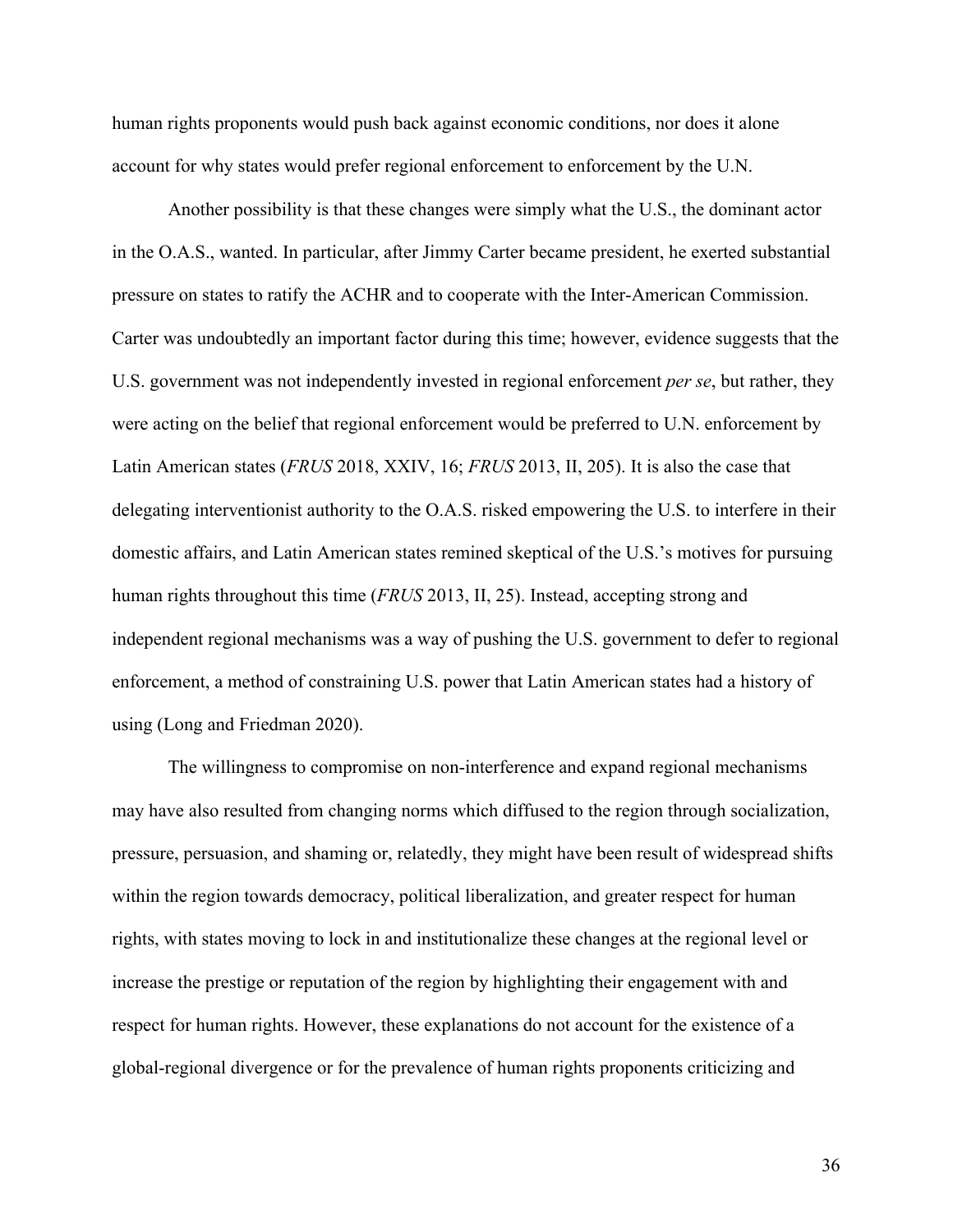withholding support for human rights enforcement. Finally, the timing of this change does not line up with an explanation centered on regional democratization or liberalization, as these moves towards cooperating with O.A.S. enforcement began prior to the regional democratization of the 1980s.

## **5. Conclusion**

It is easy to look at the changes that occurred within Latin America as evidence of the broad acceptance of human rights or, conversely, to see rejection only in instances of overt backlash or defiance. Instead, the findings in this paper demonstrate that states integrated human rights into their regional organizations as a form of resistance to the imposition of international authority. States were willing to compromise on non-interference within their region because doing so allowed them to enhance their self-determination, and this was true for both regional proponents and opponents of human rights enforcement.

My findings demonstrate that maintaining self-determination is an important goal for states, and some outcomes and behaviors—such as resistance to global enforcement by human rights proponents—cannot be explained without accounting for this. In fact, weak states delegate authority and engage in international cooperation for different reasons and with different goals than more powerful or self-sufficient states. Finally, these findings highlight the extent to which weak states can respond to pressure in surprising and creative ways that can alter the behavior of powerful states or even what powerful states conceive of as appropriate or optimal.

These findings have implications for how scholars and policymakers think about voluntarism and coercion, and they suggest a careful reconsidering of the limits of using carrots and sticks to promote foreign policy goals. The presence of subtle or invisible forms of coercion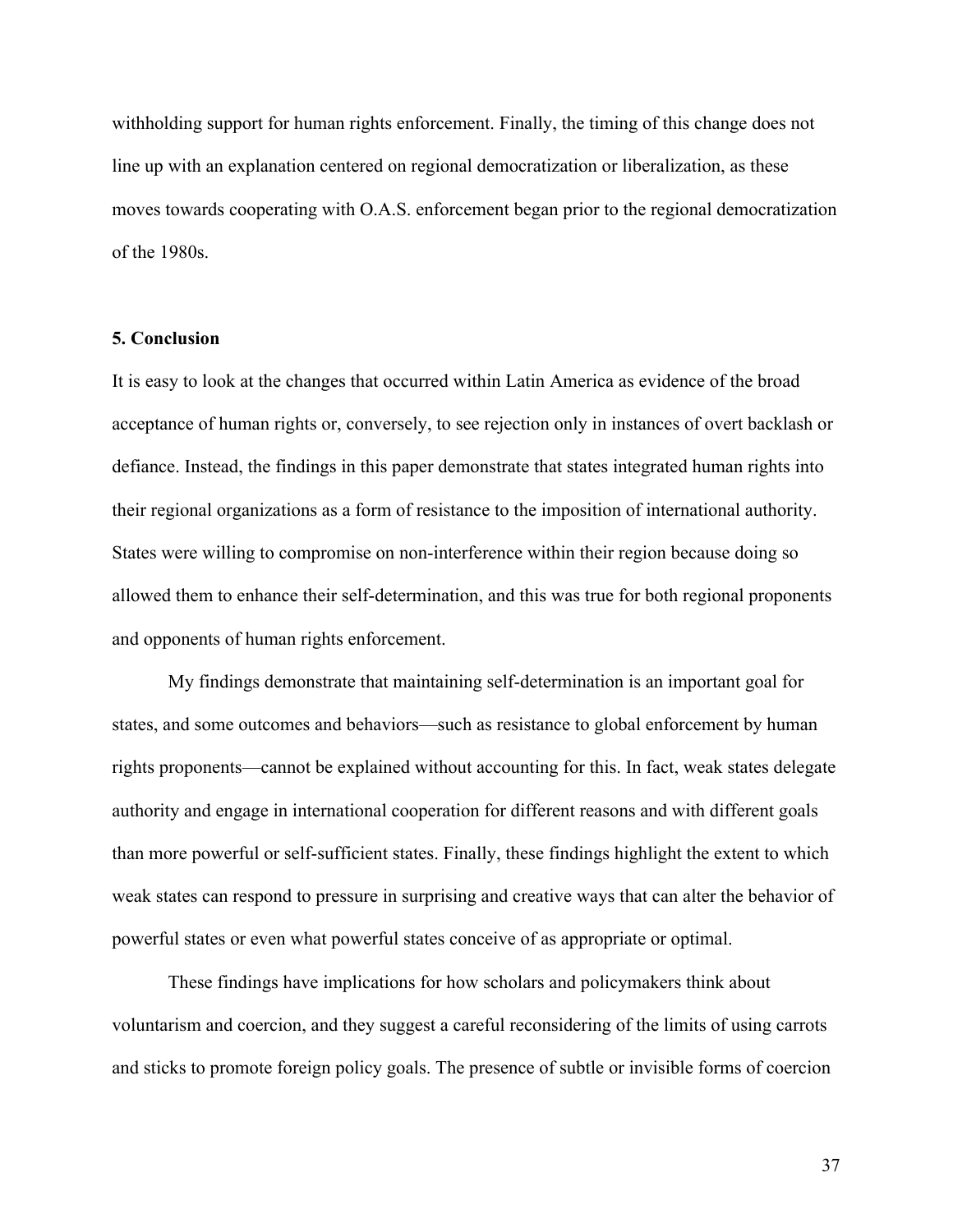can undermine cooperation and norm internalization, as recipients of this pressure grow resentful of the methods used to elicit compliance with certain policies. Reluctant compliance with international policies can be expected to result in worse policy outcomes compared to genuine buy-in and commitment. Cooperative relationships built on subtle or indirect coercion are unlikely to engender loyalty. Overall, this should encourage scholars to re-examine the liberal world order, which has been based on power disparities so large that it looks like consensus. As the world becomes more multipolar, it is unsurprising to see discontent becoming both visible and widespread.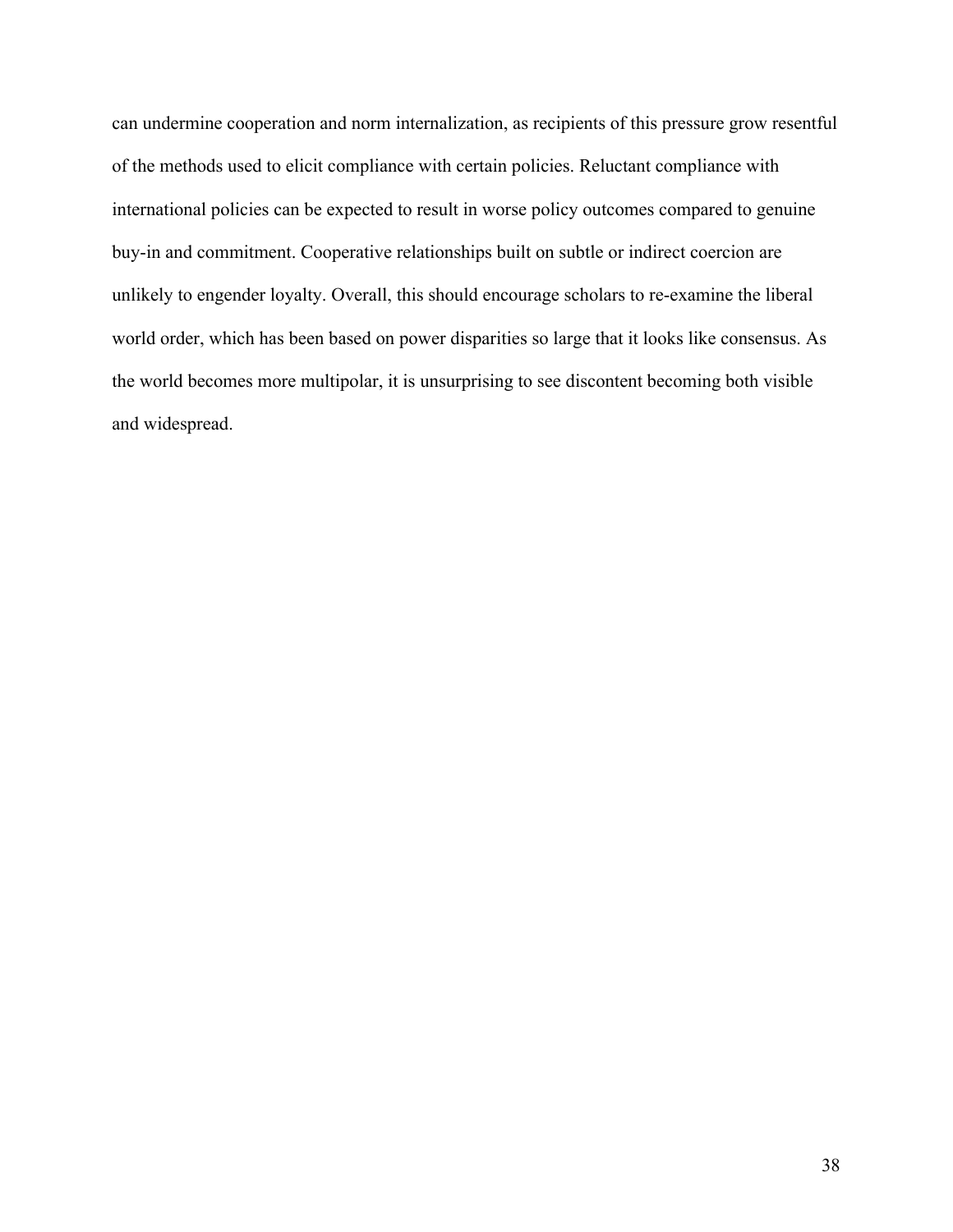## **References**

- Abbott, Kenneth, and Duncan Snidal. 2000. "Hard and Soft Law in International Governance." *International Organization*, 54(3): 421-56.
- Acharya, Amitav. 2004. "How Ideas Spread: Whose Norms Matter? Norm Localization and Institutional Change in Asian Regionalism." *International Organization*, 58(2): 239-75.
- ----------. 2011. "Norm Subsidiarity and Regional Orders: Sovereignty, Regionalism, and Rule-Making in the Third World: Norm Subsidiarity and Regional Orders." *International Studies Quarterly*, 55(1): 95-123.
- Adler-Nisson, Rebecca and Ayse Zarakol. 2021. "Struggles for Recognition: The Liberal International Order and the Merger of Its Discontents." *International Organization,* 75(2): 611-634.
- Aggarwal, Vinod. 1985. *Liberal protectionism*. Berkeley: University of California Press.
- Andres Perez, Carlos. 1977. Interview. "The 'Third World' Has Given Everything and Received Little." *U.S. News*. 25 July.
- Arts, Karin. 2000. *Integrating Human Rights into Development Cooperation: The Case of the Lome Convention*. The Hague: Kluwer Law International.
- Axelrod, Robert. 1984. *The Evolution of Cooperation*. New York, NY: Basic Books.
- Bayart, Jean-Francois. 2000. "Africa in the World: A History of Extraversion." *African Affairs*, 99(365): 217-267.
- Bellamy, Alex and Paul Williams. 2011. "The New Politics of Prevention? Cote d'Ivoire, Libya, and the responsibility to protect." *International Affairs*, 87(4): 825-850.
- Benham, Joseph. 1977. "Why Latin Americans Are Bitter about Carter." *U.S. News and World Report*. 4 April.
- Bernardi, Bruno Boti. 2018. "Silence, Hindrances and Omissions: The Inter-American Commission on Human Rights and the Brazilian Military Dictatorship." *International Journal of Human Rights*, 22(9): 1123-43.
- Binder, David. 1975. "US relations with Chile have reportedly deteriorated in recent weeks." *New York Times Abstracts*, 19 November.
- Bossuyt, Marc. 1978. "The United Nations and Civil and Political Rights in Chile." *International and Comparative Law Quarterly,* 27(2): 462-471.
- Borzel, Tanja, and Vera van Hullen, eds. 2015. *Governance Transfer by Regional Organizations*. New York: Palgrave MacMillan.
- Brysk, Alison. 2005. "Global Good Samaritans? Human Rights Foreign Policy in Costa Rica." *Global Governance*, 11(4): 445-466.
- Booth, John. 2008. "Democratic Development in Costa Rica." *Democratization*, 15(4): 714-732.
- Buergenthal, Thomas. 1971. "The American Convention on Human Rights: Illusions and Hopes." *Buffalo Law Review*, 21(1): 121-136.
- Cabranes, Jose. 1967. "Human Rights and Non-Intervention in the Inter-American System." *Michigan Law Review*, 65(6): 1147-82.
- Carothers, Thomas. 2006. "The Backlash against Democracy Promotion." *Foreign Affairs*, 85(2): 55-68.
- "Carter and Human Rights, 1977-1981." *Office of the Historian*. Accessed on August 6, 2020 at: https://history.state.gov/milestones/1977-1980/human-rights.
- Coe, Brooke. 2020. *Sovereignty in the South*. Cambridge: Cambridge University Press.
- Dahl, Robert. 1989. *Democracy and Its Critics*. New Haven: Yale University Press.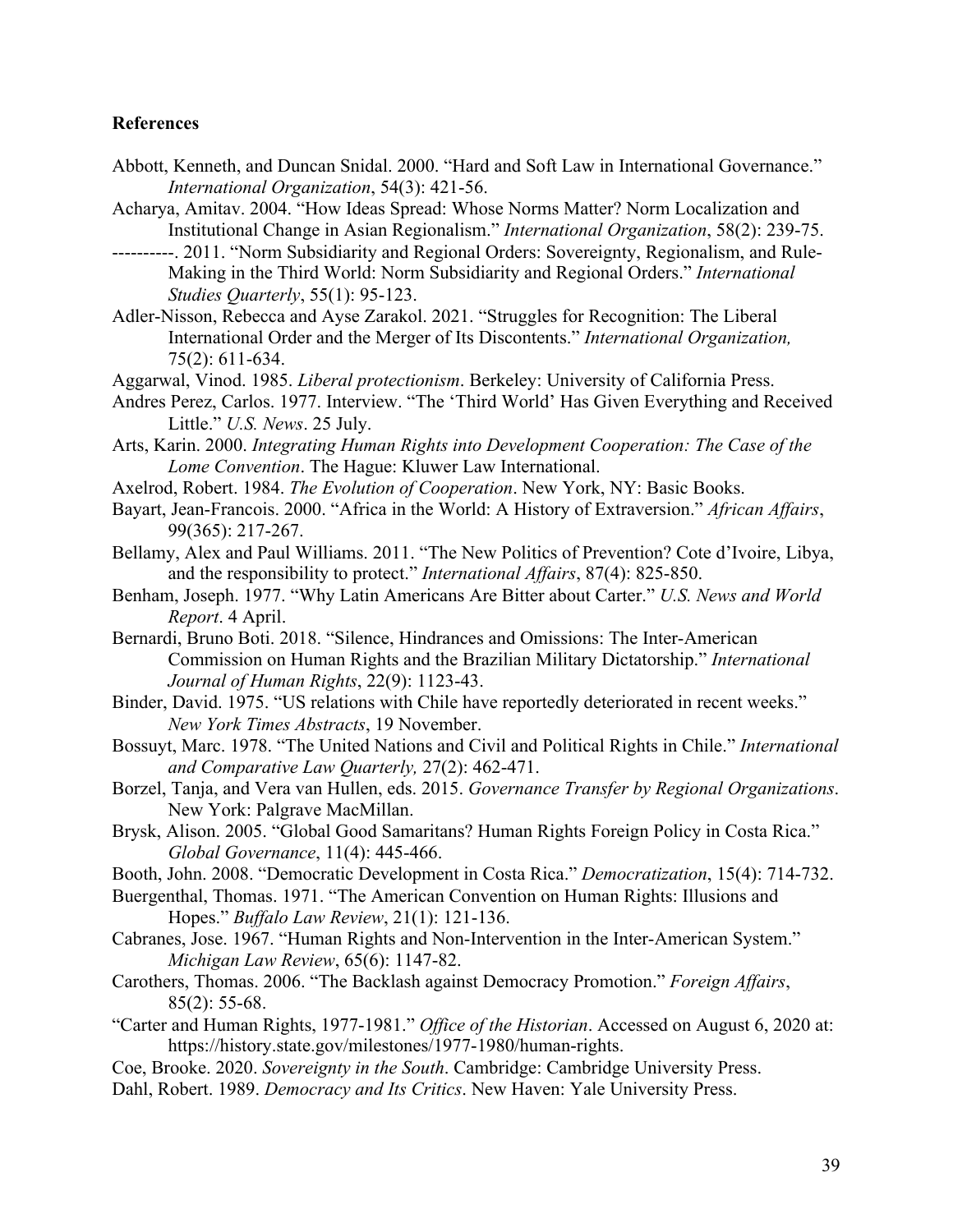De Onis, Juan. 1976a. "O.A.S. Appealing to Chile on Rights." *New York Times*, 17 June.

——. 1976b. "OAS Makes Gains on Rights Issues." *New York Times*, 20 June.

- Diuguid, Lewis H. 1974. "OAS Ministers Table Study of Brazil Rights Violations." *Washington Post*, 2 June.
- Donno, Daniela. 2010. "Who Is Punished? Regional Intergovernmental Organizations and the Enforcement of Democratic Norms." *International Organization*, 4: 593-625.

Duursma, Allard, 2020. "African solutions to African challenges: The Role of Legitimacy in Mediating Civil Wars in Africa." *International Organization*, 74(2): 295-330.

- "Economic measures set." 1975. *Facts on File World News Digest*. 12 April.
- Farer, Tom. 1997. "The Rise of the Inter-American Human Rights Regime: No Longer a Unicorn, Not Yet an Ox." *Human Rights Quarterly*, 19(3): 510-46.
- Finnemore, Martha. 2003. *The Purpose of Intervention*. Ithaca: Cornell University Press.
- Finnemore, Martha, and Kathryn Sikkink. 1998. "International Norm Dynamics and Political Change." *International Organization*, 52(4): 887-917.
- *Foreign Relations of the United States,* 1945. 1969. Volume IX, The American Republics, eds. David Stauffer and Almon Wright. Washington: Government Printing Office.

*Foreign Relations of the United States*, 1977-1980. 2013. Volume II, Human Rights and Humanitarian Affairs, eds. Kristin Ahlberg and Adam Howard. Washington: Government Printing Office.

*Foreign Relations of the United States*, 1977-1980. 2016. Volume XV, Central America, eds. Nathaniel Smith and Adam Howard. Washington: Government Printing Office.

- *Foreign Relations of the United States*, 1977-1980. 2018. Volume XXIV, South America, Latin America Region, eds. Sara Berndt and Adam Howard. Washington: Government Printing Office.
- Getachew, Adom. 2018. "The Limits of Sovereignty as Responsibility." *Constellations,* 26(2): 1- 16.
- ——. 2019. *Worldmaking after Empire*. Princeton: Princeton University Press.
- Glendon, Mary Ann. 2003. "The Forgotten Crucible: The Latin American Influence on the Universal Human Rights Idea." *Harvard Human Rights Journal*, 16: 27-40.
- Goldman, Robert. 2009. "History and Action: The Inter-American Human Rights System and the Role of the Inter-American Commission on Human Rights." *Human Rights Quarterly*, 31(4): 856-87.
- Gruber, Lloyd. 2000. *Ruling the World*. Princeton: Princeton University Press.
- Hafner-Burton, Emilie. 2005. "Trading Human Rights: How Preferential Trade Agreements Influence Government Repression." *International Organization*, 59: 593-629.
- ——. 2008. "Sticks and Stones: Naming and Shaming the Human Rights Enforcement Problem." *International Organization*, 62(4): 689.

Hafner-Burton, Emilie, Edward Mansfield, and Jon Pevehouse. 2015. "Human Rights Institutions, Sovereignty Costs and Democratization." *British Journal of Political Science*, 45(1); 1-27.

- Hawkins, Darren, David Lake, Daniel Nielson, and Michael Tierney. 2006. *Delegation and Agency in International Organizations*. Cambridge: Cambridge University Press.
- Hirschman, Albert. 1970. *Exit, Voice, and Loyalty.* Cambridge: Harvard University Press.
- Hooghe, Liesbet, Tobias Lenz, and Gary Marks. 2019. "Contested World Order: The Delegitimation of International Governance." *Review of International Organizations*, 14(4): 731-743.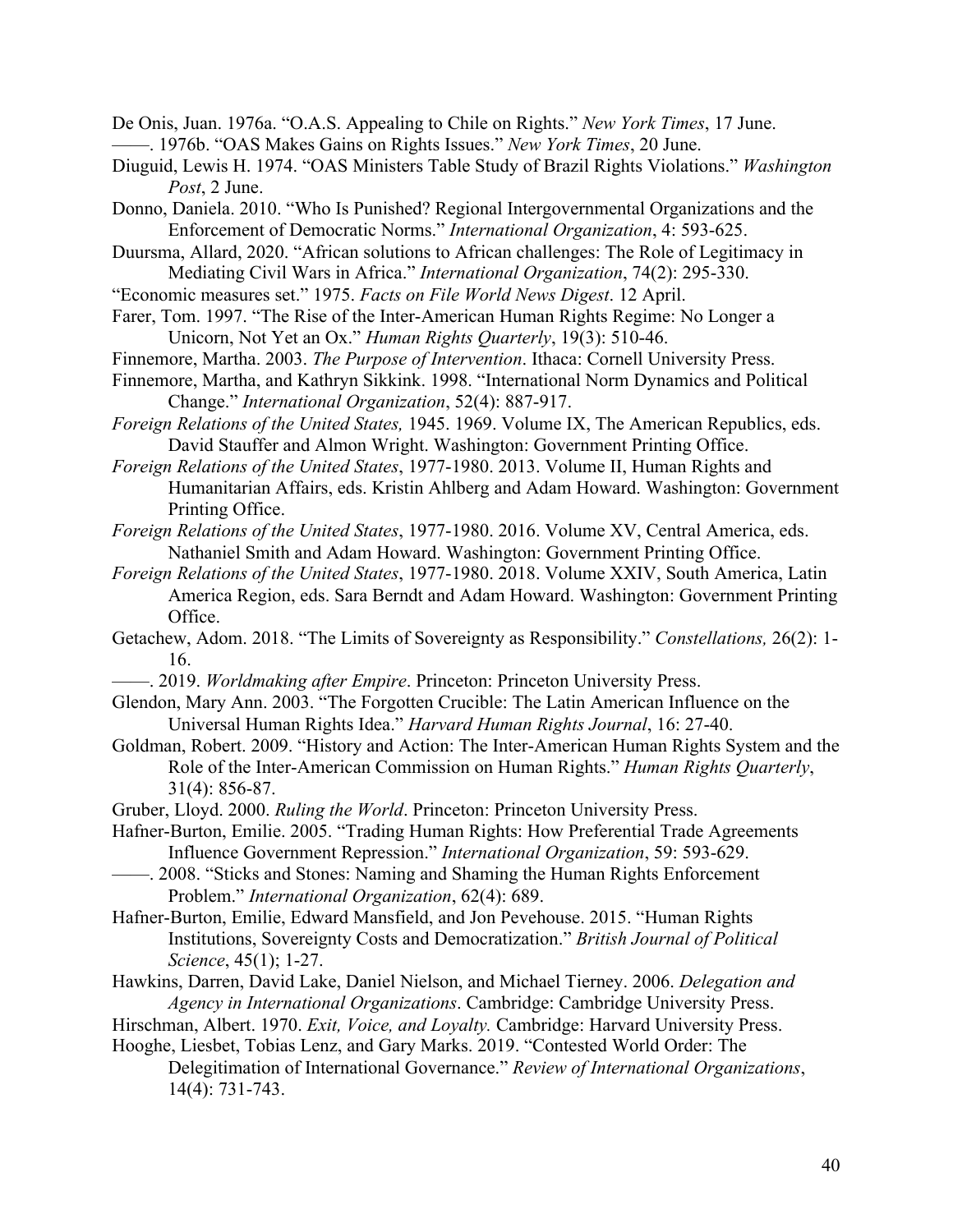Hyde, Susan. 2011. *The Pseudo-Democrat's Dilemma*. Ithaca: Cornell University Press.

- Inter-American Commission on Human Rights. 1974. "Report on the Status of Human Rights in Chile." Organization of American States. OEA/Ser.L/V/II.34.
- Jagmohan, Desmond. 2020. "Between Race and Nation: Marcus Garvey and the Politics of Self-Determination." *Political Theory*, 48(3): 271-302.
- Keck, Margaret and Kathryn Sikkink. 1998. *Activists beyond Borders*. Ithaca: Cornell University Press.
- Kelley, Judith. 2004. "International Actors on the Domestic Scene: Membership Conditionality and Socialization by International Institutions." *International Organization*, 58(3): 425- 457.
- ——. 2008. "Assessing the Complex Evolution of Norms: The Rise of International Election Monitoring." *International Organization*, 62(2): 221-55.
- Kelly, Patrick. 2013. "The 1973 Chilean Coup and the Origins of Transnational Human Rights Activism." *Journal of Global History*, 8(1): 165-86.
- ——. 2018. *Sovereign Emergencies*. Cambridge: Cambridge University Press.
- Keohane, Robert. 1984. *After Hegemony*. Princeton: Princeton University Press.
- "Kidnapping mars IDB meeting." 1977. *Facts on File World News Digest*. 11 June.
- Koremenos, Barbara, Charles Lipson, and Duncan Snidan. 2001. "The rational design of international institutions." *International Organization*, 55(4), 761-799
- Krasner, Stephen. 1976. "State Power and the Structure of International Trade." *World Politics*, 28(3): 317-347.
- ——. 1999. *Sovereignty: Organized Hypocrisy*. Princeton: Princeton University Press.
- ——. 2004. "Sharing sovereignty: New institutions for collapsed and failing states." *International Security*, 29(2): 85-120.
- Lake, David, 2007. "Escape from the State of Nature: Authority and Hierarchy in World Politics." *International Security*, 32(1): 47-79.
	- ——. 2009. *Hierarchy in International Relations*. Ithaca: Cornell University Press.
- Lebovic, James and Erik Voeten. 2009. "The cost of shame: International organizations and foreign aid in the punishing of human rights violators." *Journal of Peace Research*, 46(1): 79-97.
- Long, Tom and Max Friedman. 2020. "The promise of precommitment in democracy and human rights: the hopeful, forgotten failure of the Larreta doctrine." *Perspectives on Politics,* 18(4): 1088-1103.
- Lutz, Ellen and Kathryn Sikkink. 2001. "The Justice Cascade: The Evolution and Impact of Foreign Human Rights Trials in Latin America." *Chicago Journal of International Law*,  $2(1): 1-34.$
- Mahoney, James. 2010. *Colonialism and Post-Colonial Development*. Cambridge: Cambridge University Press.
- Markell, Patchen. 2008. "The Insufficiency of Non-Domination." *Political Theory*, 36(1): 9-36.
- Matanock, Aila. 2015. "Governance Delegation Agreements: Shared Sovereignty as a Substitute for Limited Statehood." *Governance,* 27(4): 589-612.
- Meyer, John and Brian Rowen. 1977. "Institutionalized Organizations: Formal Structure as Myth and Ceremony." *American Journal of Sociology*, 83(2): 340-363.
- Meyer, John, John Boli, George Thomas, and Francisco Ramirez. 1997. "World Society and the Nation-State." *American Journal of Sociology*, 103(1): 144-181.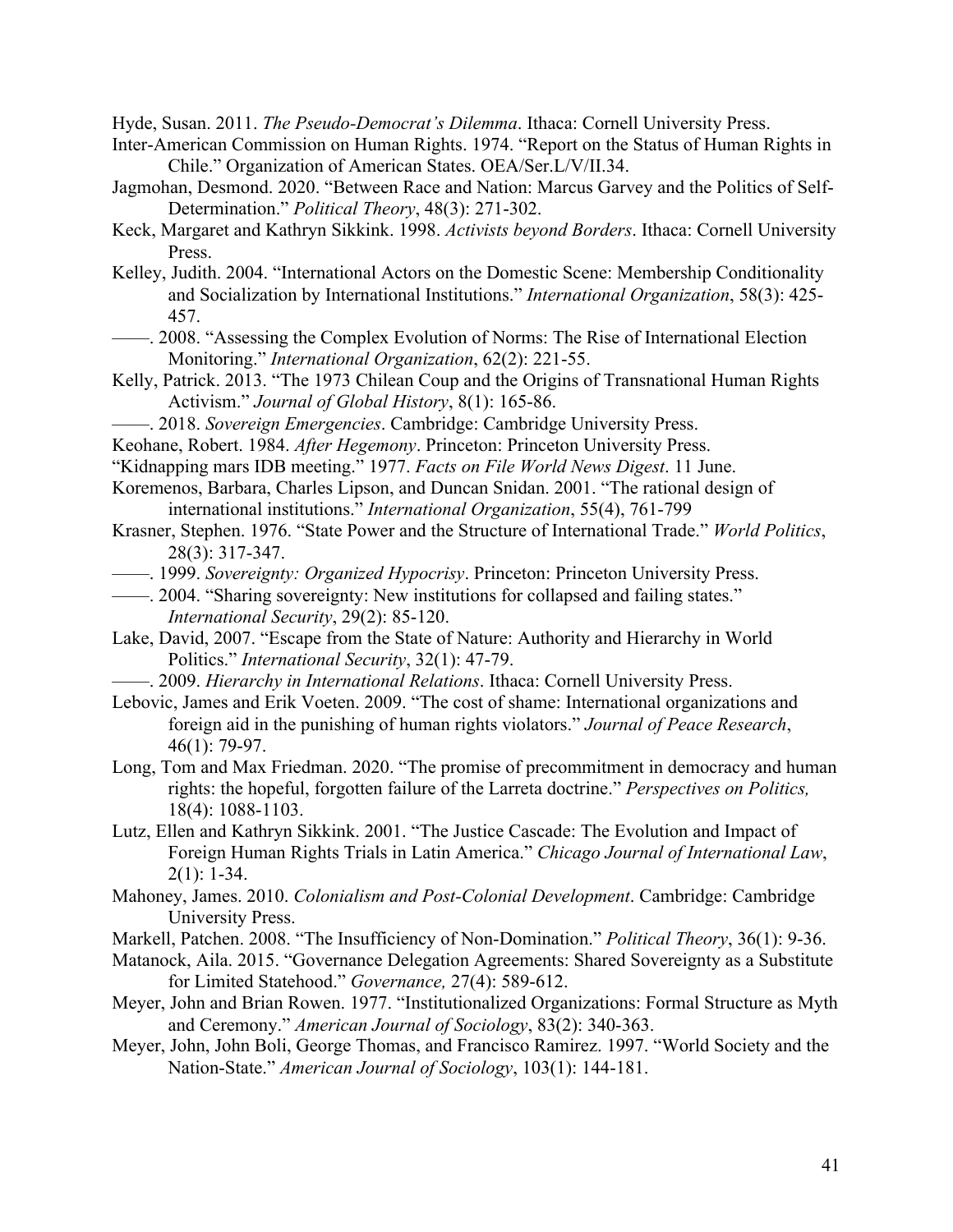Milewicz, Karolina and Robert Goodin. 2018. "Deliberative capacity building through international organizations: The case of the universal periodic review of human rights." *British Journal of Political Science*, 48(2): 513-533.

Moe, Terry. 2005. "Power and Political Institutions." *Perspectives on Politics*, 3: 215-233.

- Moravcsik, Andrew. 2000. "The Origins of Human Rights Regimes: Democratic Delegation in Postwar Europe." *International Organization*, 54(2): 217-52.
- Morse, Julia and Robert Keohane. 2014. "Contested Multilateralism." *Review of International Organizations,* 9(4): 385-412.
- Moss, Todd, Gunilla Pettersson, and Nicolas van de Walle. 2005. "An Aid-Institutions Paradox? A Review Essay on Aid Dependency and State Building in Sub-Saharan Africa." Mario Einaudi Center for International Studies. Working Paper Series. Paper No. 11-05.
- Moyn, Samuel. 2010. *The Last Utopia*. Cambridge, MA: Harvard University Press.
- Norris, Robert. 1980. "Observations In Loco: Practice and Procedure of the Inter-American Commission on Human Rights." *Texas International Law Journal*, 15: 46-95.
- Nye, Joseph. 2004. *Soft Power*. Public Affairs.
- Organization of American States. n.d. "IACHR on-site Visits." Accessed on August 7, 2020 at: www.oas.org/en/iachr/activities/countries-all.asp.
- 1948. Charter of the Organization of American States, "Pact of Bogota<sup>"</sup>," 30 April.
- ——. 1969. American Convention on Human Rights, "Pact of San Jose," Costa Rica, 22 November.
- ——. 1980. Amendment of Article 6 of the Rules of Procedure of the General Assembly. AG/RES. 482(X-0/80).
- Pevehouse, Jon. 2002. "Democracy from the outside-in? International organizations and democratization." *International Organization*, 56(3): 515-549.
- ——. 2005. *Democracy from Above*. Cambridge: Cambridge University Press.
- Pierson, Paul. 2015. "Power and path dependence." in James Mahoney and Kathleen Thelen, eds. 2015. *Advances in Comparative-Historical Analysis*. Cambridge: Cambridge University Press.
- "Rights issue dominates OAS parley." 1977. *Facts on File World News Digest*, July 2.
- Rowen, Howard. 1977. "Agenda: Recovery, Aiding the Poor; United States, Allies Facing Tough Agenda for Summit; The London Summit." *Washington Post*, 24 April.
- Risse-Kappen, Thomas, Steve Ropp, and Kathryn Sikkink, eds. 1999. *The Power of Human Rights*. Cambridge: Cambridge University Press.
- Sandifer, Durward. 1965. "Human Rights in the Inter-American System." *Howard Law Journal*, 11: 508-28.
- Schreiber, Anna. 1970. *The Inter-American Commission on Human Rights*. Leiden: A.W. Sitjhoff.
- Scott, James. 1985. *Weapons of the Weak*. New Haven: Yale University Press.
- ——. 1990. *Hidden Transcripts*. New Haven: Yale University Press.
- Sikkink, Kathryn. 1993. "Human Rights, Principled Issue-Networks, and Sovereignty in Latin America." *International Organization*, 47(3): 411-441.
- ——. 2004. *Mixed Signals: US Human Rights Policy and Latin America*. Ithaca: Cornell University Press.
- ——. 2014. "Latin American Countries as Norm Protagonists of the Idea of International Human Rights." *Global Governance*, 20(3): 389-404.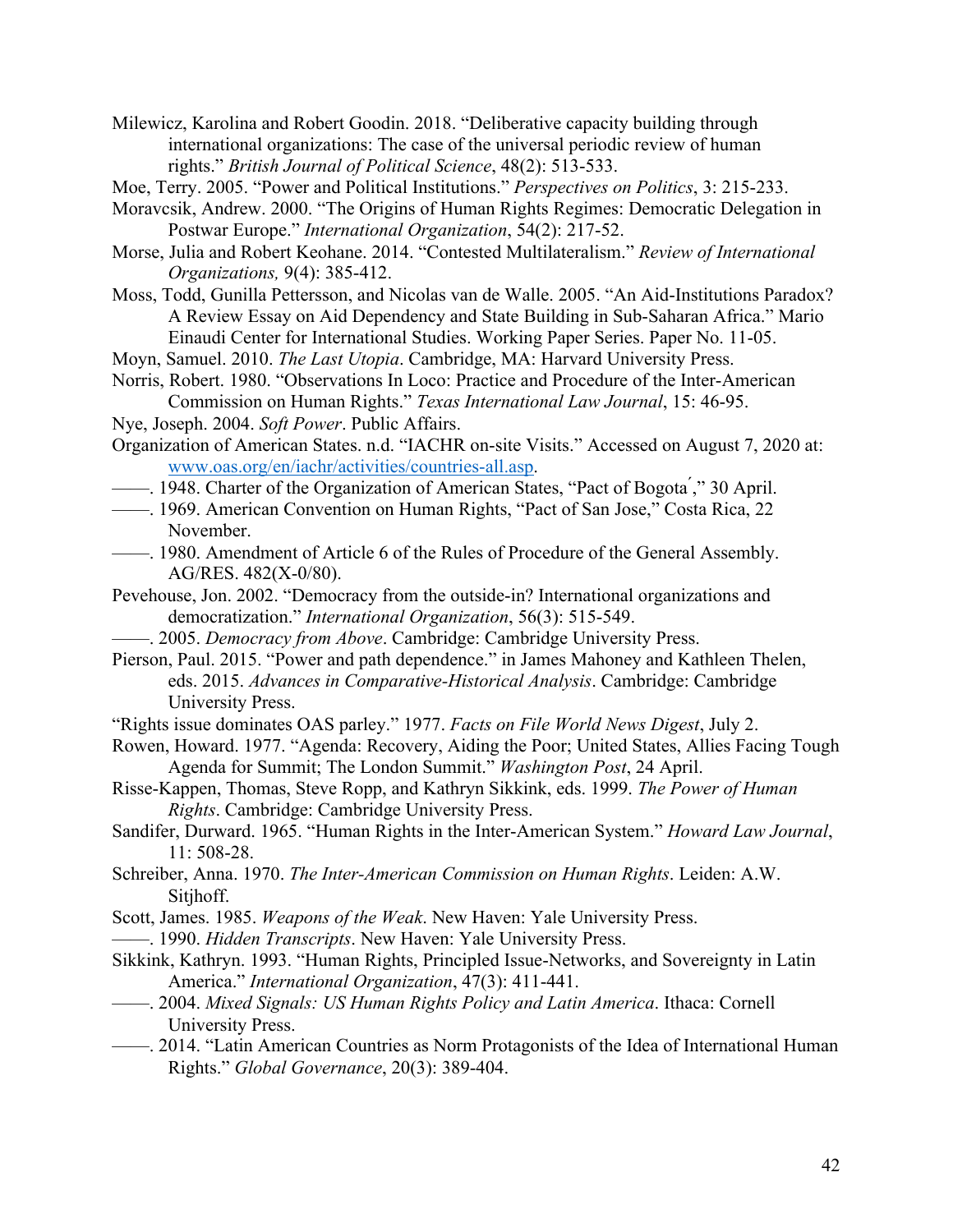Simon, Joshua. 2017. *The Ideology of Creole Revolution*. Cambridge: Cambridge University Press.

- Stilz, Anna. 2015. "Decolonization and self-determination." *Philosophy and Policy*, *32*(1), 1-24.
- Stone, Randall. 2008. Stone, R. W. (2008). "The scope of IMF conditionality." *International Organization*, 62(4): 589-620.
- Tallberg, Jonas and Michael Zurn. 2019. "The legitimacy and legitimation of international organizations: Introduction and framework." *Review of International Organizations*, 14: 581-606.
- Terman, Rochelle. 2019. "Rewarding Resistance: Theorizing Defiance to International Shaming." Working paper, University of Chicago.
- Tieku, Thomas. 2013. "Exercising African agency in Burundi through multilateral channels." *Conflict, Security & Development*, 13(5): 513-535.
- "The British Cabinet's 'New Approach' to Chile." 1979. *BBC Summary of World Broadcasts*. 18 August.
- Thompson, Alexander. 2006. "Coercion through IOs: The Security Council and the logic of information transmission." *International Organization*, 60(1): 1-34.
- Tomayo, Juan. 1981. "Mexico and France Friday recognized El Salvador's leftist alliance." *United Press International*. 29 August.
- Tussie, Diana. 2009. "Latin America: Contrasting Motivations for Regional Projects." *Review of International Studies*, 35(1): 169-88.
- Umozurike, Oji. 1972. *Self-determination in international law*. Hamden: Archon Books.
- U.N. Commission on Human Rights. 1979. Report of the 35<sup>th</sup> Session. E/CN.4/1347.
- U.N. General Assembly. 1975. Report of the Third Committee. A/10404.
- ——. 1977a. "Alternative approaches and ways and means within the United Nations system for improving the effective enjoyment of human rights and fundamental freedoms." Revised draft resolution. A/C.3/32/L.23/Rev.1.
- ——. 1977b. "Distintos Criterios y Medios Posibles dentro del Sistema de Las Naciones Unidas Para Mejorar el Goce Efectivo de los Derechos Humanos y las Libertades Fundamentales." Draft resolution. 3rd Committee, 32nd Session, A/C.3/32/L.32.
- ——. 1977c. Official record of the 7th Plenary Meeting, 32nd Session. A/32/PV.7.
- ——. 1977d. Official record of the 21st Plenary Meeting, 32nd Session. A/32.PV.21.
- ——. 1977e. Summary record of the 60<sup>th</sup> Meeting, 3<sup>rd</sup> Committee, 32<sup>nd</sup> Session. A/C.3/32/SR.60.
- ——. 1977f. Summary record of the 72nd Meeting, 3rd Committee, 32nd Session. A/C.3/32/SR.72.
- $\frac{1}{980}$ . Official record of the 4<sup>th</sup> Plenary Meeting, 35<sup>th</sup> Session. A/35/PV.4.
- ——. 1981a. Official record of the 17<sup>th</sup> Plenary Meeting,  $36<sup>th</sup>$  Session. A/36/PV.17.
- ——. 1981b. "Declaration on the Inadmissibility of Intervention and Interference in the Internal Affairs of States." 36<sup>th</sup> Session. A/RES/36/102.
- U.N. Secretariat. 1975. "Protection of human rights in Chile: Note by the Secretary-General." A/10285.
- "U.S. Cuts Back Ties." 1979. *Facts on File World News Digest*. 6 April.
- U.S. House of Representatives. 1977. Hearing before the Subcommittee on International Organizations of the Committee on International Relations, 95th Congress, 1st Session.
- van Boven, Theo. 1977. "The United Nations and Human Rights: A Critical Appraisal." *Bulletin of Peace Proposals,* 8(3): 198-208.
- Weinstein, Warren. 1976. "Africa's Approach to Human Rights at the United Nations." *Issue: A Journal of Opinion,* 6(4): 14-21.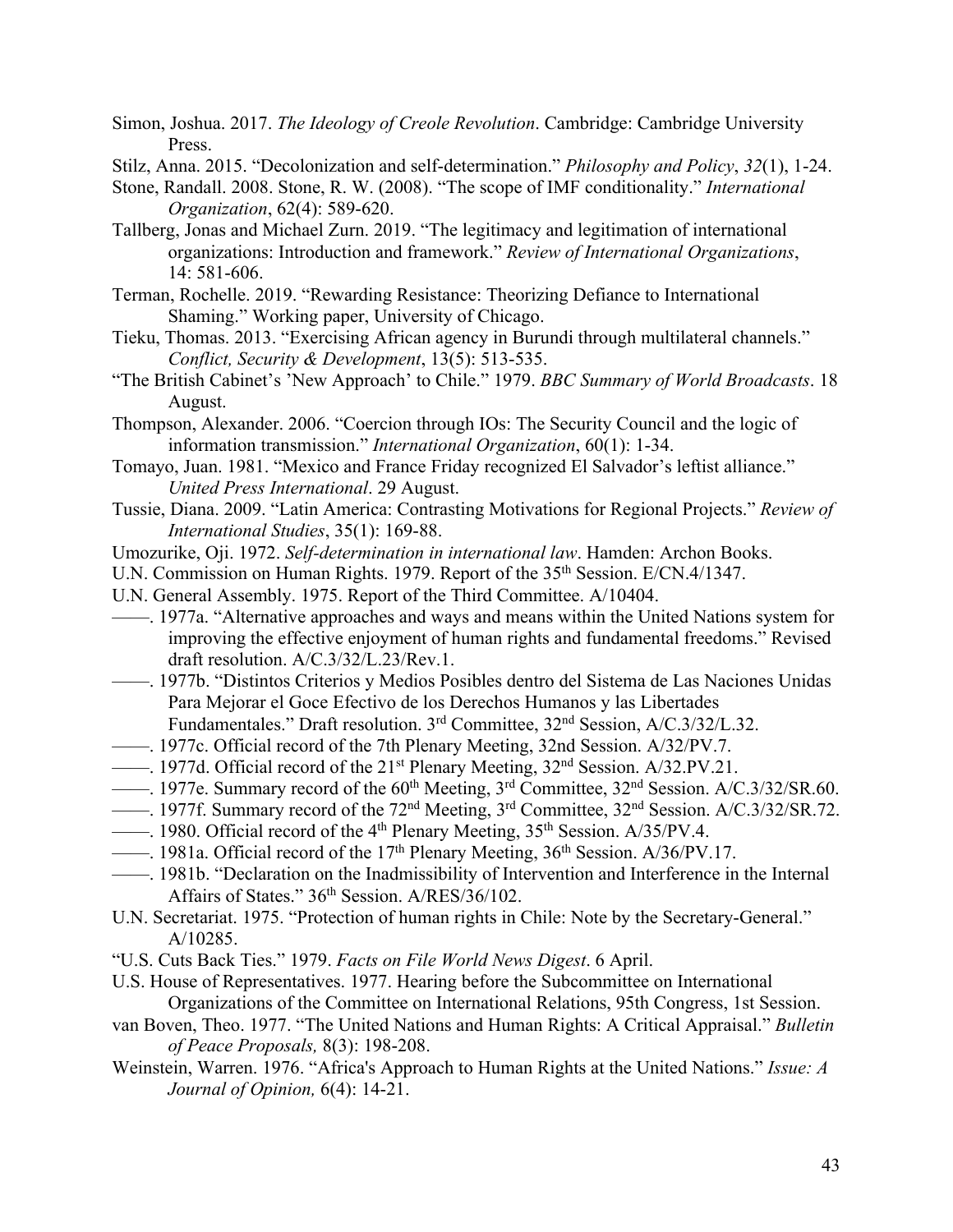Young-Anawaty, Amy. 1980. "Human Rights and the ACP-EEC Lome II Convention: Business as Usual at the EEC." *NYU Journal of International Law and Politics*, 13(63): 63-98.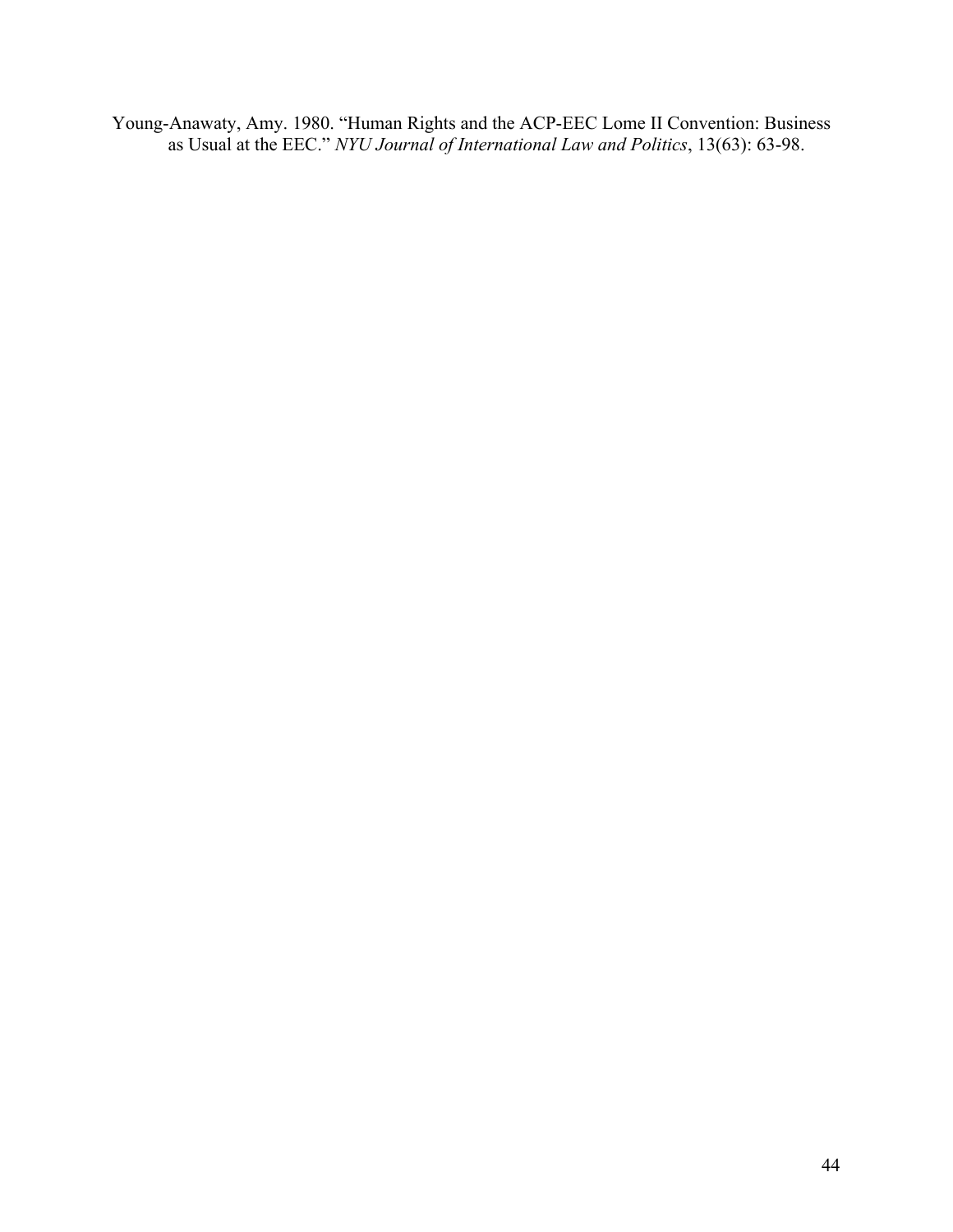# **Appendix**

| Country               | Preference | <b>Details</b>                                                                                                                                                                                                                                                                                                                                                                                                                                                                                                                                                                               |
|-----------------------|------------|----------------------------------------------------------------------------------------------------------------------------------------------------------------------------------------------------------------------------------------------------------------------------------------------------------------------------------------------------------------------------------------------------------------------------------------------------------------------------------------------------------------------------------------------------------------------------------------------|
| Argentina             | Regional   | The military started transitioning to democracy in 1983, which included holding elections<br>in December that year. They signed the ACHR February 2, 1984 and ratified it and the<br>expanded court jurisdiction September 5, 1984. They ratified the ICCPR and Optional<br>Protocol two years later, in 1986.<br>Sources: CHISOLS narratives; Polity2 dataset                                                                                                                                                                                                                               |
| Bolivia               | Regional   | In 1978, there was a coup by democratically-minded military leaders, who then called for<br>democratic elections in 1979. They ratified the ACHR in June 1979, one month before<br>the elections. The election did not go well, and new elections were held in 1980,<br>followed by a series of short presidential terms. The ICCPR and First Optional Protocol<br>were ratified in August 1982, two months before democratic elections returned Bolivia to<br>democracy.<br>Sources: CHISOLS narratives; Polity2 dataset                                                                    |
| <b>Brazil</b>         | Regional   | Protests against military rule in 1985 resulted in a return to democracy that year, with a<br>president selected by the electoral college. Direct elections were held in 1989<br>(CHISOLS). Brazil finally ratified the ACHR and the ICCPR in 1992. They extended the<br>court's jurisdiction in 1998 and did not ratify the First Optional Protocol until 2009.<br>Sources: CHISOLS narratives; Polity2 dataset                                                                                                                                                                             |
| Chile                 | Regional   | Following international pressure, military dictator Augusto Pinochet allowed democratic<br>elections in 1990. The winning candidate took office in March 1990, returning Chile to<br>democracy. The government ratified the ACHR and recognized the expanded jurisdiction<br>of the court in August 1990. The ICCPR had already been ratified, in 1972, during<br>Salvador Allende's presidency. They ratified the First Optional Protocol in 1992.<br>Sources: CHISOLS narratives; Polity2 dataset                                                                                          |
| Dominican<br>Republic | Mixed      | Dictator Balaguer ratified the ACHR, the ICCPR, and the First Optional Protocol in<br>January 1978, under pressure from the U.S. government. Under pressure from the U.S.,<br>Balaguer held elections several months later, in May 1978.<br>Sources: CHISOLS narratives; Polity2 dataset                                                                                                                                                                                                                                                                                                     |
| Ecuador               | Mixed      | The Ecuadoran Supreme Military Council took power through a coup in 1976 and<br>announced plans to return Ecuador to democracy. They ratified the ACHR in 1977.<br>Elections were held in 1979 under a new, democratic constitution. The ICCPR and the<br>First Optional Protocol had already been ratified in 1969, under a democratic government<br>that had been in power since 1966.<br>Sources: CHISOLS narratives; Polity2 dataset                                                                                                                                                     |
| El Salvador           | Regional   | The ACHR was ratified by the military dictatorship of Carlos Humberto Romero Mena,<br>prior to which, no reforms had been announced or initiated. In 1979, the military<br>government was overthrown in a military coup, and the new government promised social<br>and democratic reforms, and ratified the ICCPR one month after taking power. Reform<br>occurred gradually between 1979 and 1984. In 1994, there were inclusive elections that<br>allowed for leftist opposition to run. The First Optional Protocol was ratified in 1995.<br>Sources: CHISOLS narratives; Polity2 dataset |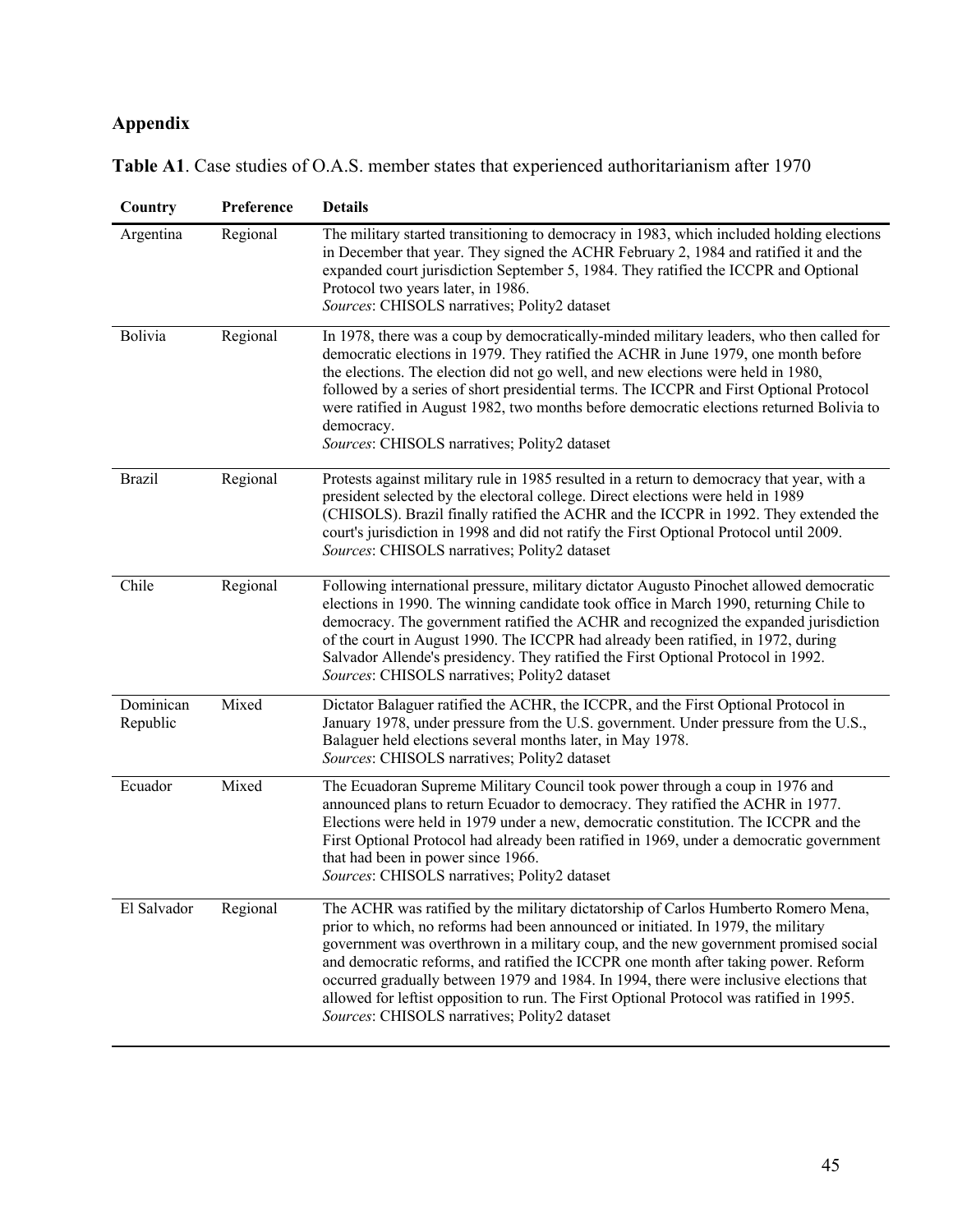| Country   | Preference | <b>Details</b>                                                                                                                                                                                                                                                                                                                                                                                                                                                                                                                                                                                                                                                                                                                                                                                                                                                                    |
|-----------|------------|-----------------------------------------------------------------------------------------------------------------------------------------------------------------------------------------------------------------------------------------------------------------------------------------------------------------------------------------------------------------------------------------------------------------------------------------------------------------------------------------------------------------------------------------------------------------------------------------------------------------------------------------------------------------------------------------------------------------------------------------------------------------------------------------------------------------------------------------------------------------------------------|
| Grenada   | Regional   | Long-time repressive dictator Eric Gairy held elections in 1976 that were considered to<br>be heavily rigged and increased repression of opposition in the following years. There<br>were no democratic reforms announced when Grenada ratified the ACHR in 1978 under<br>pressure from the US. Gairy was overthrown in 1979 by the New Jewel Movement. In<br>1980, Cheibub et al (2010) begins to code Grenada as a democracy. The New Jewel<br>Movement government was overthrown by the U.S. in 1983. There were democratic<br>elections in 1984. Grenada ratified the ICCPR in 1991.<br>Sources: Cheibub et al dataset; Burtenshaw, Ronan. "Grenada's Revolution at 40."<br>Jacobin. 2 September 2019.; Caribbean Elections. "Brief Political History and Dynamics<br>of Grenada." http://www.caribbeanelections.com/gd/education/history.asp. Accessed: 1<br>September 2020. |
| Guatemala | Regional   | Guatemala's military dictatorship ratified the ACHR in 1978, prior to the announcing of<br>any political or democratic reforms. There were democratic reforms in 1985, and two<br>years later, in 1987, the Guatemalan government recognized the extended jurisdiction of<br>the Inter-American court, and, in 1993, ratified the ICCPR. Guatemala had indirect<br>military rule until 1995. They transitioned back to democracy in 1995, and five years<br>later, ratified the First Optional Protocol.<br>Sources: CHISOLS narratives; Polity2 dataset                                                                                                                                                                                                                                                                                                                          |
| Guyana    | Global     | Guyana transitioned to democracy in 1992 when it held its first ever democratic<br>elections. They had ratified the ICCPR in 1977 and ratified the Optional Protocol in<br>1999. They have not ratified the ACHR.<br>Sources: Polity2 dataset; Premdas, Ralph. 2019. "Recovering democracy: Problems and<br>solutions to the Guyana Quagmire. Pouviors dans le Caraibe, 11: 135-173.                                                                                                                                                                                                                                                                                                                                                                                                                                                                                              |
| Haiti     | Regional   | Haiti's dictator, Baby Doc, was under pressure from the United States to improve its<br>human rights record. The Haitian government ratified the ACHR in 1977 alongside the<br>release of political prisoners, although no political reforms were announced. Most<br>believed that the human rights situation remained bad in the country. They ratified the<br>ICCPR following the transition to democracy, which included the democratic election of<br>Jean-Bertrand Aristide. The Optional Protocol was not ratified until 1998.<br>Sources: Office of the Historian; Polity2 dataset                                                                                                                                                                                                                                                                                         |
| Honduras  | Regional   | The military government of Honduras made several moves towards reform between 1975<br>and 1978, including the establishment of an advisory council that created a new electoral<br>law, which was approved in 1977, beginning the transition back to democracy. The<br>Honduran government ratified the ACHR that same year (1977). Honduras became a<br>democracy between 1980 and 1982. They recognized the expanded jurisdiction of the<br>Inter-American Court in 1981. They did not ratify the ICCPR until 1997 or the Optional<br>Protocol until 2005.<br>Sources: CHISOLS narratives; Polity2 dataset; Morris, James A. Honduran Electoral<br>Politics and Military Rule: The Geopolitics of Central America, Department of State,<br>Washington, DC, Office of External Research. Accession Number: ADA107766. 1<br>January 1981.                                         |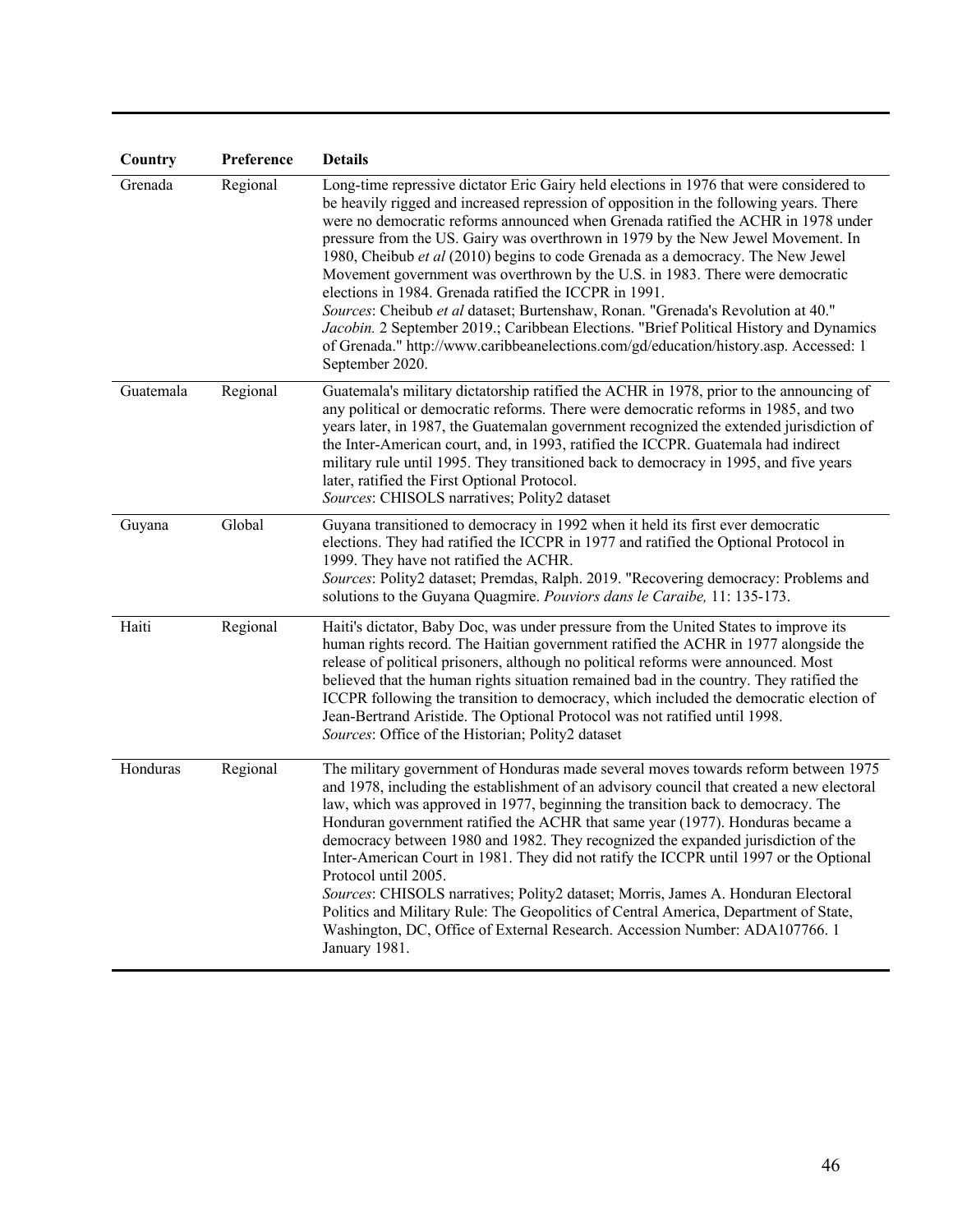| Country   | Preference | <b>Details</b>                                                                                                                                                                                                                                                                                                                                                                                                                                                                                                                                                                                                                                                                                                                                                                                                                                                    |
|-----------|------------|-------------------------------------------------------------------------------------------------------------------------------------------------------------------------------------------------------------------------------------------------------------------------------------------------------------------------------------------------------------------------------------------------------------------------------------------------------------------------------------------------------------------------------------------------------------------------------------------------------------------------------------------------------------------------------------------------------------------------------------------------------------------------------------------------------------------------------------------------------------------|
| Mexico    | Regional   | Under President Jose Lopez Portillo, Mexico announced political reforms in 1977. The<br>Mexican government ratified both the ACHR and ICCPR in 1981, while Portillo was still<br>in power. Mexico completed the transition to democracy in 1997 and recognized the<br>extended jurisdiction of the Inter-American court in 1998. In 2000, Mexico had its most<br>free and fair election ever, after which, the government ratified the Optional Protocol.<br>Sources: CHISOLS narratives; Polity2 dataset; Middlebrook, Kevin J. not dated.<br>"Political Change and Political Reform in an Authoritarian Regime: The Case of<br>Mexico." Working Paper. Latin America Program, Wilson Center. Paper #103.                                                                                                                                                        |
| Nicaragua | Regional   | Between July 17 and 19, 1979, the long-time dictatorship of Anastasio Somoza ended<br>after Somoza resigned and the Sandinista National Liberation Front assumed power, with<br>a plan to introduce political reforms. They ratified the ACHR in September 1979. In<br>March 1980, they ratified the ICCPR and Optional Protocol. The Sandanistas established<br>a single-party state. Nicaragua transitioned to democracy in 1990, at which time they<br>recognized the expanded jurisdiction of the Inter-American Court.<br>Sources: CHISOLS narratives; Polity2 dataset                                                                                                                                                                                                                                                                                       |
| Panama    | Global     | The military government of Panama announced the start of political liberalization in<br>1977 (CHISOLS). Months before this, in March 1977, they ratified the Optional<br>Protocol. They ratified the ACHR after the announcement of reforms, in May 1978.<br>Sources: CHISOLS narratives; Polity2 dataset                                                                                                                                                                                                                                                                                                                                                                                                                                                                                                                                                         |
| Paraguay  | Regional   | In February 1989, long-time military dictator Alfredo Stroessner was ousted and replaced<br>by General Andres Rodriguez Pedotti, who ended many of Stroessner's most repressive<br>practices and began the transition towards democracy. The Paraguayan government<br>ratified the ACHR in August 1989 and the ICCPR in 1992. In 1993, democratic elections<br>were held, after which, the government recognized the extended jurisdiction of the Inter-<br>American Court, also in 1993. In 1995, they ratified the Optional Protocol.<br>Sources: CHISOLS narratives; Polity2 dataset                                                                                                                                                                                                                                                                           |
| Peru      | Regional   | In 1975, General Francisco Morales Bermudez became president through a military coup.<br>In 1977, he called for legislative elections, which were held in June 1978. The<br>government ratified the ACHR a month later, in July 1978. They also ratified the ICCPR<br>that year. The new legislature called for presidential elections, which occurred in May<br>1980. Peru completed the transition to democracy that year. They ratified the Optional<br>Protocol in 1980 and recognized the extended jurisdiction of the Inter-American Court in<br>1981.<br>Sources: CHISOLS narratives; Polity2 dataset                                                                                                                                                                                                                                                      |
| Suriname  | Mixed      | Suriname became a military dictatorship in 1980 following a military overthrow of the<br>government. There were superficial moves towards political liberalization in 1982,<br>although the military continued to exert control behind the scenes. In 1987, the<br>government of Suriname ratified the ACHR and recognized the expanded jurisdiction of<br>the Inter-American court thirteen days before they held their first democratic elections in<br>ten years, after which Suriname transitioned back to democracy. ICCPR and the Optional<br>Protocol were ratified in 1970 under an earlier period of democracy.<br>Sources: CHISOLS narratives; Polity2 dataset; Rachel Bierly. "Once a Military Dictator,<br>Suriname's President Bouterse has been Convicted in the 1982 "December Killings."<br>Panoramas, University of Pittsburg. 14 February 2020. |